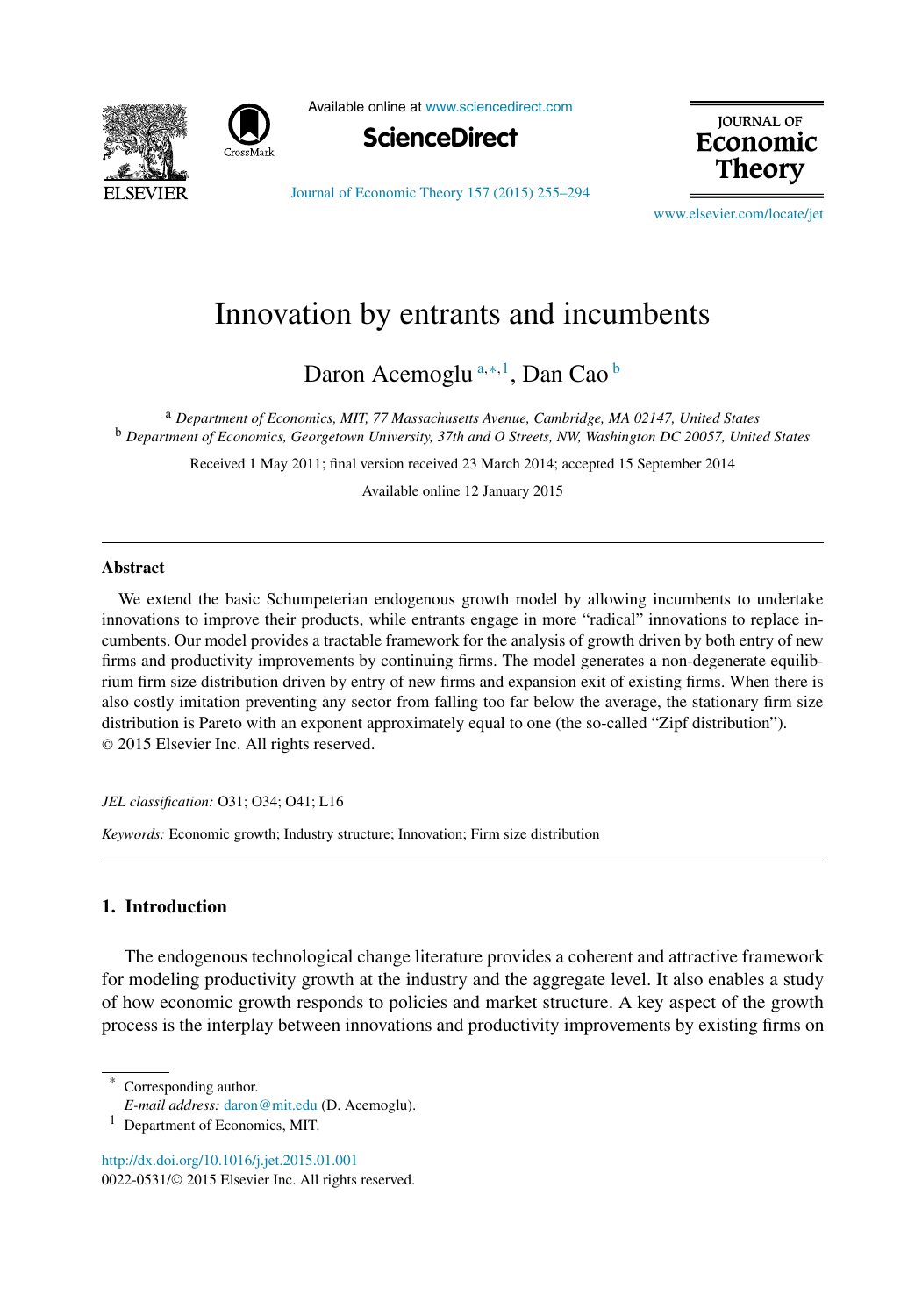the one hand and entry by more productive, new firms on the other. Existing evidence suggests that this interplay is important for productivity growth. For example, Bartelsman and Doms [\[18\]](#page-37-0) and Foster et al. [\[29\],](#page-38-0) among others, document that entry of new establishments (plants) accounts for about 25% of average TFP growth at the industry level, with the remaining productivity improvements accounted for by continuing establishments (Lentz and Mortensen [\[43\]](#page-38-0) find an even more important role for entry).

These issues, however, are difficult to address with either of the two leading approaches to endogenous technological change, the expanding variety models, e.g., Romer [\[54\],](#page-38-0) Grossman and Helpman  $[34]$ , Jones  $[38]$ , and the Schumpeterian quality ladder models, e.g., Segerstrom and Dinopoloulos [\[59\],](#page-39-0) Aghion and Howitt [\[5\],](#page-37-0) Grossman and Helpman [\[33\].](#page-38-0)<sup>2</sup> The expanding variety models do not provide a framework for directly addressing these questions.<sup>3</sup> The Schumpeterian models are potentially better suited to studying the interplay between incumbents and entrants as they focus on the process of creative destruction and entry. Nevertheless, because of Arrow's replacement effect (Arrow [\[12\]\)](#page-37-0), these baseline models predict that all innovation should be undertaken by new firms and thus do not provide a framework for the analysis of the bulk of productivity growth accounting for continuing firms and establishments.<sup>4</sup>

This paper provides a simple framework that combines these two ideas by Schumpeter and involves simultaneous innovation by new and existing establishments.<sup>5</sup> The model is a tractable (and minimal) extension of the textbook multisector Schumpeterian growth model. A given number of sectors produce inputs (machines) for the unique final good of the economy. In each sector, there is a quality ladder, and at any point in time, a single firm has access to the highest quality input (machine). This firm can increase its quality continuously by undertaking "incremental" R&D in order to increase productivity and profits. These R&D investments generate productivity growth by continuing firms. At the same time, potential entrants undertake "radical" R&D in order to create a better input and replace the incumbent.<sup>6</sup> A large case study literature on the nature of innovation, for example, Freeman [\[30\],](#page-38-0) Pennings and Buitendam [\[52\],](#page-38-0) Tushman and Anderson [\[64\]](#page-39-0) and Scherer [\[57\],](#page-39-0) documents how established firms are the main source of innovations that improve existing products, while new firms invest in more radical and "original" innovations (see also the discussion in Arrow  $[11]$ ). Recent work by Akcigit and Kerr  $[10]$ provides empirical evidence from the US Census of Manufacturers that large firms engage more

<sup>2</sup> Klette and Kortum [\[41\]](#page-38-0) is an exception and will be discussed below.

<sup>3</sup> In the expanding variety models, the identity of the firms that are undertaking the innovation does not matter, so one could assume that it is the existing producers that are inventing new varieties, though this will be essentially determining the distribution of productivity improvements across firms by assumption.

<sup>4</sup> Models of step-by-step innovation, such as Aghion et al. [\[6,7\],](#page-37-0) and Acemoglu and Akcigit [\[3\],](#page-37-0) allow innovation by incumbents, but fix the set of firms competing within an industry, and thus do not feature entry. Aghion et al. [\[8\]](#page-37-0) consider an extension of these models in which there is entry, but focus on how the threat of entry may induce incumbents to innovate.

 $<sup>5</sup>$  In the model, each firm will consist of a single plant, thus the terms "establishment," "plant" and "firm" can be used</sup> interchangeably. Clearly, models that distinguish between plants and firms made up of multiple plants would be better suited to empirical analysis of industry dynamics, but would also be more complex. We are following the bulk of the endogenous technological change literature in abstracting from this important distinction. For models of dynamics of multi-establishment firms, see Klette and Kortum [\[41\]](#page-38-0) and Acemoglu et al. [\[4\].](#page-37-0)

<sup>6</sup> Continuing firms do not invest in radical R&D because of Arrow's replacement effect, but generate productivity growth as they have access to a technology for improving the quality of their machines/products and have the incentives to do so. Etro [\[28\]](#page-38-0) provides an alternative model in which incumbents invest in R&D because, as in Aghion et al. [\[6,7\],](#page-37-0) and Acemoglu and Akcigit [\[3\],](#page-37-0) they are engaged in a patent race against entrants. He shows that the Arrow replacement effect disappears when incumbents are Stackelberg leaders in this race.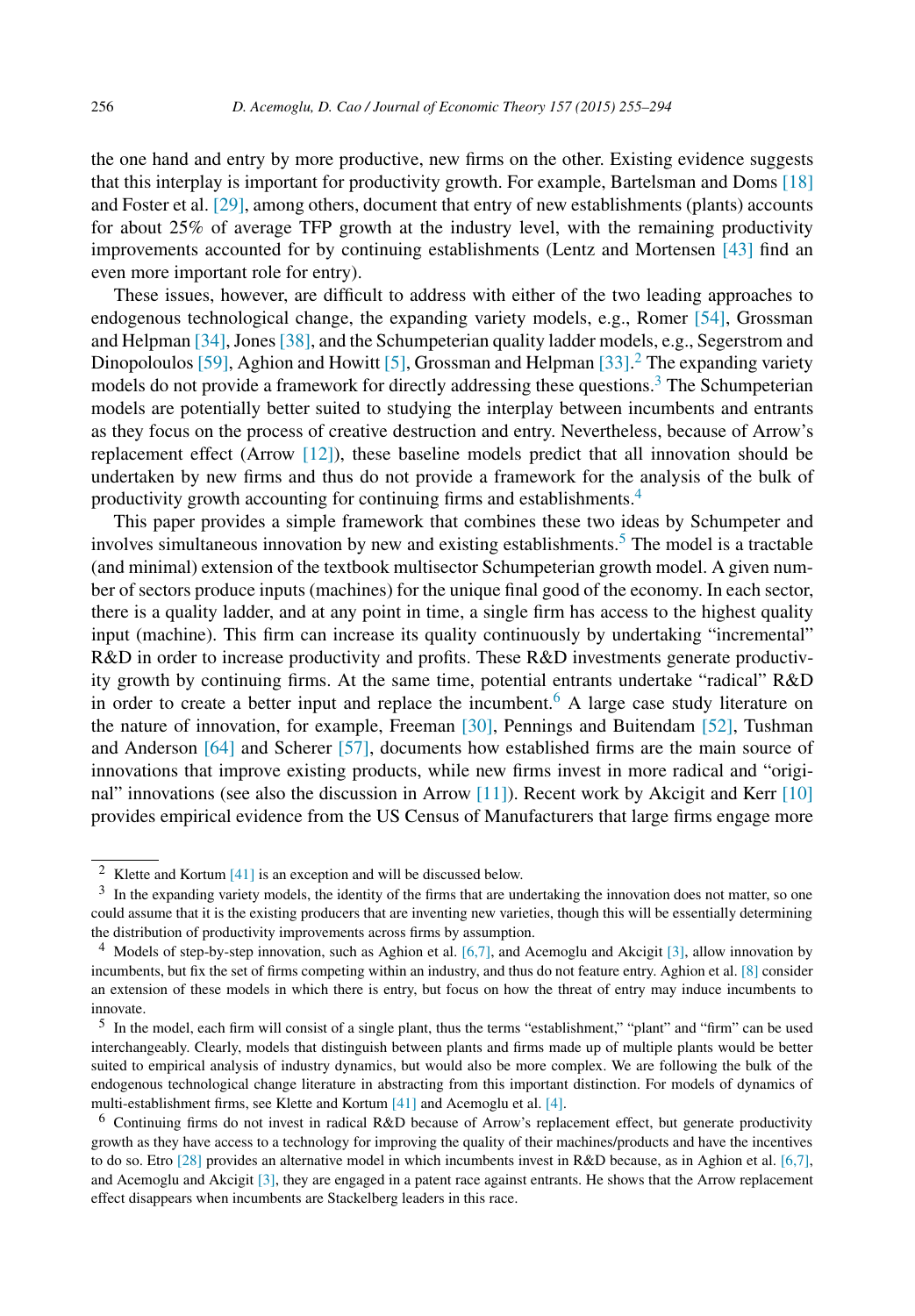in "exploitative" R&D, while small firms perform "exploratory" R&D (defined similarly to the notions of "incremental" and "radical" R&D here).

The dynamic equilibrium of this economy can be characterized in closed-form and leads to a number of interesting comparative static results. It generates endogenous growth in a manner similar to the standard endogenous technological change models, but the contribution of incumbent (continuing plants) and new firms to growth is determined in equilibrium.

Our model identifies a new effect: the rate of entry of new firms depresses the profitability of incumbent innovation and, via this channel, may reduce aggregate productivity growth. Whether this is the case or not depends on the degree of diminishing returns to incumbent innovation. When incumbent innovation has a linear technology, greater entry or policies that encourage entry reduce overall innovation and growth. But in the more plausible case where incumbent innovation exhibits diminishing returns, the relationship between entry and overall growth is ambiguous, and depends on whether the degree of diminishing returns is above or below a critical threshold. This result highlights that, despite the Schumpeterian character of the model here, policies that encourage entry may create countervailing effects and may have less than expected or little impact on the overall innovation and growth rate of the economy.

Since existing firms are involved in innovation and expand their sizes as they increase their productivity and there is entry and exit of firms, the model, despite its simplicity, also generates rich firm dynamics and an endogenous distribution of firm sizes. The available evidence suggests that firm size distribution, or its tail for firms above a certain size, can be approximated by a Pareto distribution with a shape coefficient close to one (i.e., the so-called "Zipf's distribution," where the fraction of firms with size greater than *S* is proportional to  $1/S$ , e.g., Lucas [\[45\],](#page-38-0) Gabaix [\[31\],](#page-38-0) Axtell [\[16\]\)](#page-37-0).<sup>7</sup> We show that, a slight variant of the model where costly imitation is also allowed (so that new firms enter into sectors that fall significantly below the average in terms of quality, ensuring an endogenous lower bound to quality), the stationary firm size distribution has a Pareto tail with a shape coefficient approximately equal to one.<sup>8</sup>

Our paper is most closely related to Klette and Kortum [\[41\],](#page-38-0) and to a handful of recent papers building on their work, such as Lentz and Mortensen [\[43\]](#page-38-0) and Acemoglu et al. [\[4\].](#page-37-0) Klette and Kortum construct a rich model of firm and aggregate innovation dynamics. Their model is one of expanding product varieties in which the firm size distribution is driven by differences in the number of products that a particular firm produces. Klette and Kortum assume that firms with more products have an advantage in discovering more new products. With this assumption, their model generates the same patterns as here and also matches additional facts about propensity to patent and differential survival probabilities by size. One disadvantage of this approach is that

<sup>7</sup> Our model also implies that firm growth is consistent with the so-called "Gibrat's Law," which posits a unit root in firm growth and appears to be a good approximation to the data (see, for example, Sutton  $[62,63]$ ), even though detailed analysis shows significant deviations from Gibrat's Law for small firms, see, for example, Hall [\[35\],](#page-38-0) Akcigit [\[9\]](#page-37-0) and Rossi-Hansberg and Wright [\[56\].](#page-39-0) See also Dunne and Samuelson [\[24,25\]](#page-38-0) and Klepper [\[40\]](#page-38-0) for patterns of firm entry and exit. For evidence on firm size distribution, see the classic paper by Simon and Bonini [\[60\]](#page-39-0) and the recent evidence in Axtell [\[16\],](#page-37-0) and Rossi-Hansberg and Wright [\[56\].](#page-39-0) The later finds a slight deviation from Zipf's law for firms with more than 10,000 employees. For the size distribution of cities, see, among others, Dobkins and Ioannides [\[23\],](#page-38-0) Gabaix [\[31\]](#page-38-0) and Eeckhout and Jovanovic [\[26\].](#page-38-0)

<sup>8</sup> Firm dynamics leading to this result are richer than those implied by many existing models, since firm growth is driven both by the expansion of incumbents and entry (both of which are fully endogenous). Nevertheless, as in standard Schumpeterian models, entrants are more productive, and hence larger, than incumbents. This feature can be relaxed by assuming that it takes entrants a while to reach their higher potential productivity, though this extension would significantly complicate the analysis (e.g., Freeman [\[30\]\)](#page-38-0). See Luttmer [\[48\]](#page-38-0) for a model with this feature.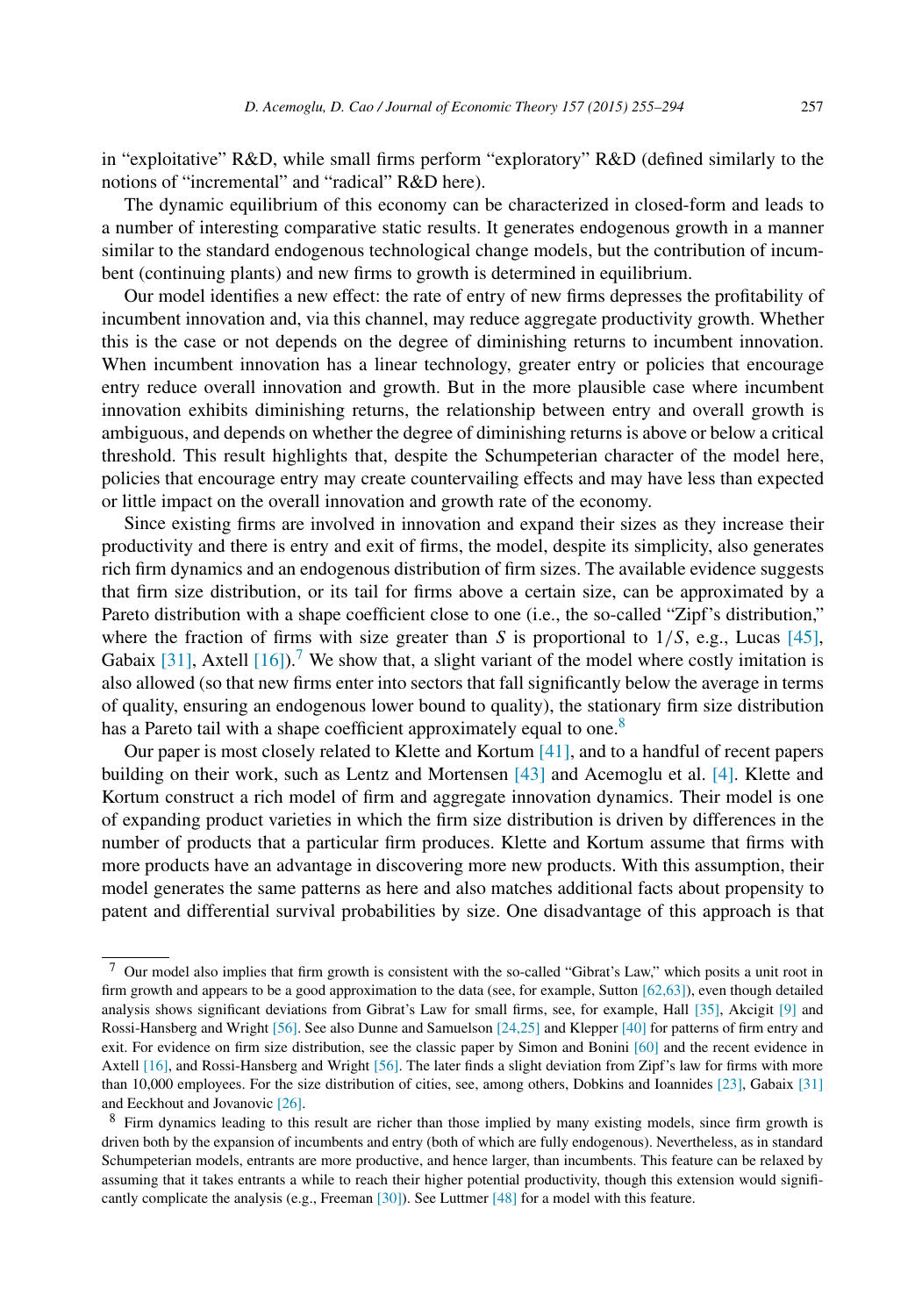the firm size distribution is not driven by the dynamics of continuing plants (and if new products are interpreted as new plants or establishments, the Klette–Kortum model predicts that all productivity growth will be driven by entry of new plants, though this may be an extreme interpretation, since some new products are produced in existing plants). The current model is best viewed as complementary to Klette and Kortum [\[41\],](#page-38-0) and focuses on innovations by existing firm in the same line of business instead of the introduction of new products. In practice, both types of innovations appear to be important and it is plausible that existing large firms might be more successful in locating new product opportunities.<sup>9</sup> Nevertheless, both qualitative and some recent quantitative evidence suggest that innovation by existing firms and existing lines of products are important in innovation and productivity growth. Abernathy [\[1\],](#page-37-0) Lieberman [\[44\],](#page-38-0) and Scherer [\[57\],](#page-39-0) among others, provide various case studies documenting the importance of innovations by existing firms and establishments in the same line of business (for example, Abernathy stresses the role of innovations by General Motors and Ford in the car industry). Empirical work by Bartelsman and Doms [\[18\]](#page-37-0) and Foster et al. [\[29\]](#page-38-0) also suggests that productivity growth by continuing establishments plays a major role in industry productivity growth, while Broda and Weinstein [\[20\]](#page-38-0) provide empirical evidence on the importance of improvements in the quality of products in international trade.

Several papers provide models with innovation from both incumbents and entrants, but based on a different approach from ours. Grossman and Helpman [\[32\],](#page-38-0) Segerstrom and Zolnierek [\[58\],](#page-39-0) and Denicolo and Zanchettin [\[22\]](#page-38-0) generate this result focusing only on "radical innovations" that replace old products, but assume that the incumbents have lower costs of innovation compared to the entrants. Peretto  $[53]$ , Luttmer  $[47]$ , Atkeson and Burstein  $[13]$ , and Acemoglu et al.  $[4]$ consider models in which entrants' new products are fully differentiated from the incumbents' product, thus eschewing creative destruction (and incumbents and entrants are equally likely to invest in new products). In contrast to these papers, in our work incumbents specialize in improving their products while entrants engage in radical R&D in order to create higher quality products and overtake product lines previously operated by incumbents.

Other related papers include Lentz and Mortensen [\[43\],](#page-38-0) Klepper [\[40\]](#page-38-0) and Acemoglu et al. [\[4\].](#page-37-0) Lentz and Mortensen [\[43\]](#page-38-0) and Acemoglu et al. [\[4\]](#page-37-0) extend Klette and Kortum's model by introducing additional sources of heterogeneity and estimate the model's parameters. Klepper [\[40\]](#page-38-0) documents various facts about firm size, entry and exit decisions, and innovation, and provides a simple descriptive model that can account for these facts.

Lastly, our paper is also related to the set of papers on firm heterogeneity and firm size distribution which include Jovanovic [\[39\],](#page-38-0) Hopenhayn [\[36\],](#page-38-0) Ericson and Pakes [\[27\],](#page-38-0) Melitz [\[51\],](#page-38-0) Rossi-Hansberg and Wright [\[55,56\],](#page-39-0) Lagos [\[42\],](#page-38-0) and Luttmer [\[46–49\].](#page-38-0) Many of these papers generate realistic firm size distributions based on productivity heterogeneity (combined with fixed costs of operation). They typically take the stochastic productivity growth process of firms as exogenous, whereas our focus here is on understanding how R&D decisions of firms shape the endogenous process of productivity growth. Luttmer's recent papers [\[48,49\]](#page-38-0) are particularly notable, as they also incorporate exit and entry decisions, and generate empirically realistic firm size distributions under the assumption that there are knowledge spillovers across firms (and with exogenous aggregate growth). Our model, despite being highly tractable and only a small deviation from the textbook Schumpeterian model, also generates a realistic firm size distribution

<sup>9</sup> Scherer [\[57\],](#page-39-0) for example, emphasizes both the importance of innovation by continuing firms (and establishments) and that larger firms produce more products.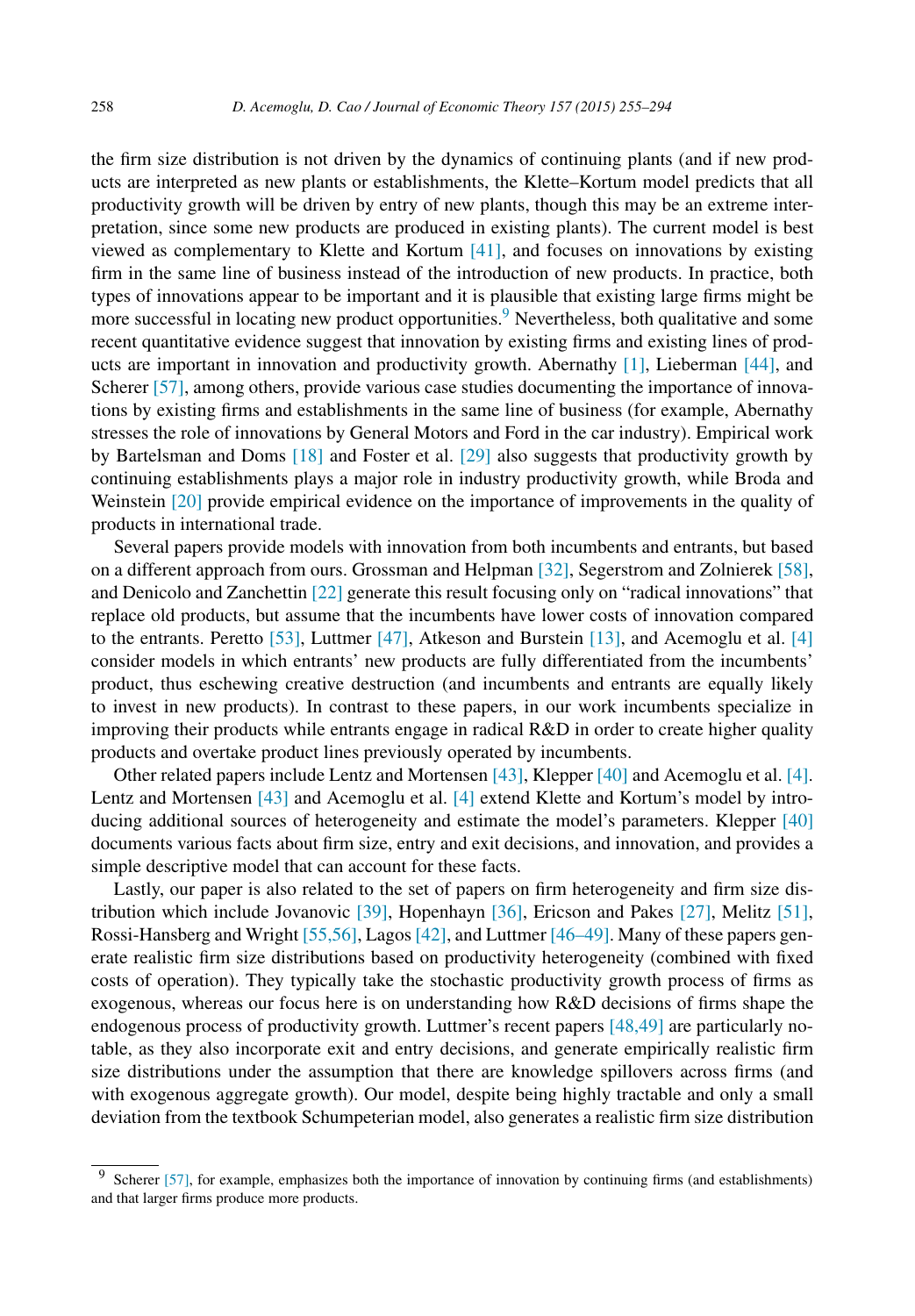<span id="page-4-0"></span>(with a Pareto tail as in Luttmer [\[47\]](#page-38-0) for firm sizes, Gabaix [\[31\]](#page-38-0) and Cordoba [\[21\]](#page-38-0) for cities, or Benhabib et al. [\[19\]](#page-38-0) for wealth distribution). To the best of our knowledge, ours is the first paper to analytically characterize the stationary firm size distribution with fully endogenous growth rates (of both continuing firms and entrants). $\frac{10}{10}$ 

The rest of the paper is organized as follows. Section 2 presents the basic environment and characterizes the equilibrium. In Section [3,](#page-14-0) we characterize the balanced growth path and equilibrium firm size distribution. Section [4](#page-19-0) provides simulations illustrating some of the model's quantitative implications. Section [5](#page-21-0) concludes, while [Appendix A](#page-23-0) contains several proofs omitted from the text and some additional results.

#### **2. Baseline model**

## *2.1. Environment*

The economy is in continuous time and admits a representative household with the standard constant relative risk aversion (CRRA) preference

$$
\int\limits_{0}^{\infty}e^{-\rho t}\frac{C(t)^{1-\theta}-1}{1-\theta}dt,
$$

where  $\theta$  is the coefficient of relative risk aversion or the inverse of the intertemporal elasticity of substitution.

Population is constant at *L* and labor is supplied inelastically. The resource constraint at time *t* takes the form

$$
C(t) + X(t) + Z(t) \leq Y(t),\tag{1}
$$

where  $C(t)$  is consumption,  $X(t)$  is aggregate spending on machines, and  $Z(t)$  is total expenditure on R&D at time *t*.

There is a continuum of machines (inputs) normalized to 1 used in the production of a unique final good. Each machine line is denoted by  $v \in [0, 1]$ . The production function of the unique final good is given by:

$$
Y(t) = \frac{1}{1 - \beta} \left[ \int_{0}^{1} q(v, t)^{\beta} x(v, t | q)^{1 - \beta} dv \right] L^{\beta}, \tag{2}
$$

where  $x(v, t | q)$  is the quantity of the machine of type *ν* of quality *q* used in the production process. This production process implicitly imposes that only the highest quality machine will be used in production for each type of machine  $v \in [0, 1]$ .

Throughout, the price of the final good at each point is normalized to 1 (relative prices of final goods across different periods being determined by the interest rate).

The engine of economic growth here will be two forms of process innovations that lead to quality improvements: (1) Innovation by incumbents. (2) Creative destruction by entrants. Let  $q(v, t)$  be the quality of machine line *v* at time *t*. We assume the following "quality ladder" for each machine type:

$$
q(v, t) = \lambda^n q(v, s) \quad \text{for all } v \text{ and } t,
$$

<sup>10</sup> See Luttmer [\[50\]](#page-38-0) for a review of the current literature.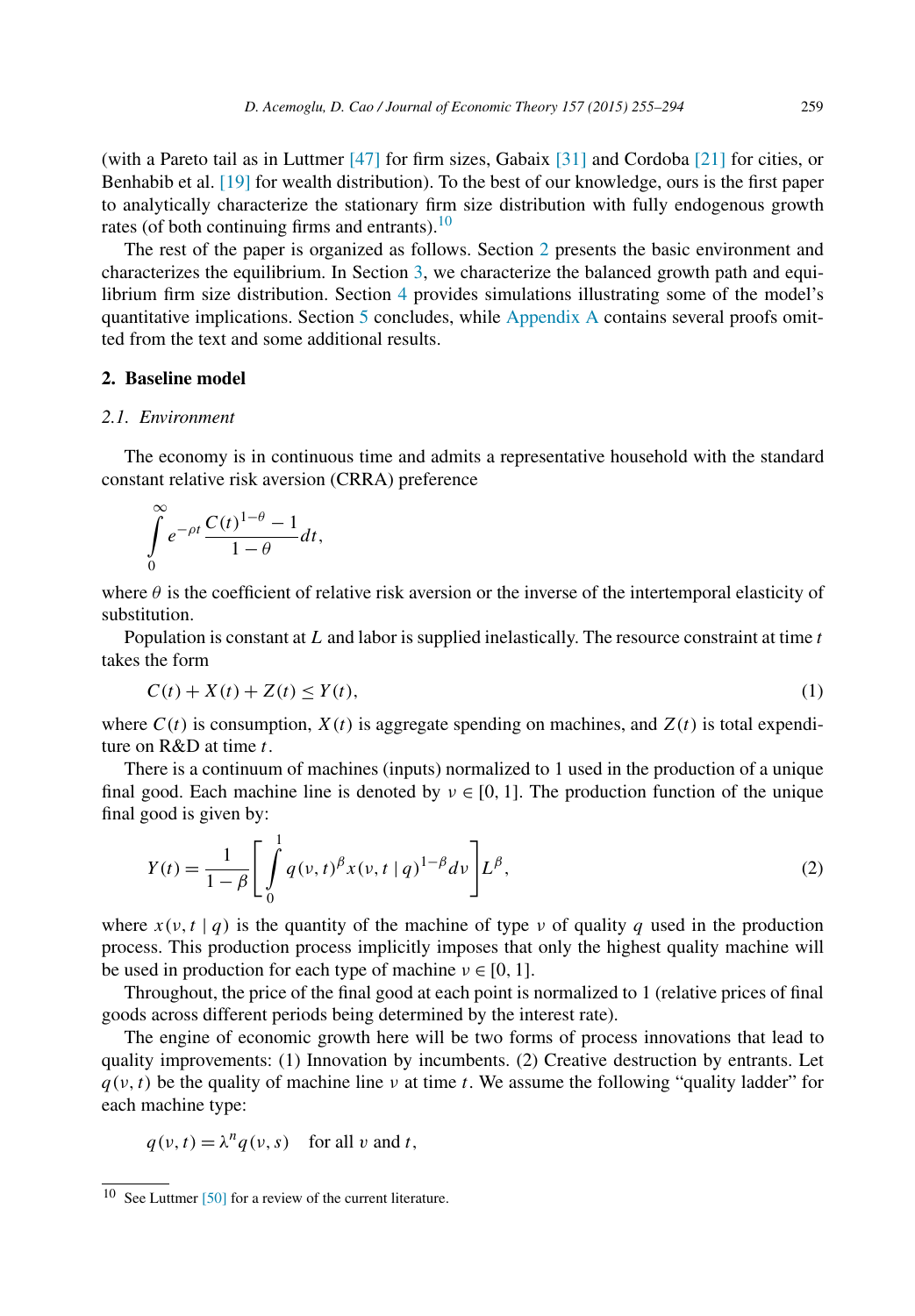where  $\lambda > 1$  and *n* is the number of incremental innovations on this machine line between time  $s \leq t$  and time *t*, where time *s* is the date at which this particular machine type was first invented and  $q(y, s)$  refers to its quality at that point. The incumbent has a fully enforced patent on the machines that it has developed (though this patent does not prevent entrants leapfrogging the incumbent's quality). We assume that at time  $t = 0$ , each machine line starts with some quality  $q(y, 0) > 0$  owned by an incumbent with a fully-enforced patent on this initial machine quality.

Incremental innovations can only be performed by the incumbent producer.<sup>11</sup> So we can think of those as "tinkering" innovations that improve the quality of the machine. If the current incumbent spends an amount  $z(v, t)q(v, t)$  of the final good for this type of innovation on a machine of current quality  $q(y, t)$ , it has a flow rate of innovation equal to  $\phi(z(y, t))$ , where  $\phi(z)$  is strictly increasing, concave in *z* and satisfies the following Inada-type assumption<sup>12</sup>:

 $\phi(0) = 0$  and  $\phi'(0) = \infty$ .

Recall that such an innovation results in a proportional improvement in quality and the resulting new machine will have quality *λq(ν,t)*.

The alternative to incremental innovations are *radical innovations*. A new firm (entrant) can undertake R&D to innovate over the existing machines in machine line *ν* at time *t*. <sup>13</sup> If the current quality of machine is  $q(v, t)$ , then by spending one unit of the final good, this new firm has a flow rate of innovation equal to  $\frac{\eta(\hat{z}(v,t))}{q(v,t)}$ , where  $\eta(\cdot)$  is a strictly decreasing, continuously differentiable function, and  $\hat{\zeta}(v, t)q(v, t)$  is the total amount of R&D by new entrants towards machine line *ν*<br>of time t. The greenes of the strictly degreesing function *n* contyres the feet that when mony at time *t*. The presence of the strictly decreasing function *η* captures the fact that when many firms are undertaking R&D to replace the same machine line, they are likely to try similar ideas, thus there will be some amount of "external" diminishing returns (new entrants will be "fishing out of the same pond"). Since each entrant attempting R&D on this line is potentially small, they will all take  $\hat{z}(v, t)$  as given. Given the total amount of R&D,  $\hat{z}(v, t)q(v, t)$ , by new entrants and the assumption on the flow rate of innovation, the rate of radical innovations realized in machine *ν* at time *t* is  $\hat{z}(v, t)\hat{z}(v, t)$ . This implicit assumption that the cost of radical innovations is proportional to the current quality level in a sector is consistent with the assumption on the innovation technology,  $\phi(\cdot)$  of the incumbents.

Throughout we assume that  $z\eta(z)$  is *strictly increasing* in *z* so that greater aggregate R&D towards a particular machine line increases the overall likelihood of discovering a superior machine. We also suppose that  $\eta(z)$  satisfies the following Inada-type assumptions

$$
\lim_{z \to 0} z\eta(z) = 0 \quad \text{and} \quad \lim_{z \to \infty} z\eta(z) = \infty.
$$

An innovation by an entrant leads to a new machine of quality  $\kappa q(\nu, t)$ , where  $\kappa > \lambda$ . This is the sense in which innovation by entrants are more "radical" than those of incumbents. Existing empirical evidence from studies of innovation supports the notion that innovations by new

 $11$  This is similar to the assumption in Section 7.3 in Barro and Sala-i Martin [\[17\]](#page-37-0) that the incumbents have some cost advantage in conducting research. Here we make an extreme assumption that the cost of incremental research is infinite to the entrants. However, incumbents and entrants have equal cost in performing radical research.

<sup>&</sup>lt;sup>12</sup> More formally, this implies that for any interval  $\Delta t > 0$ , the probability of one incremental innovation is  $\phi(z(v, t))\Delta t$ and the probability of more than one incremental innovation is  $o(\Delta t)$  with  $o(\Delta t)/\Delta t \rightarrow 0$  as  $\Delta t \rightarrow 0$ .

<sup>&</sup>lt;sup>13</sup> Incumbents could also access the technology for radical innovations, but would choose not to. Arrow's replacement effect implies that since entrants make zero or negative profits from this technology (because of free entry), the profits of incumbents, who would be replacing their own product, would be negative. Incumbents will still find it profitable to use the technology for incremental innovations, which is not available to entrants.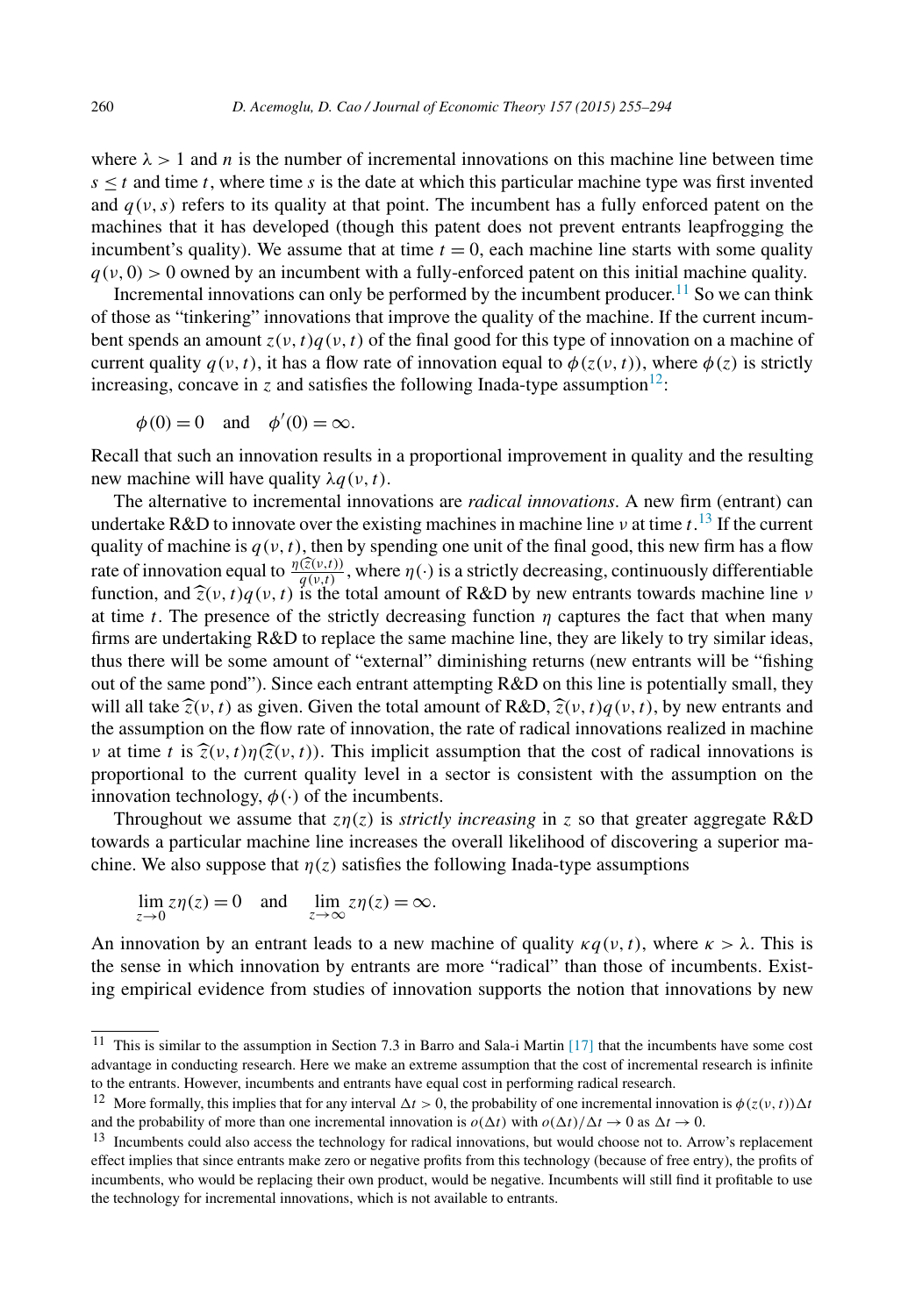<span id="page-6-0"></span>entrants are more significant or radical than those of incumbents.<sup>14</sup> We assume that whether the entrant was a previous incumbent or not does not matter for its technology of innovation or for the outcome of its innovation activities. $15$ 

Simple examples of functions  $\phi(\cdot)$  and  $\eta(\cdot)$  that satisfy the requirements above are

$$
\phi(z) = Az^{1-\alpha} \quad \text{and} \quad \eta(z) = Bz^{-\gamma},\tag{3}
$$

with  $\alpha, \gamma \in (0, 1)$ . We will sometimes use these functional forms to illustrate the results we present below.

Now we turn to describing the production technology. Once a particular machine of quality  $q(y, t)$  has been invented, any quantity of this machine can be produced at constant marginal cost, which we normalize at  $1 - \beta$  without loss of any generality in order to simplify the expressions below. This implies that the total amount of expenditure on the production of intermediate goods at time *t* is

$$
X(t) = (1 - \beta) \int_{0}^{1} x(v, t) dv,
$$
\n(4)

where  $x(v, t)$  is the quantity of this machine used in final good production. Similarly, the total expenditure on R&D is

$$
Z(t) = \int_{0}^{1} \left[ z(v, t) + \widehat{z}(v, t) \right] q(v, t) dv,
$$
\n
$$
(5)
$$

where  $q(v, t)$  refers to the highest quality of the machine of type *ν* at time *t*. Notice also that total R&D is the sum of R&D by incumbents and entrants  $(z(v, t)$  and  $\hat{z}(v, t)$  respectively). Finally, define  $p^x(v, t | q)$  as the price of machine type *v* of quality  $q(v, t)$  at time *t*. This expression stands for  $p^x(v, t | q(v, t))$ , but there should be no confusion in this notation since it is clear that *q* refers to  $q(v, t)$ , and we will use this notation for other variables as well (and moreover, we also write  $z(v, t)$  and  $\hat{z}(v, t)$  without conditioning on the type and quality of the machine at which  $R&D$  is directed, since this will not cause any confusion and simplifies the notation).

#### *2.2. Equilibrium definitions*

An allocation in this economy consists of time paths of consumption levels, aggregate spending on machines, and aggregate R&D expenditure  $[C(t), X(t), Z(t)]_{t=0}^{\infty}$ , time paths for R&D expenditure by incumbents and entrants  $[z(v, t), \hat{z}(v, t)]_{v \in [0,1], t=0}^{\infty}$ , time paths of prices and<br>cuentities of each moshine and the net present discounted value of profits from that moshine quantities of each machine and the net present discounted value of profits from that machine,  $[p^x(v, t | q), x(v, t), V(v, t | q)]_{v \in [0, 1], t = 0}^{\infty}$ , and time paths of interest rates and wage rates,  $[r(t), w(t)]_{t=0}^{\infty}$ . An equilibrium is an allocation where R&D decisions by entrants maximize their net present discounted value; pricing, quantity and R&D decisions by incumbents maximize their net present discounted value; the representative household maximizes utility; final good producers maximize profits; and the labor and final good markets clear.

<sup>&</sup>lt;sup>14</sup> However, it may take a while for the successful entrants to realize the full productivity gains from these innovations (e.g., Freeman [\[30\]\)](#page-38-0). We are abstracting from this aspect.

<sup>&</sup>lt;sup>15</sup> The model in Chapter 14.3 in Acemoglu [\[2\]](#page-37-0) corresponds to a special case of the model presented here with linear  $\phi$ , i.e.,  $\phi(z) = \phi z$ .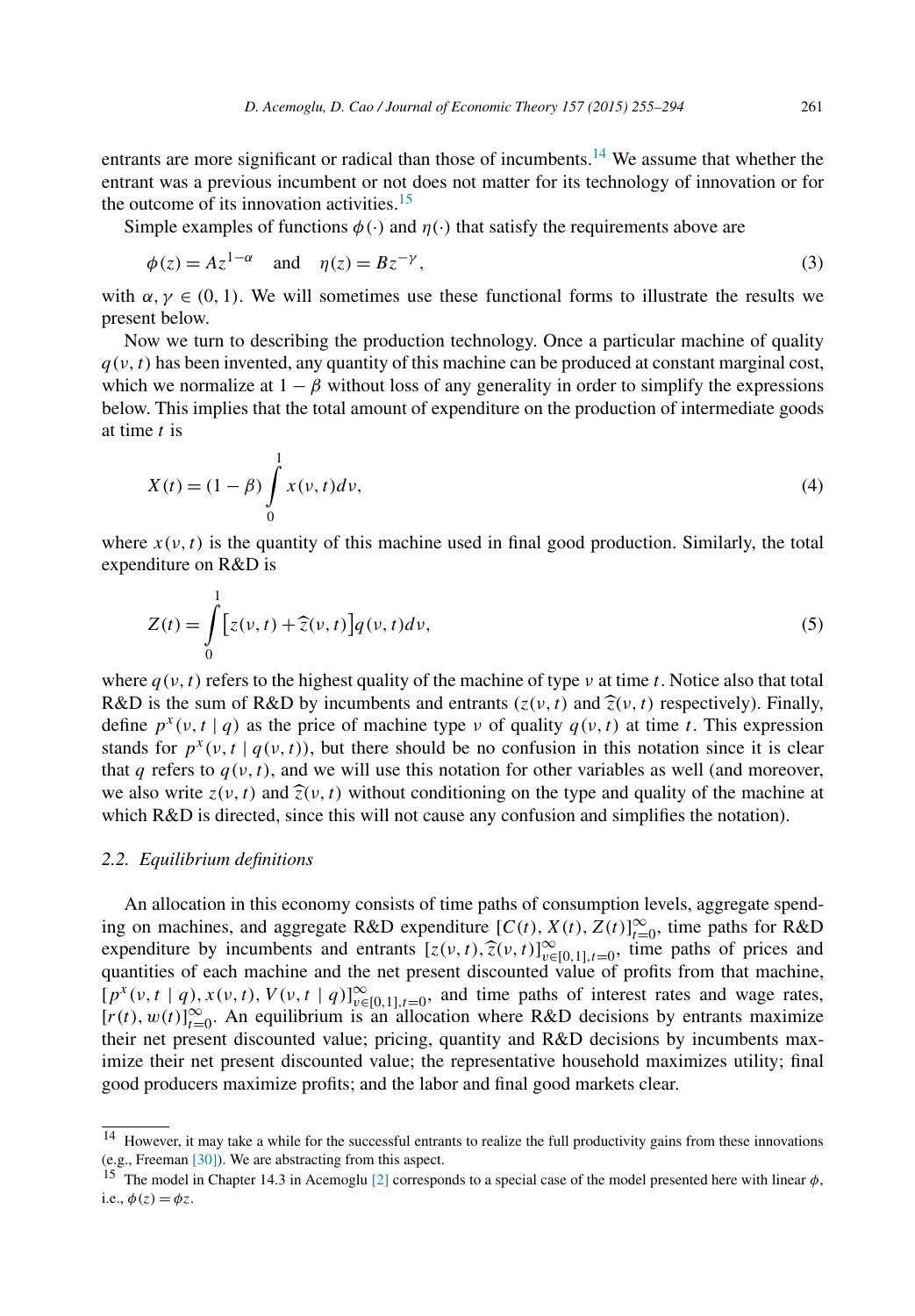<span id="page-7-0"></span>Let us start with the aggregate production function for the final good production. Profit maximization by the final good sector implies that the demand for the highest available quality of machine  $v \in [0, 1]$  at time *t* is given by

$$
x(v, t) = p^{x}(v, t | q)^{-1/\beta} q(v, t)L \quad \text{for all } v \in [0, 1] \text{ and all } t.
$$
 (6)

The price  $p^x(v, t | q)$  will be determined by the profit maximization of the monopolist holding the patent for machine of type *ν* and quality  $q(v, t)$ . Note that the demand from the final good sector for machines in  $(6)$  is iso-elastic, so the unconstrained monopoly price is given by the usual formula with a constant markup over marginal cost. Throughout, we assume that:

# **Assumption 1.**  $\kappa \geq (\frac{1}{1-\beta})^{\frac{1-\beta}{\beta}}$ .

So after an innovation by an entrant, there will not be limit pricing. Instead, the entrant will be able to set the unconstrained profit-maximizing (monopoly) price.<sup>16</sup> By implication, an entrant that innovates further after its own initial innovation will also be able to set the unconstrained monopoly price.<sup>17</sup> Assumption 1 also implies that, when the highest quality machine is sold at the monopoly price, the final good sector will only use this machine type, and thus justifies the form of the final good production function in [\(2\)](#page-4-0) which imposes that only the highest quality machine in each line will be used.

Since the demand for machines in (6) is iso-elastic and given the marginal cost  $1 - \beta$ , the profit-maximizing monopoly price is

$$
p^{x}(v, t | q) = 1. \tag{7}
$$

Combining this with  $(6)$  implies

$$
x(v, t | q) = qL. \tag{8}
$$

Consequently, the flow profits of a firm with the monopoly rights on the machine of quality *q* can be computed as:

$$
\pi(\nu, t \mid q) = \beta q L. \tag{9}
$$

$$
\phi(\bar{z}) \leq \eta(\bar{z})
$$

<sup>&</sup>lt;sup>16</sup> This assumption is adopted for simplicity. Our results would not be affected if immediately after entry, new firms set a limit price as in Grossman and Helpman [\[32\],](#page-38-0) though in this case we would have to keep track of changing markups for the first few incremental innovations after entry.

<sup>&</sup>lt;sup>17</sup> In this analysis, we are ignoring the incumbent's potential incentives, after being replaced, to continue to invest in "incremental" innovations with the hope of eventually catching up with a new entrant. This is without much loss of generality, since such investment is unlikely to be profitable. In particular, let  $\tilde{V}(v, t | q)$  denote the value of a just replaced incumbent. Then its optimal investment in incremental innovation is given by  $\tilde{z}$ replaced incumbent. Then its optimal investment in incremental innovation is given by  $\tilde{z} = \arg \max_{z \ge 0} \phi(z)(\tilde{V}(v, t))$  $\lambda q$ ) –  $\dot{V}(v, t | q)$ ) –  $zq$ . We have  $\dot{V}(v, t | \lambda q) - \dot{V}(v, t | q) \le \dot{V}(v, t | \lambda q) \le V(v, t | \lambda q) = v\lambda q$ , where V is defined<br>in [\(14\)](#page-8-0) as the value function of an incumbent which has not been replaced by an entrant; and  $V(v, t | \lambda q$ balanced growth path. From the first-order condition on z we have  $\tilde{z} = (\phi')^{-1}(\frac{q}{\tilde{V}(v,t|\lambda q) - \tilde{V}(v,t|q)}) \leq (\phi')^{-1}(\frac{1}{v\lambda}) = \overline{z}$ . Hence, the condition

is sufficient (though of course not necessary) to ensure that it is more profitable to invest in R&D for radical innovations (where  $\eta(\bar{z})$  is the equilibrium rate of success in such innovations derived below). This condition is thus also sufficient to ensure that it is not profitable for just-replaced incumbents to invest in incremental innovations.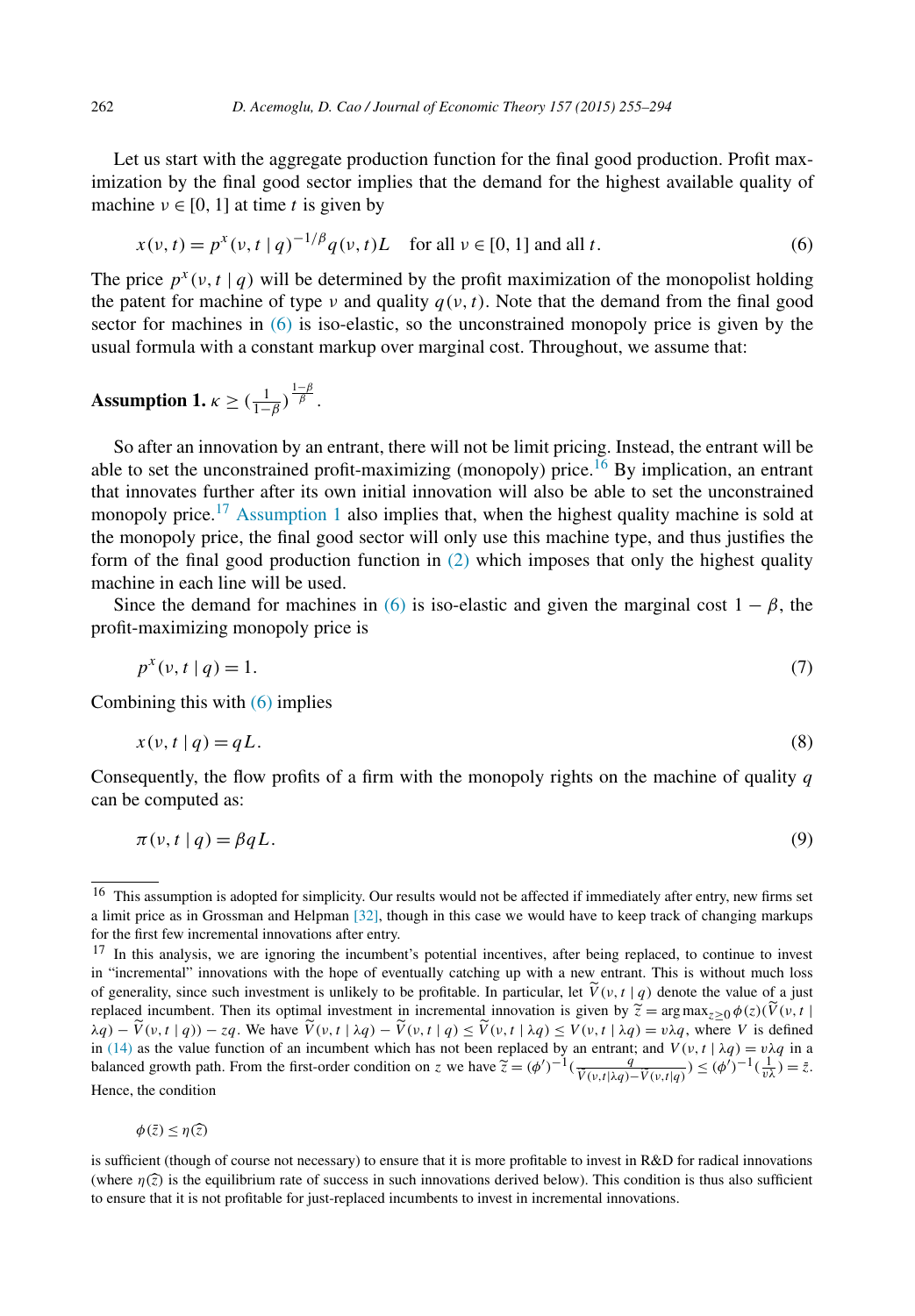<span id="page-8-0"></span>Next, substituting  $(8)$  into  $(2)$ , we obtain that total output is given by

$$
Y(t) = \frac{1}{1 - \beta} Q(t)L,
$$
\n(10)

where

$$
Q(t) \equiv \int_{0}^{1} q(v, t) dv
$$
\n(11)

is the average total quality of machines and will be the only state variable in this economy. Since we have assumed that  $q(v, 0) > 0$  for all  $v$ , (11) also implies  $Q(0) > 0$  as the relevant initial condition of our economy. $18$ 

As a by-product, we also obtain that the aggregate spending on machines is

$$
X(t) = (1 - \beta)Q(t)L.
$$
\n<sup>(12)</sup>

Moreover, since the labor market is competitive, the wage rate at time *t* is

$$
w(t) = \frac{\partial Y}{\partial L} = \frac{\beta}{1 - \beta} Q(t).
$$
\n(13)

To characterize the full equilibrium, we need to determine R&D effort levels by incumbents and entrants. To do this, let us write the net present value of a monopolist with the highest quality of machine *q* at time *t* in machine line *ν*:

$$
V(v, t | q) = \mathbb{E}_{t} \left[ \int_{t}^{T(v, t)} e^{-\int_{t}^{t+s} r(t + \widetilde{s}) d\widetilde{s}} \left( \pi(v, t + s | q) - z(v, t + s) q(t + s) \right) ds \right], \quad (14)
$$

where  $T(v, t)$  is a stopping time where a new entrant enters into the sector  $v$ .<sup>19</sup> Under optimal R&D choice of the incumbents, their value function  $V(\nu, t | q)$  satisfies the standard Hamilton– Jacobi–Bellman equation:

$$
r(t)V(v, t | q) - \dot{V}(v, t | q)
$$
  
= 
$$
\max_{z(v, t) \ge 0} {\{\pi(v, t | q) - z(v, t)q(v, t) + \phi(z(v, t))\} (V(v, t | \lambda q) - V(v, t | q)) - \hat{z}(v, t) \eta(\hat{z}(v, t)) V(v, t | q) \},
$$
 (15)

where  $\hat{z}(v,t)\eta(\hat{z}(v,t))$  is the rate at which radical innovations by entrants occur in sector *v* at time *t* and  $\phi(z(v, t))$  is the rate at which the incumbent improves its technology. The first term in (15),  $\pi(v, t | q)$ , is flow of profit given by [\(9\),](#page-7-0) while the second term is the expenditure of

$$
\Pr(T(v,t) \ge t + s) = \mathbb{E}_t \big[ e^{-\int_0^s \widehat{z}(v,t+s_1)\eta(\widehat{z}(v,t+s_1))ds_1} \big].
$$

<sup>&</sup>lt;sup>18</sup> One might be worried about whether the average quality  $Q(t)$  in (11) is well-defined, since we do not know how  $q(v, t)$  will look like as a function of *v* and the function  $q(v, t)$  may not be integrable. This is not a problem in the current context, however. Since the index *ν* has no intrinsic meaning, we can rank the *ν*'s such that  $v \mapsto q(v, t)$  is nondecreasing. Then the average in  $(11)$  exists when defined as a Lebesgue integral.

<sup>&</sup>lt;sup>19</sup> The quality  $q(v, t + s)$  follows a Poisson process such that  $q(v, t + s + \Delta s) = \lambda q(v, t + s)$  with probability  $\varphi(z(\nu, t + s))\Delta s$  (obviously with  $\Delta s$  infinitesimal), and if the R&D of the entrants into the sector is  $\hat{z}(\nu, t + s_1)$ , then the distribution of  $T(v, t)$  is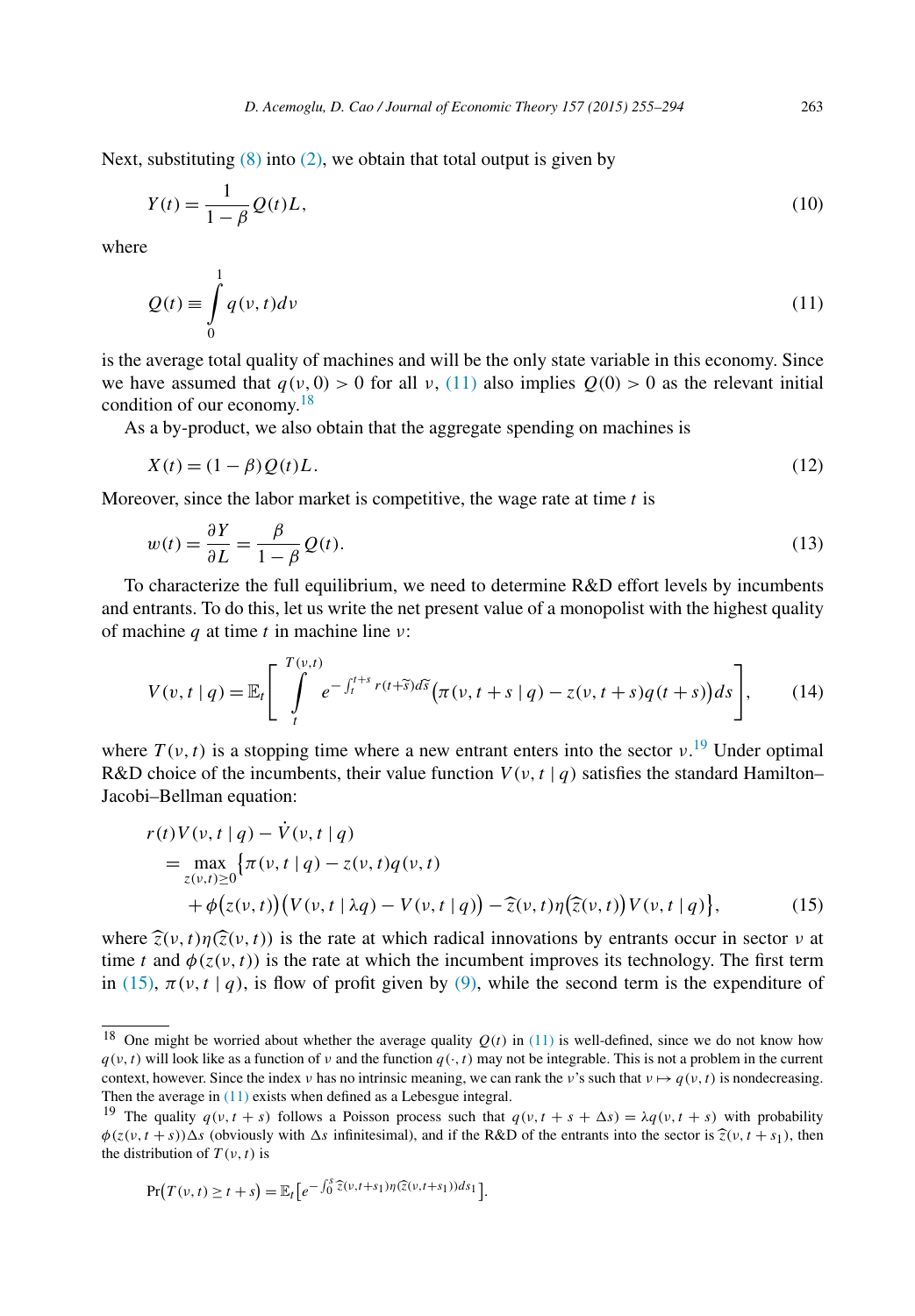<span id="page-9-0"></span>the incumbent for improving the quality of its machine. The second line includes changes in the value of the incumbent due to innovation either by itself (at the rate  $\phi(z(v, t))$ ), the quality of its product increases from *q* to  $\lambda q$ ) or by an entrant (at the rate  $\hat{z}(v,t)\eta(\hat{z}(v,t))$ , the incumbent is replaced and receives zero value from then on).<sup>20</sup> The value function is written with a maximum on the right hand side, since  $z(v, t)$  is a choice variable for the incumbent.

Free entry by entrants implies that we must have  $2^1$ :

$$
\eta(\widehat{z}(v,t))V(v,t \mid \kappa q(v,t)) \le q(v,t), \text{ and}
$$
  
\n
$$
\eta(\widehat{z}(v,t))V(v,t \mid \kappa q(v,t)) = q(v,t) \text{ if } \widehat{z}(v,t) > 0,
$$
\n(16)

which takes into account the fact that by spending an amount  $q(y, t)$ , the entrant generates a flow rate of innovation of  $\eta(\bar{z})$ , and if this innovation is successful (flow rate  $\eta(\bar{z}(v,t))$ ), then the entrant will end up with a machine of quality  $\kappa q$ , thus earning the (net present discounted) value  $V(v, t | \kappa q)$ . The free entry condition is written in complementary-slackness form, since it is possible that in equilibrium there will be no innovation by entrants.

Finally, maximization by the representative household implies the familiar Euler equation,

$$
\frac{\dot{C}(t)}{C(t)} = \frac{r(t) - \rho}{\theta},\tag{17}
$$

and the transversality condition takes the form

$$
\lim_{t \to \infty} e^{-\int_0^t r(s)ds} \left[ \int_0^1 V(v, t | q) dv \right] = 0.
$$
\n(18)

This transversality condition follows because the total value of corporate assets is  $\int_0^1 V(v, t | q) dv$ . Even though the evolution of the quality of each machine is stochastic, the value of a machine of type *v* and quality *q* at time *t*,  $V(v, t | q)$  is non-stochastic. Either *q* is not the highest quality in this machine line, in which case the value function of the firm with a machine of quality *q* is 0, or alternatively,  $V(v, t | q)$  is given by [\(14\).](#page-8-0)

We summarize the conditions for an equilibrium as follows:

**Definition 1.** An equilibrium is given by time paths of  $\{C(t), X(t), Z(t)\}_{t=0}^{\infty}$  that satisfy [\(1\),](#page-4-0) [\(5\),](#page-6-0) [\(12\)](#page-8-0) and (18); time paths for R&D expenditure by incumbents and entrants,  $\{z(v, t), \hat{z}(v, t)\}_{v \in [0,1], t=0}^{\infty}$  that satisfy [\(15\)](#page-8-0) and (16); time paths of prices and quantities of each mechanical problem of prices and quantities of each machine and the net present discounted value of profits,  $\{p^x(v, t | q), x(v, t | q), V(v, t | q)\}_{t=0}^{\infty}$ given by [\(7\),](#page-7-0) [\(8\)](#page-7-0) and [\(15\);](#page-8-0) and time paths of wage and interest rates,  $\{w(t), r(t)\}_{t=0}^{\infty}$  that satisfy [\(13\)](#page-8-0) and (17).

In addition, we define a BGP (balanced growth path) as an equilibrium path in which innovation, output and consumption grow at a constant rate. Notice that in such a BGP, aggregates grow at the constant rate, but there will be firm deaths and births, and the firm size distribution

 $20$  The fact that the incumbent has zero value from then on follows from the assumption that, after being replaced, a previous incumbent has no advantage relative to other entrants (see Footnote [17\)](#page-7-0).

<sup>&</sup>lt;sup>21</sup> Since there is a continuum of machines  $v \in [0, 1]$ , all optimality conditions should be more formally stated as "for all *ν* ∈ [0*,* 1] exceptsubsets of [0*,* 1] of zero Lebesgue measure" or as "almost everywhere". We will not add this qualification to simplify the notation and the exposition.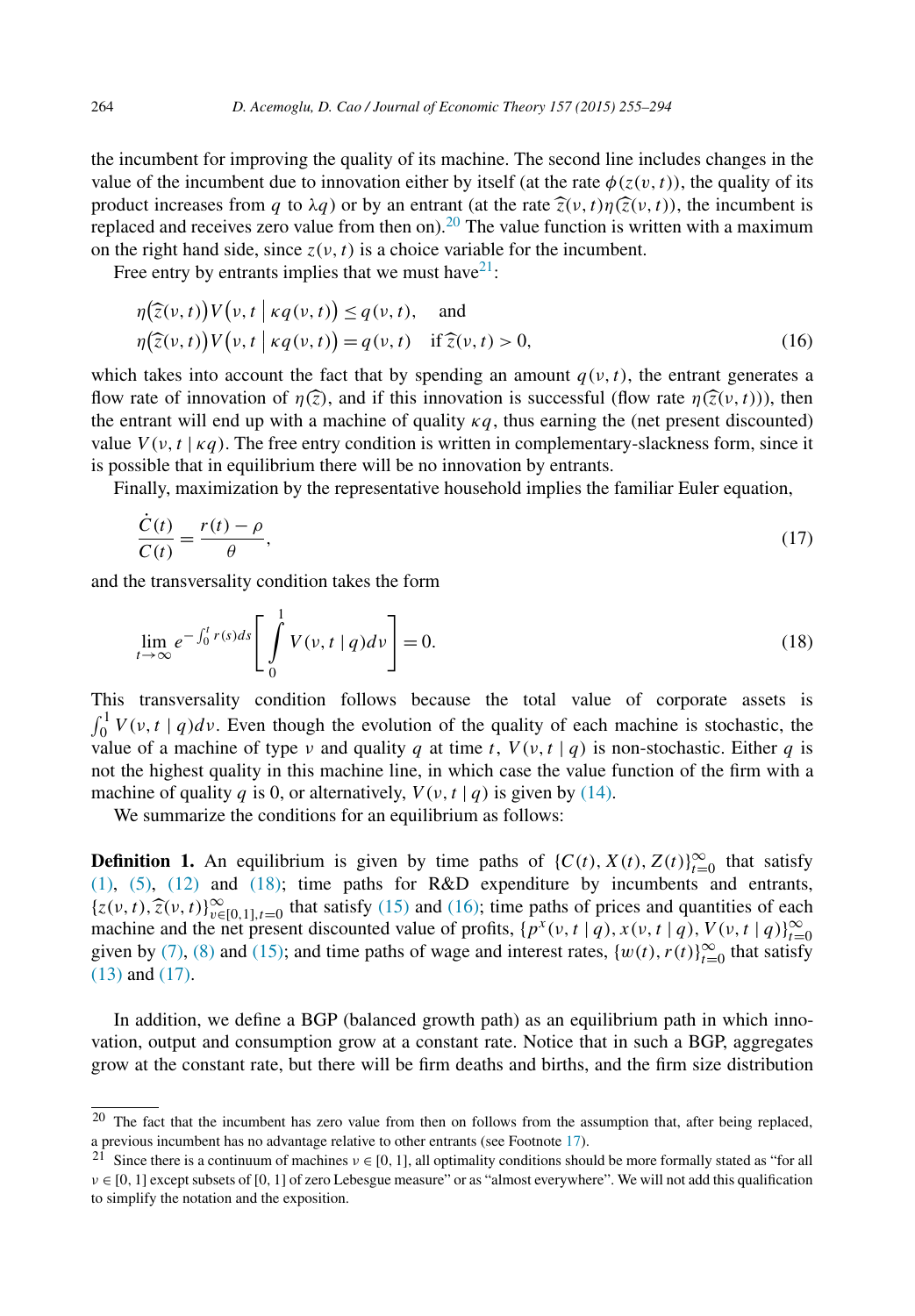<span id="page-10-0"></span>may change. We will discuss the firm size distribution in Section [3](#page-14-0) and will refer to a BGP equilibrium with a stationary (constant) distribution of normalized firm sizes as "a stationary BGP equilibrium". For now, we refer to an allocation as a BGP regardless of whether the distribution of (normalized) firm sizes is stationary.

**Definition 2.** A balanced growth path (hereafter BGP) is an equilibrium path in which innovation, output and consumption grow at a constant rate.

In what follows, we will focus on *linear BGP*, where the value function of a firm with quality *q* is linear in *q*, and often refer to it simply as the "BGP". In particular<sup>22</sup>:

**Definition 3.** A linear BGP is a BGP where  $V(v, t | q) = vq$  for all  $v, t$  (for some  $v > 0$ ).

#### *2.3. Existence and characterization*

While a (linear) BGP always exists, because innovation by incumbents may increase the demand for the inputs of other incumbents (through what is sometimes referred to as "aggregate demand externalities"), there is a force pushing towards multiple BGPs. Counteracting this, greater innovation, by increasing the growth rate, also increases the interest rate and thus makes further innovation less profitable. In the remainder of the analysis, we focus on the case where the BGP is unique. The following is a sufficient condition for this.

**Assumption 2a.** The intertemporal elasticity of substitution of the representative household,  $\theta$ , is sufficiently high, i.e.,

$$
\theta \ge \frac{1}{1 + \min_{z \ge 0} \left\{ \frac{(\phi'(z))^2}{-\phi''(z)\phi(z)} \right\}}.
$$

Intuitively, when the intertemporal elasticity of substitution is higher, from the Euler equation [\(17\),](#page-9-0) an increase in growth rate generated by an increase in innovation leads to a greater rise in interest rate. This makes innovation by other incumbents less profitable, ensuring that the second force mentioned above dominates the first one.

Assumption 2a is not very restrictive. For example, if  $\phi(\cdot)$  is linear, this assumption simply requires *θ* ≥ 0, which is of course always satisfied. If, on the other hand, *φ(*·*)* has the functional form in [\(3\),](#page-6-0) this assumption requires  $\theta > \alpha$ .

The requirement that consumption grows at a constant rate in the BGP implies that  $r(t) = r$ , from [\(17\).](#page-9-0) Now focusing on linear BGP, where  $V(q) = vq$ , we have that  $\dot{V}(v, t | q) = 0$ . Hence the functional equation that determines the value of incumbent firms  $(15)$  can be written as

$$
rv = \beta L + \max_{z \ge 0} \{ \phi(z)(\lambda - 1)v - z \} - \widehat{z}\eta(\widehat{z})v
$$
\n(19)

and assuming positive entry rate, the free-entry condition  $(16)$  can be written as

$$
\eta(\hat{z})\kappa v = 1. \tag{20}
$$

<sup>&</sup>lt;sup>22</sup> We conjecture that all BGPs are in fact linear, but we are unable to prove this except when  $\phi$  is linear.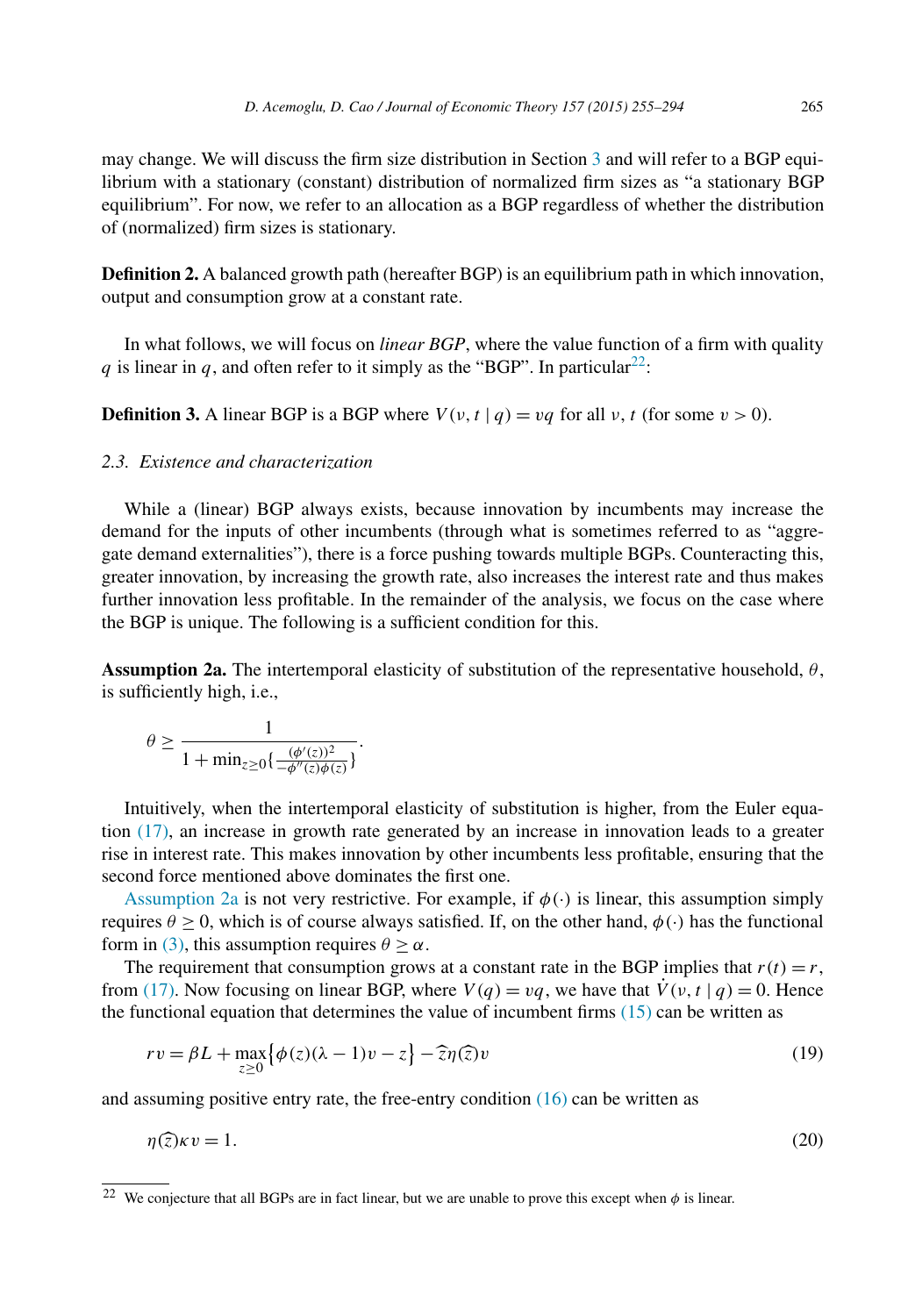<span id="page-11-0"></span>Let  $z(v) \equiv \arg \max_{z \ge 0} \phi(z)(\lambda - 1)v - z$  and  $\hat{z}(v) \equiv \eta^{-1}(\frac{1}{\kappa v})$ . Then clearly  $z(v)$  is strictly in-<br>crossing in *n* (recall that  $\phi(z)$  is strictly concerve) and  $\hat{z}(v)$  is strictly increasing in *n* (recall that creasing in *v* (recall that  $\phi(z)$  is strictly concave) and  $\hat{z}(v)$  is strictly increasing in *v* (recall that  $\eta(z)$  is decreasing in *z*). Moreover, since  $z\eta(z)$  is strictly increasing in  $z$ ,  $\hat{z}(v)\eta(\hat{z}(v))$  is strictly increasing in *v*. From the Euler equation [\(17\),](#page-9-0) we also have  $\dot{C}(t)/C(t) = (r - \rho)/\theta = g$ , where *g* is the growth rate of consumption and output.

From  $(10)$ , the growth rate of output can be expressed as

$$
\frac{\dot{Y}(t)}{Y(t)} = \frac{\dot{Q}(t)}{Q(t)}.
$$

From  $(19)$  and  $(20)$ , in a linear BGP, for all machines, incumbents and entrants will undertake constant R&D  $z(v)$  and  $\hat{z}(v)$ , respectively. Consequently, the growth rate of  $Q(t)$  is<sup>23</sup>

$$
g = \frac{\dot{Q}(t)}{Q(t)} = \phi(z(v))(\lambda - 1) + \hat{z}(v)\eta(\hat{z}(v))(k - 1).
$$

Combining this equation with Eqs. [\(17\),](#page-9-0) [\(19\)](#page-10-0) gives us a single equation that determines *v* and thus the key value function  $V(v, t | q)$  in [\(15\):](#page-8-0)

$$
\beta L = \rho v + (\theta - 1)\phi(z(v))(\lambda - 1)v + z(v) + (\theta(\kappa - 1) + 1)\widehat{z}(v)\eta(\widehat{z}(v))v.
$$
 (21)

The right-hand side of this equation is equal to 0 at  $v = 0$  and goes to  $+\infty$  as *v* goes to  $+\infty$ . Thus, a value of *v*<sup>∗</sup> *>* 0 satisfying this equation, and thus a linear BGP, always exist. Moreover, [Assumption 2a](#page-10-0) implies that the right-hand side is strictly increasing, so that this *v*<sup>∗</sup> *>* 0, and thus the BGP, is unique. Given  $v^*$ , the other equilibrium objects are easy to compute. The R&D rates of incumbents and entrants are simply given by  $z^* = z(v^*)$  and  $\hat{z}^* = \hat{z}(v^*)$ . The GDP growth rate is

$$
g^* = \phi(z^*)(\lambda - 1) + \hat{z}^*\eta(\hat{z}^*)(\kappa - 1).
$$
 (22)

The BGP interest rate, again from the Euler equation [\(17\),](#page-9-0) is obtained as

$$
r^* = \rho + \theta g^*.\tag{23}
$$

Notice that Eq. (22) shows the decomposition of the aggregate growth rate, *g*∗, into two components on the right hand side. The first term,  $\phi(z^*) (\lambda - 1)$ , comes from innovation by incumbents. The second term,  $\hat{\chi}^* \eta(\hat{\chi}^*)(\kappa - 1)$ , comes from the innovation of the entrants.

The final step is to verify that the transversality condition of the representative household, [\(18\)](#page-9-0) is satisfied. The condition for this is  $r^* > g^*$  which is also satisfied if  $\theta \ge 1$  (or less stringently, if  $\rho > (1 - \theta)g^*$ ). This discussion thus establishes the following proposition (proof in the text).

$$
Q(t + \Delta t) = (\lambda \phi(z(v)) \Delta t) Q(t) + (\kappa \widehat{z}(v) \eta(\widehat{z}(v)) \Delta t) Q(t) + (1 - \phi(z(v)) \Delta t - \widehat{z}(v) \eta(\widehat{z}(v)) \Delta t) Q(t) + o(\Delta t).
$$

Now subtracting  $Q(t)$  from both sides, dividing  $\Delta t$  and taking the limit as  $\Delta t \to 0$ , we obtain the formula for the growth rate of  $Q(t)$ .

<sup>&</sup>lt;sup>23</sup> In a small interval of time  $\Delta t$ , there will be  $\phi(z(v))\Delta t$  sectors that experience one innovation by the incumbent (increasing their productivity by  $\lambda$ ) and  $\hat{\zeta}(v)\eta(\hat{\zeta}(v))\Delta t$  sectors that experience replacement by new entrants (increasing productivity by a factor of *κ*). The probability that there will be two or more innovations of any kind within an interval of time  $\Delta t$  is  $o(\Delta t)$ . Therefore, we have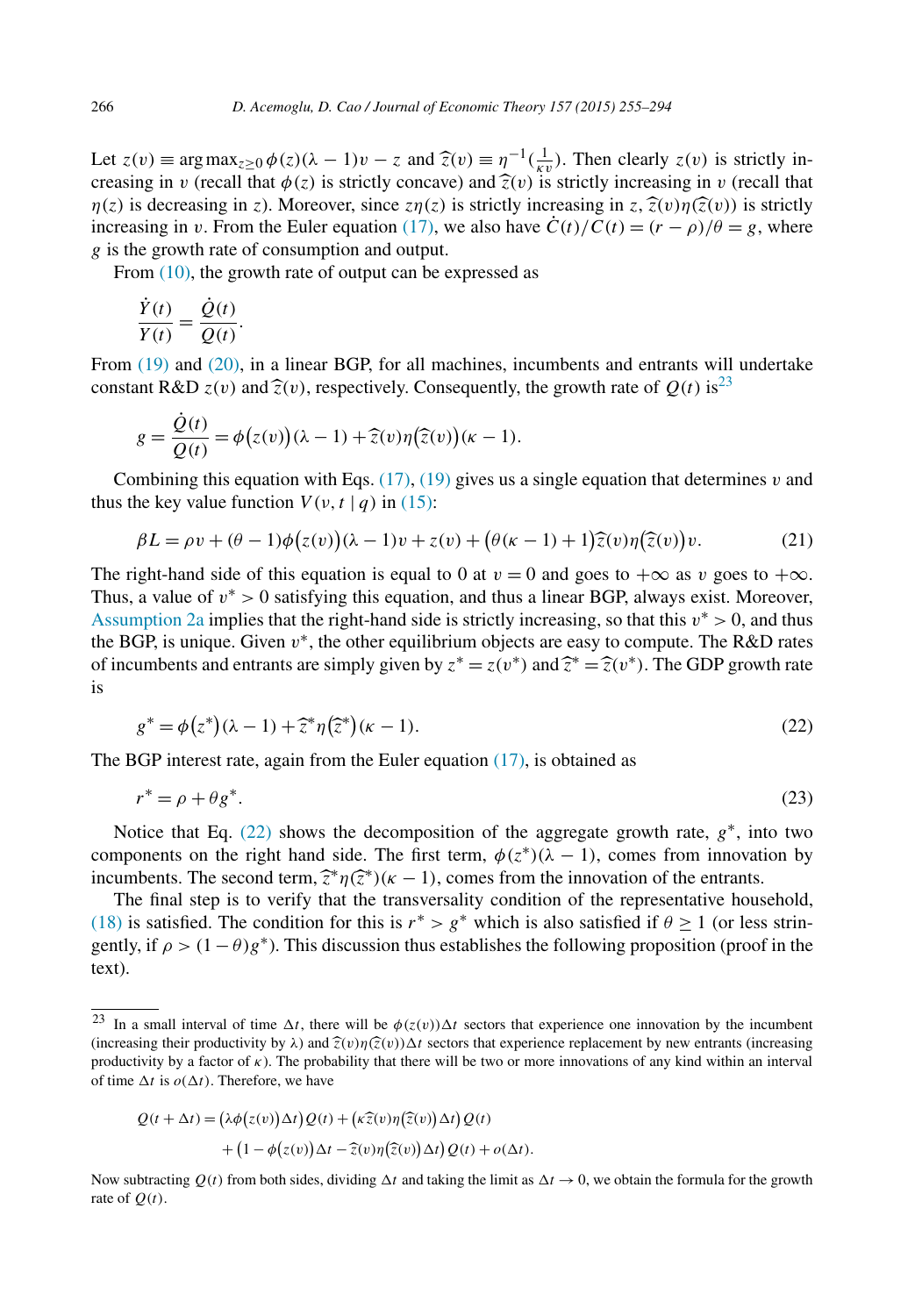<span id="page-12-0"></span>**Proposition 1.** *Suppose that [Assumption 2a](#page-10-0) holds and*  $\rho > (1 - \theta)g^*$ *, then there exists a unique* linear BGP with the value function of an incumbent with quality q given by  $V(q) = v^*q$ , where  $v^*$  is the unique solution to [\(21\),](#page-11-0) the aggregate growth rate  $g^*$  is given by [\(22\),](#page-11-0) and the interest *rate r*<sup>∗</sup> *is given by [\(23\).](#page-11-0) Starting with any initial condition, the economy immediately jumps to this BGP (i.e., always grows at the rate g*∗*).*

It is useful to consider two special cases of our economy to understand the forces driving growth in this proposition. In the first case, we can shut off radical innovations (e.g., by shutting down entry by setting  $n(\cdot) = 0$ . In this case, though the model would lose its Schumpeterian character, there would still be linear growth because of the *AK* structure of the model coming from incumbent innovation. This growth rate can be obtained by removing the terms with  $\hat{z}(v)$  in  $(21)$  and  $(22)$ . In the second case, we can shut off incremental innovations by incumbents (e.g., by setting  $\phi(\cdot) = 0$ ). This case would of course correspond to the baseline quality ladder model (e.g., Chapter 14.1 in Acemoglu [\[2\]\)](#page-37-0), and can be obtained by removing the terms with  $z(v)$  in [\(21\)](#page-11-0) and [\(22\)](#page-11-0) to determine the unique linear BGP. In the general case considered in Proposition 1, both of these sources of growth are present and contribute to (but also compete in the determination of) overall growth of the economy.

These two sources create competing effects on growth. In particular, if the contribution of entry to growth increases, then, in response, the contribution of incumbent innovations decreases (because greater entry reduces the value of an incumbent and in particular the value *v*∗, discouraging incremental innovations). In fact, these competing effects imply that, contrary to standard Schumpeterian models, the effect of policies that discourage entry are ambiguous on the BGP growth rate of the economy. It can be shown that such policies (e.g., a tax on entrants) will reduce growth if  $|\phi''(\hat{z}^*)| > (\kappa - 1)(\lambda - 1)(\beta L)^2/\rho$ , and increase it otherwise.

The assumptions leading to sustained endogenous growth in this model are also familiar from the literature. First, the final good production function, Eq. [\(2\),](#page-4-0) exhibits constant returns to scale in product quality. Second, the R&D production function (innovation possibilities frontier) uses the final good as in the baseline Schumpeterian model considered in Acemoglu [\[2\]](#page-37-0) (and this contrasts with the use of labor in Grossman and Helpman [\[32\],](#page-38-0) for example), but does not have major implications for our results.<sup>24</sup>

Eq. [\(22\)](#page-11-0) also shows that the BGP growth rate of the economy can be decomposed into growth emanating from incremental innovations of incumbents, the first term on the RHS, and growth coming from the radical innovations of entrants, given by the second term on the RHS. We return to this decomposition and explore its quantitative implications in Section [4.](#page-19-0)

Another interesting implication of our model concerns firm size dynamics. The size of a firm can be measured by its sales, which is equal to  $x(v, t | q) = qL$  for all v and t. We have seen that the quality of an incumbent firm increases at the flow rate  $\phi(z^*)$ , while the firm is replaced at the flow rate  $\hat{z}^* \eta(\hat{z}^*)$ . Hence, for  $\Delta t$  sufficiently small, the stochastic process for the size of a particular firm is given by

$$
x(v, t + \Delta t | q) = \begin{cases} \lambda x(v, t | q) & \text{with probability } \phi(z^*) \Delta t + o(\Delta t) \\ 0 & \text{with probability } \hat{z}^* \eta(\hat{z}^*) \Delta t + o(\Delta t) \\ x(v, t | q) & \text{with probability } (1 - \phi(z^*) \Delta t - \hat{z}^* \eta(\hat{z}^*) \Delta t) + o(\Delta t) \end{cases}
$$
(24)

 $24$  As a result of these features, as Eq. [\(21\)](#page-11-0) shows, our economy exhibits scale effect: a higher population leads to a higher value for the intermediate-good producers, and thus to more innovation and growth.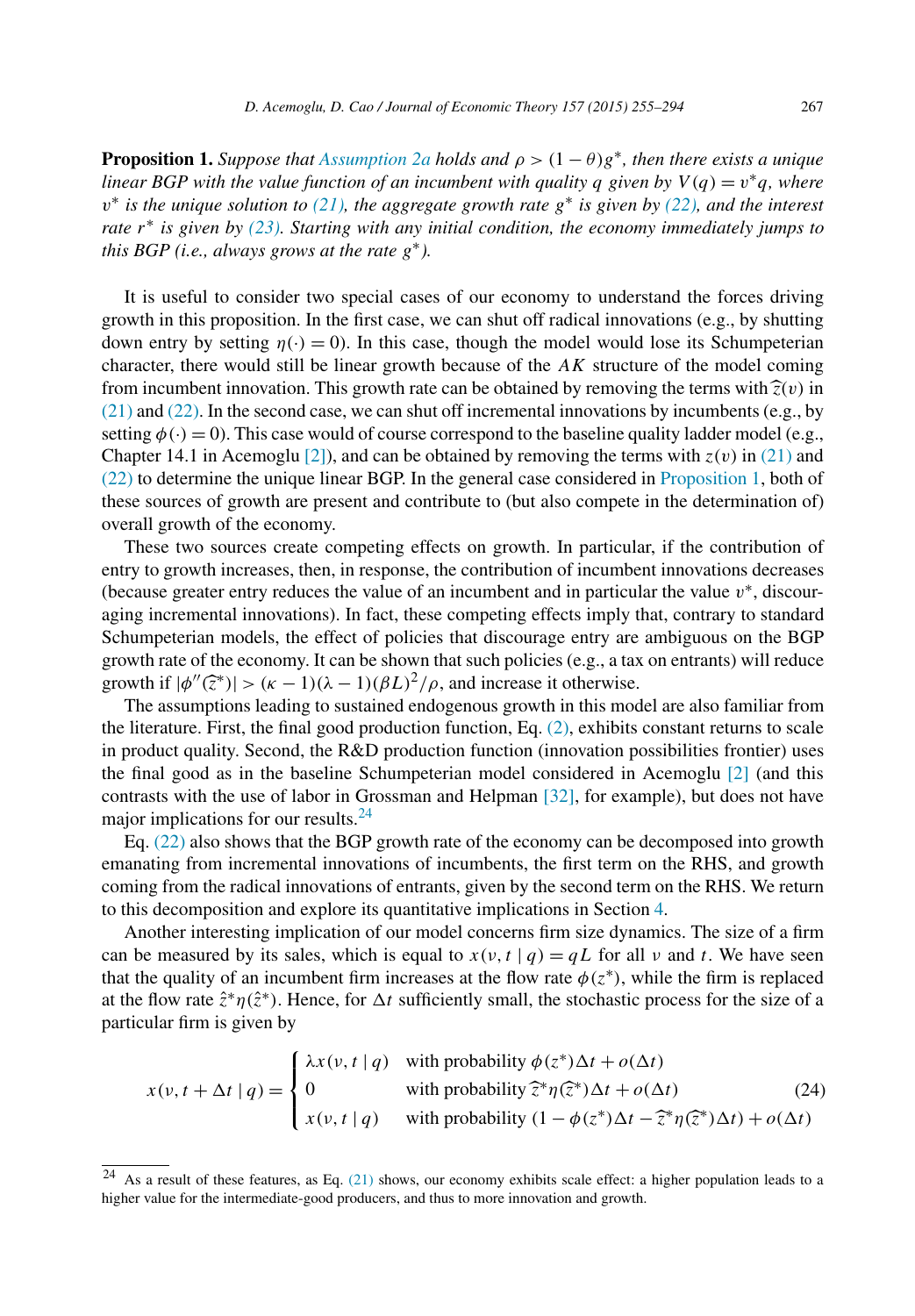for all *ν* and *t*. Firms therefore have random growth, and surviving firms expand on average. However, firms also face a probability of bankruptcy (extinction). In particular, denoting the probability that a particular incumbent firm that started production in machine line *ν* at time *s* will be bankrupt by time  $t > s$  by  $P(t | s, v)$ , we clearly have  $\lim_{t \to \infty} P(t | s, v) = 1$ , so that each firm will necessarily die eventually. Eq. [\(24\)](#page-12-0) satisfies Gibrat's Law, which postulates that firm growth is independent of size (e.g., Sutton [\[62\],](#page-39-0) Gabaix [\[31\]\)](#page-38-0).<sup>25</sup> This random process of firm growth also leads to non-degenerate distribution of firm sizes as measured by firm size (sales) normalized by average size (sales). In particular, letting  $X_1(t) \equiv X(t)/(1-\beta) = \int_0^1 x(v, t | q) dv$ , with  $X(t)$  defined in  $(4)$ , <sup>26</sup> we have

$$
\widetilde{x}(v, t | q) \equiv \frac{x(v, t | q)}{X_1(t)} = \widetilde{x}(t) = \widetilde{q}(t) \equiv \frac{q(t)}{Q(t)},
$$

where the first equality defines the variable, the last one defines  $\tilde{q}(t)$ . The law of motion of normalized firm size is similar to [\(24\)](#page-12-0) introduced above, except that we are now keeping track of the (leading) firm producing in a given sector rather than a given firm. Hence, after entry (the second line), the relevant firm size is not zero, but is equal to the size of the new entrant. Noting that in BGP,  $\dot{X}_1(t)/X_1(t) = g^* > 0$ , for  $\Delta t$  small, the law of motion of normalized firm sizes can be written as

$$
\widetilde{x}(t + \Delta t) = \begin{cases}\n\frac{\lambda}{1 + g^* \Delta t} \widetilde{x}(t) & \text{with probability } \phi(z^*) \Delta t \\
\frac{\kappa}{1 + g^* \Delta t} \widetilde{x}(t) & \text{with probability } \widehat{z}^* \eta(\widehat{z}^*) \Delta t \\
\frac{1}{1 + g^* \Delta t} \widetilde{x}(t) & \text{with probability } 1 - \phi(z^*) \Delta t - \widehat{z}^* \eta(\widehat{z}^*) \Delta t.\n\end{cases}
$$

The growth decomposition [\(22\)](#page-11-0) implies that  $\tilde{x}(t)$  is a random walk, i.e.,  $E_t[\tilde{x}(t + \Delta t)] = \tilde{x}(t)^{27}$ .<br>Measure  $\tilde{x}(t)$  is negitive so by Meatingale convergence theorem  $\tilde{x}(t)$  converges to a gradom Moreover,  $\tilde{x}(t)$  is positive, so by Martingale convergence theorem,  $\tilde{x}(t)$  converges to a random variable. However,  $\tilde{x}(t)$  must have a finite mean—by definition  $E_0[\tilde{x}(t)] = 1$ , so the limiting random variable only takes either zero or infinity values.<sup>28</sup> In other words, the distribution of normalized firm sizes will continuously expand and a stationary distribution does not exist in a linear BGP. This is because as time goes to infinity, a vanishingly small fraction of firms become arbitrarily large, making the remaining firms arbitrarily small relative to average firm size in the economy.<sup>29</sup> In the next section, we show that by adding another type of (imitative) entrant, which acts as a reflecting-lower barrier on firm sizes, we obtain a stationary distribution of firm sizes in a BGP. This firm size distribution resembles the one observed in the data. The stationary firm size distribution has a Pareto tail with a shape parameter approximately equal to one (i.e., the

 $\frac{25}{25}$  The most common form of Gibrat's Law involves firm sizes evolving according to the stochastic process  $S_{t+1}$  =  $\gamma_t S_t + \varepsilon_t$ , where  $\gamma_t$  is a random variable with mean 1 and  $\varepsilon_t$  is a random variable with mean zero. Both variables are orthogonal to  $S_t$ . The law of motion  $(24)$  is a special case of this general form.

<sup>&</sup>lt;sup>26</sup> Sales normalized by the equilibrium wage rate,  $w(t)$ , have exactly the same behavior, since the equilibrium wage rate also scales with average quality, *Q(t)*.

<sup>27</sup> We thank an anonymous referee for suggesting this result.

<sup>&</sup>lt;sup>28</sup> We show this result by contradiction. Suppose that the limiting random variable has positive mass between zero and infinity, then similar to [Lemma 11,](#page-34-0) we can show that its density function,  $f(q)$ , satisfies  $f(q) \ge \frac{B}{q \log(q)}$  for some  $\underline{B} > 0$ and for all  $q \ge \underline{q}$ . This inequality implies infinite mean because  $\int_{q_0}^{\infty} \frac{B}{q \log(q)} q dq = \infty$ .

 $29$  The nature of the "limiting distribution" is therefore similar to the "immiserization" result for income distribution in Atkeson and Lucas's [\[15\]](#page-37-0) economy with dynamic hidden information; in the limit, all firms have approximately zero size relative to the average  $X_1(t)$  and a vanishingly small fraction of firms become arbitrarily large (so that average firm size  $X_1(t)$  remains large and continues to grow).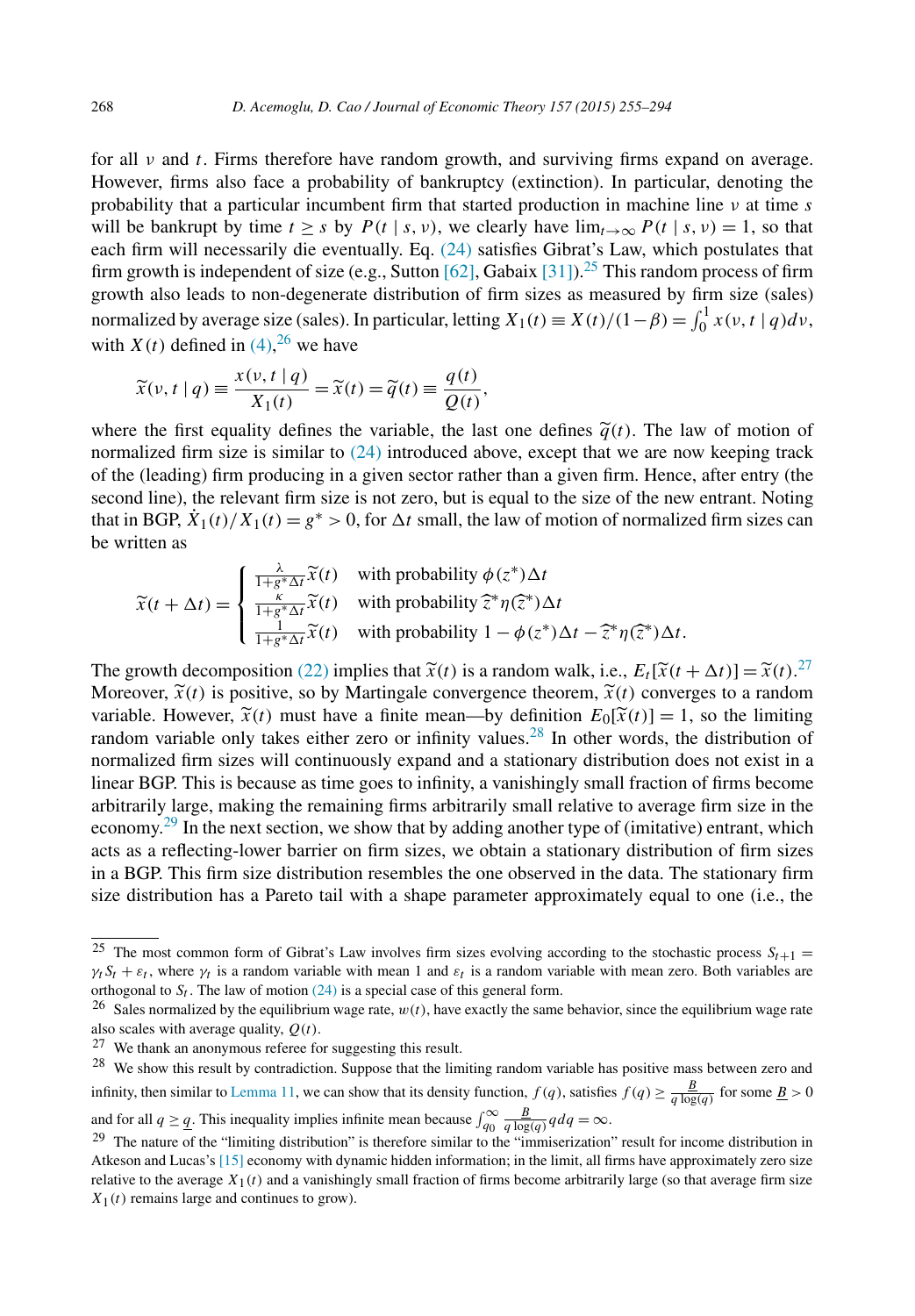<span id="page-14-0"></span>so-called "Zipf distribution," which, as discussed above, appears to be a good approximation to US data).

#### **3. Firm dynamics and growth with knowledge spillovers**

The model so far and the growth decomposition provided in Eq. [\(22\)](#page-11-0) assume only one type of new entrants which are entrants with radical innovations. In reality, some entrants start out not with radical innovations but by building on the knowledge spillovers created by existing firms (e.g., see Luttmer [\[47\]](#page-38-0) and Acemoglu et al. [\[4\]\)](#page-37-0). In this section, we extend the model to include knowledge spillovers that allow imitation for (some) entrants, and show that an extended model of this type maintains the qualitative features of the simpler model presented so far but also generates a rich stationary firm size distribution along the BGP.

More specifically, we allow for costly ("imitative") entry building on knowledge spillovers. Potential entrants can pay some cost to obtain technology with quality proportional to the current average quality in the economy. This implies that when a sector falls significantly below average quality, imitative entry becomes profitable. We then show that the economy incorporating this type of imitative entry has a well-defined equilibrium. Moreover, when the technology of entry by imitation is not very productive, then the BGP equilibrium is arbitrarily close to the one that is characterized in [Proposition 1.](#page-12-0) We also derive a general analog to the growth decomposition in Eq. [\(22\),](#page-11-0) now consisting of three components: innovation by incumbents, by radical entrants, and by entrants by knowledge spillover.

### *3.1. The economy with imitative entry*

We consider a third type of innovation based on imitation relying on knowledge spillovers from the current knowledge base of the economy. A new firm can enter in any sector  $v \in [0, 1]$ with a technology  $q^e(v, t) = \omega Q(t)$ , where  $\omega \ge 0$  and  $Q(t)$  is average quality of machines in the economy given by  $(11)$ .<sup>30</sup> The cost of this type of innovation is assumed to be  $\mu_e \omega Q(t)$ . The fact that the cost should be proportional to average quality is in line with the structure of the model so  $far<sup>31</sup>$ 

Firm value is again given in [\(14\)](#page-8-0) except that  $T(v, t)$  is now the stopping time where either an entrant or an imitator enters and replaces the monopolist. Put differently, all firms solve the maximization problem as in  $(15)$ , but they also take into account the possibility of entry by imitation as well. It is then straightforward that there will exist some  $\epsilon > 0$  such that entry by imitation is profitable if

$$
q(v, t) \le \epsilon Q(t),
$$

and thus there will be no sectors with quality less than  $\epsilon$  times average quality (clearly,  $\epsilon$  is a function of  $\omega$ , and of course,  $\epsilon = 0$  when  $\omega = 0$ ). The baseline model is then the special case where  $\omega = \epsilon = 0$ , i.e., where there is no imitation. We will show that a BGP equilibrium and the stationary distribution in this economy with imitation are well-defined, and as  $\omega \to 0$ , the

<sup>&</sup>lt;sup>30</sup> For tractability we assume that  $\omega$  is constant as opposed to a random variable realized after entry as in Luttmer [\[47\]](#page-38-0) and Acemoglu et al. [\[4\],](#page-37-0) but this is without any important consequences for the implications of the model.

<sup>31</sup> There are also alternative ways of introducing entrants by knowledge-spillover. An alternative, which leads to very similar results, is an environment where firms have to pay a fixed cost in terms of labor to operate and existing firms are replaced by entrants by knowledge spillover. See also Luttmer [\[47,49\]](#page-38-0) and Atkeson and Burstein [\[13,14\].](#page-37-0)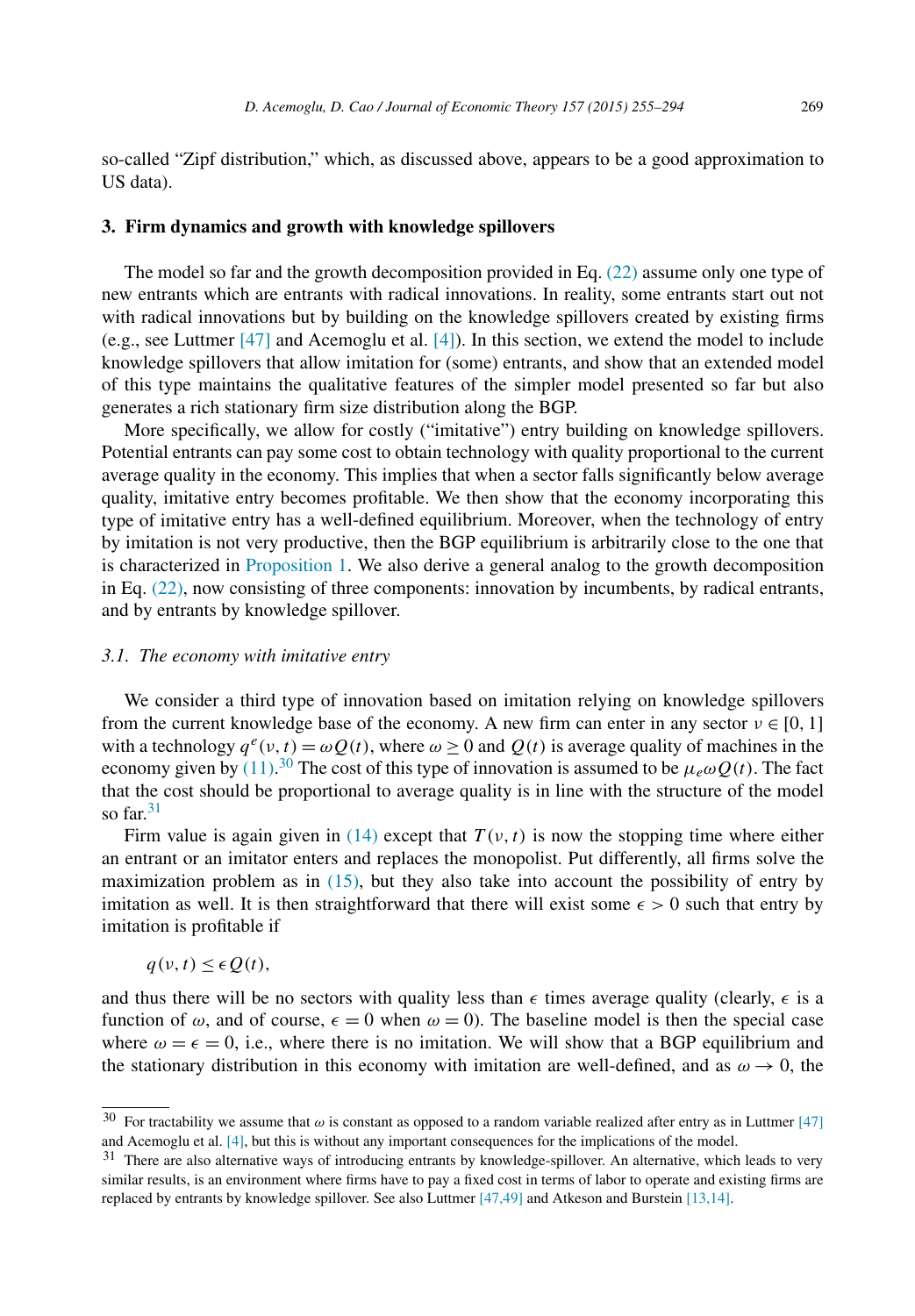<span id="page-15-0"></span>value function, the innovation decisions and the growth rate converge to those characterized in the baseline economy (cf. [Proposition 1\)](#page-12-0). Moreover, for  $\omega > 0$  but small, the stationary firm size distribution has a Pareto tail. $32$ 

In order to prove the existence of a stationary BGP in the economy with imitation, we need a slightly stronger condition on the inverse of the intertemporal elasticity of substitution,  $\theta$ , than in [Assumption 2a.](#page-10-0)

### **Assumption 2b.**  $\theta \geq 1$ .

We also impose the following technical condition.

**Assumption 3.** Let  $\varepsilon_{\eta}(z) \equiv -z\eta'(z)/\eta(z)$  be the elasticity of the entry function  $\eta(z)$ . Then

$$
\max_{z>0} \varepsilon_{\eta}(z) \le 1 - \frac{1}{\kappa^{\theta}}.
$$

Under functional form [\(3\)](#page-6-0) for *η*, Assumption 3 is equivalent to  $\gamma < 1 - \kappa^{-\theta}$ , and implies that the entry function is not too "elastic". This assumption is used in [Lemma 4](#page-27-0) in [Appendix A](#page-23-0) to ensure the boundedness of the value function of incumbent firms when both types of entry are present. When there is no entry by creative destruction, i.e., when the economy has only the incumbents and the imitators, the same description of the stationary BGP applies without Assumption 3. We also note for future reference that the Pareto distribution takes the form

$$
\Pr[\widetilde{x} \le y] = 1 - \Gamma y^{-\chi}
$$

with  $\Gamma > 0$  and  $y \ge \Gamma$ ;  $\chi$  is the shape parameter (exponent) of the Pareto distribution. We say that a distribution has a Pareto tail if its behavior for *y* large can be approximated by  $Pr[\tilde{x} \ge y] \propto$ *Γy*−*<sup>χ</sup>* .

**Proposition 2.** *Suppose the BGP equilibrium in the baseline economy is described by [Proposi](#page-12-0)*[tion 1,](#page-12-0) in particular with  $v^*$ ,  $g^*$  and  $r^*$  as given by to [\(21\),](#page-11-0) [\(22\)](#page-11-0) and [\(23\),](#page-11-0) and Assumptions 2b and 3 are satisfied. Then there exist  $0<\mu<\overline{\mu}$ ,  $\Delta>0$  and  $\overline{\omega}>0$  such that for any  $\mu_e\in(\mu,\overline{\mu})$  $\alpha$ *md*  $\omega \in (0, \overline{\omega})$ *, there exists*  $\alpha$  *BGP* with the following properties:

- 1. *There* is *imitative entry whenever*  $q(v, t) \leq \epsilon(\omega)Q(t)$ *, where*  $0 < \epsilon(\omega) \leq \omega(1-\beta)^{\frac{1-\beta}{\beta}}$ *.*
- 2. *The equilibrium growth rate is*  $g(\omega) \in (g^*, g^* + \Delta)$  *and satisfies*

$$
\lim_{\omega \to 0} g(\omega) = g^*.
$$

3. The value function of the incumbents above the exit threshold  $\epsilon(\omega)Q(t)$  in this economy, *normalized by quality,*  $V_{\omega}(q)/q$ *, converges uniformly to the value function in the baseline economy normalized by quality,*  $V(q)/q = v^*$ *. Formally, for any*  $\delta > 0$ 

$$
\lim_{\omega \to 0} \sup_{q \ge \delta Q} \left| \frac{V_{\omega}(q) - V(q)}{q} \right| = 0.
$$

<sup>&</sup>lt;sup>32</sup> Note that because this type of imitative entry is costly, and the cost would be the same for incumbents vs. entrants, by a similar reasoning to Arrow's replacement effect, incumbents that become very low productivity would still not find it profitable to use this technology (i.e., before the incumbents do so, entrants would do it).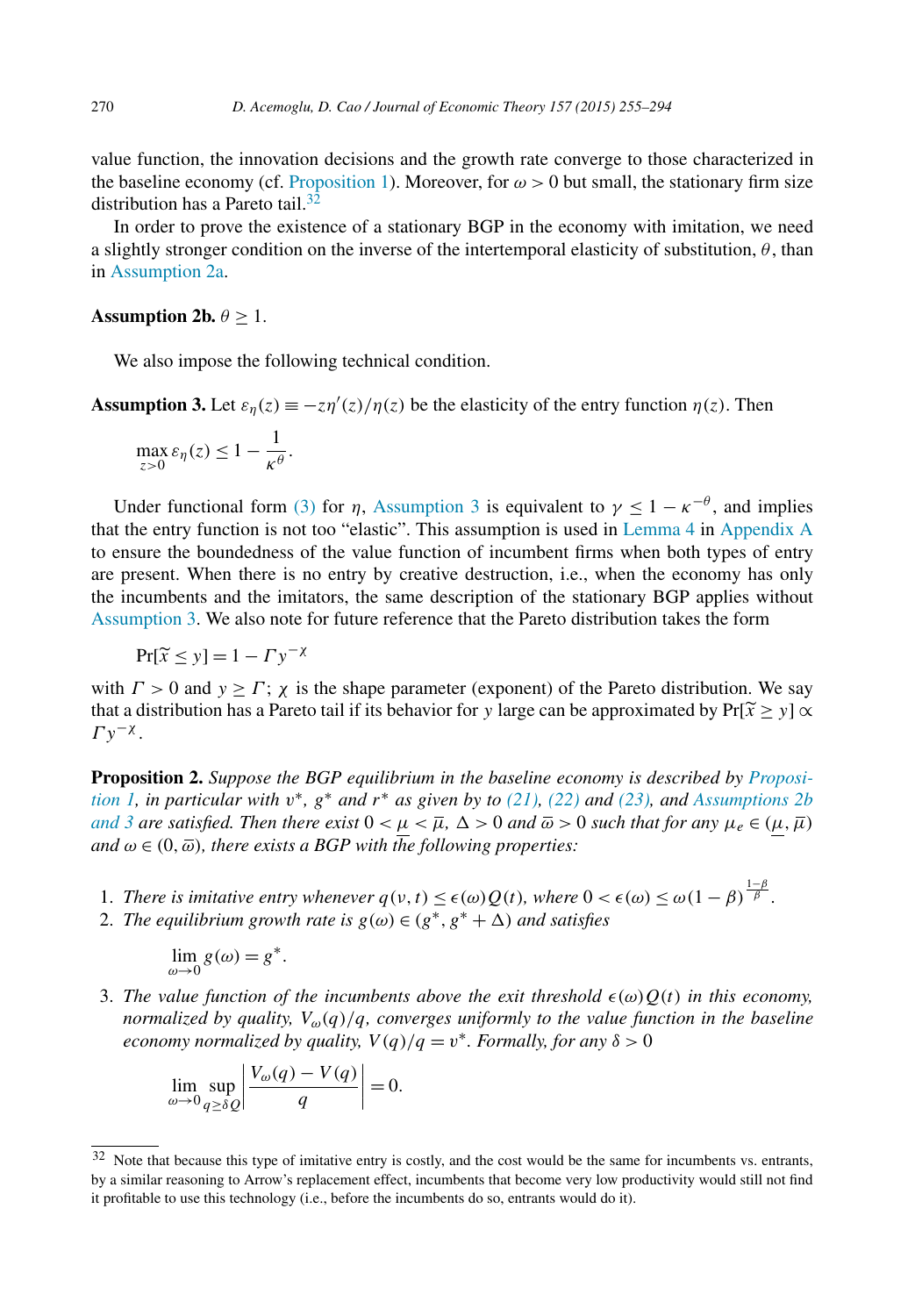<span id="page-16-0"></span>This proposition ensures that the growth rate of the economy with imitation is well behaved and it is "close" to the equilibrium of the baseline economy when *ω* is small. Note also that our requirement  $\mu_e \ge \mu$  (together with  $\omega \le \bar{\omega}$ ) ensures that entry by imitation is not profitable when the entrants charge a limit price in the competition against the incumbent. As a result, entrants use imitation to enter in a sector only when the quality of the sector falls sufficiently below the average quality so that these entrants can charge the monopoly price after entry. The condition  $\mu_e < \overline{\mu}$  ensures that this type of entry is not too costly so that there will be some imitation in equilibrium.

The next proposition provides a simple growth decomposition between incumbents, radical entrants, and imitative entrants generalizing the one provided in Eq. [\(22\)](#page-11-0) above.

**Proposition 3.** *In a stationary BGP, the growth rate of the economy has the following decomposition:*

$$
g = \underbrace{(\lambda - 1)\mathbb{E}_{F}[\phi(z(\widetilde{q}))\widetilde{q}]}_{\text{Innovation from incumbents}} \n+ \underbrace{(\kappa - 1)\mathbb{E}_{F}[\widetilde{z}(\widetilde{q})\eta(\widetilde{z}(\widetilde{q}))\widetilde{q}]}_{\text{Innovation from radical entrants}} \n+ \underbrace{\epsilon g f(\epsilon)(\omega - \epsilon)}_{\text{Innovation from imitative entrants}}.
$$
\n(25)

**Proof.** This follows from the proof of [Proposition 2.](#page-15-0) In particular, Step 3 in the sketch of the proof for [Proposition 2,](#page-15-0) we show that the implied growth rate  $g'(g)$  satisfies the decomposition (25). In a stationary BGP,  $g'(g) = g$ , thus *g* also satisfies the growth decomposition.  $\Box$ 

We next show that, as  $\omega$  becomes small, this economy admits a stationary distribution of normalized firm sizes with a Pareto tail with the shape parameter approaching 1.

**Proposition 4.** *The stationary equilibrium distribution of firm sizes in the economy with imitation (characterized in [Proposition 2\)](#page-15-0) exists and has a Pareto tail with the shape parameter*  $\chi$  =  $\chi(\omega) > 1$  in the sense that for any  $\xi > 0$  there exist  $\overline{B}$ , B and  $\widetilde{x}_0$  such that the density function *of the firm size distribution,*  $f(\tilde{x})$ *, satisfies* 

$$
f(\widetilde{x}) < 2\overline{B}\widetilde{x}^{-(\chi-1-\xi)}, \quad \text{for all } \widetilde{x} \ge \widetilde{x}_0, \quad \text{and}
$$
\n
$$
f(\widetilde{x}) > \frac{1}{2}\underline{B}\widetilde{x}^{-(\chi-1+\xi)}, \quad \text{for all } \widetilde{x} \ge \widetilde{x}_0.
$$

*In other words,*  $f(\tilde{x}) = \tilde{x}^{-\chi-1}\varphi(\tilde{x})$ *, where*  $\varphi(\tilde{x})$  *is a slow-varying function. Moreover* 

 $\lim_{\omega \to 0} \chi(\omega) = 1.$ 

**Proof.** The detail of the proof in [Appendix A](#page-23-0) and follows from the proof of [Proposition 2.](#page-15-0)  $\Box$ 

This result on the stationary firm size distribution has several parallels with existing results in the literature, for example, Gabaix [\[31\]](#page-38-0) and Luttmer [\[47–49\].](#page-38-0) In particular, as in these papers, the stationary firm size distribution is obtained by combining firm growth following Gibrat's Law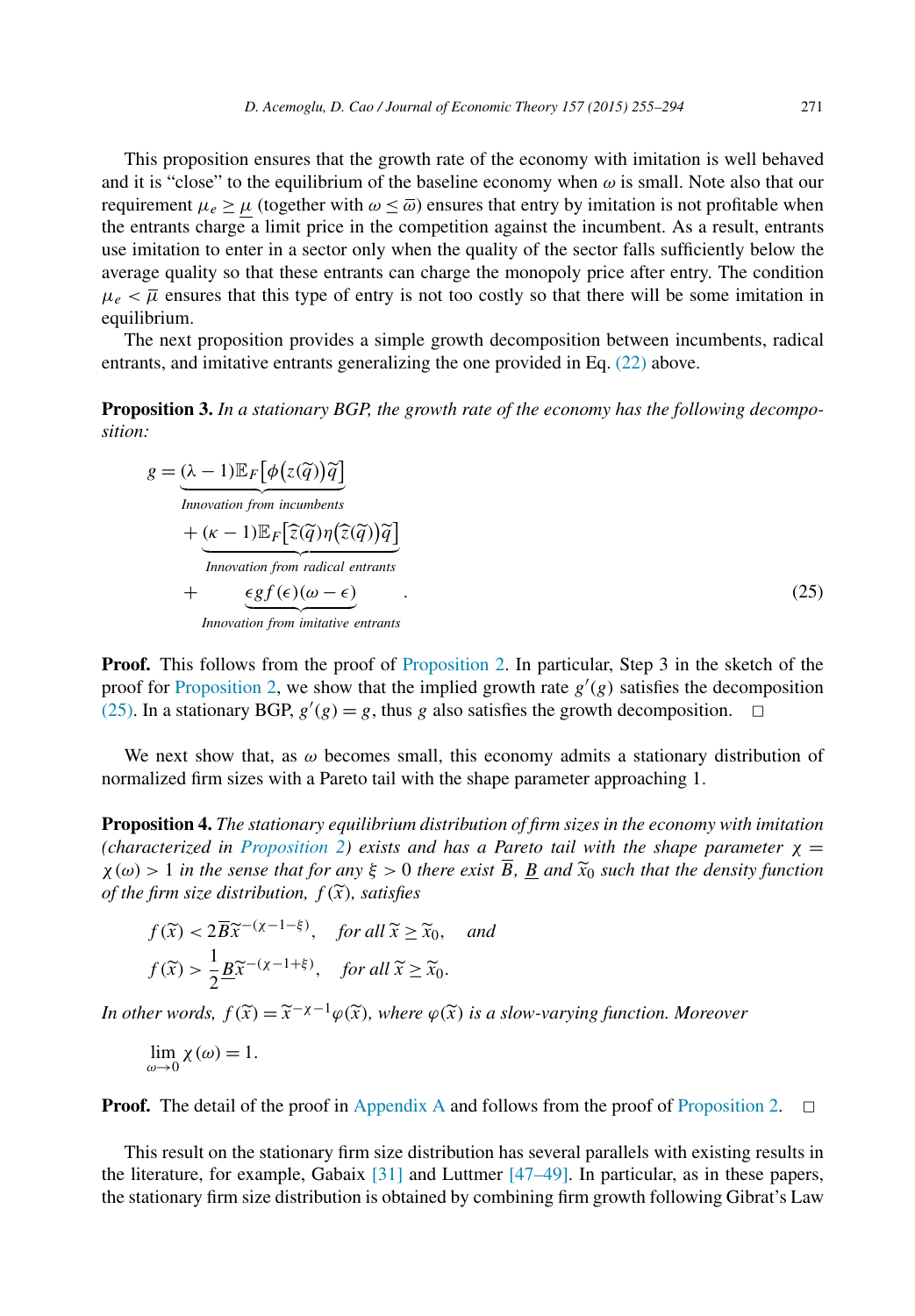<span id="page-17-0"></span>with a lower bound on (relative) firm size. These papers also have limiting results such that when the lower bound becomes negligible the size distribution converges to Zipf's law, i.e., the tail index converges to 1 as in our proposition.<sup>33</sup> There are also important differences, however. First, Gibrat's Law is derived endogenously here from the innovation decisions of continuing firms and entrants, and in fact, the growth rate of output in the aggregate is endogenously determined.<sup>34</sup> Second, the equilibrium is obtained from the optimization problem of firms that recognize the possibility that there will be entry by imitation if their quality falls significantly relative to the average.

We next provide a sketch of the proof of [Proposition 2.](#page-15-0)

#### *3.2. Sketch of the proof of [Proposition 2](#page-15-0)*

The proof consists of showing that for each  $\mu_e \in (\mu, \overline{\mu})$  and  $\omega \in (0, \overline{\omega})$ , there exists a BGP with the growth rate given by  $g(\omega)$ . The first step proves the existence of the value function of the incumbents under the threat of entry by imitation. In this step we show that the relevant state variable is the relative quality of the incumbents  $q(v, t)/Q(t)$ . The second step establishes the existence of and characterizes the form of the stationary firm size distribution when the incumbents and the entrants follow the strategies determined using the value function in the first step. Finally, the last step establishes the existence of a BGP with the value and investment functions derived from the first step and the stationary firm size distribution derived in the second step. Luttmer [\[47,49\]](#page-38-0) follow similar steps in proving the existence of a BGP for an economy with heterogeneous firms, but relying on a specific closed-form of the value function and the stationary distribution. These closed-forms in turn exploit the fact that growth is exogenous, whereas the growth rate is determined endogenously in our economy.<sup>35</sup>

There are two difficulties we must overcome in the first step. The first one is that the value functions are given by a differential equation with deviating (advanced) arguments because the right-hand side involves *V* evaluated at  $\lambda q$  and  $\kappa q$ . As a result, we cannot apply standard existence proofs from the theory of ordinary differential equations. Instead, we use techniques developed in the context of monotone iterative solution methods, see, for example, Jankowski [\[37\].](#page-38-0) The second difficulty arises because we need to show that the value function satisfies some properties at infinity. This non-standard boundary problem is solved following the approach in Staikos and Tsamatos [\[61\].](#page-39-0)

**Step 1**: For each  $g \in (g^*, g^* + \Delta)$ , we show the existence of a value function of an incumbent in sector *ν* at time *t* which takes the form

$$
V_g(v, t | q) = Q(t)\widehat{V}_g\left(\frac{q(v, t)}{Q(t)}\right),\tag{26}
$$

<sup>33</sup> The gamma distribution used in Luttmer [\[47\]](#page-38-0) has a Pareto tail according to the definition in [Proposition 4.](#page-16-0)

<sup>34</sup> Footnote 24 in Atkeson and Burstein [\[13\]](#page-37-0) provides a heuristic derivation of the relationship between the endogenous investment of incumbents and the endogenous tail index of the stationary distribution of firm sizes. However, a crucial step in this heuristic derivation is that innovation rates are invariant across firms in the presence of fixed cost. This property only holds approximately in the limit when firm size is sufficiently large. Similarly, the threat of imitative entry in our model makes the incumbent firms' innovation rate a function of firm size. Thus a full derivation needs to take this dependence into account, which is what our rigorous approach accomplishes.

<sup>35</sup> Atkeson and Burstein [\[13,14\]](#page-37-0) also present models with endogenous innovation and firm heterogeneity. However, in these models, growth is either exogenous or given as the equilibrium of a semi-endogenous growth model, making it essentially exogenous. This ensures a block-recursive structure in which interest rate and growth rates are independent of firm size distribution. The general equilibrium interactions present in our model arise whenever equilibrium objects, in particular the interest and the growth rates, depend on the endogenous firm size distribution.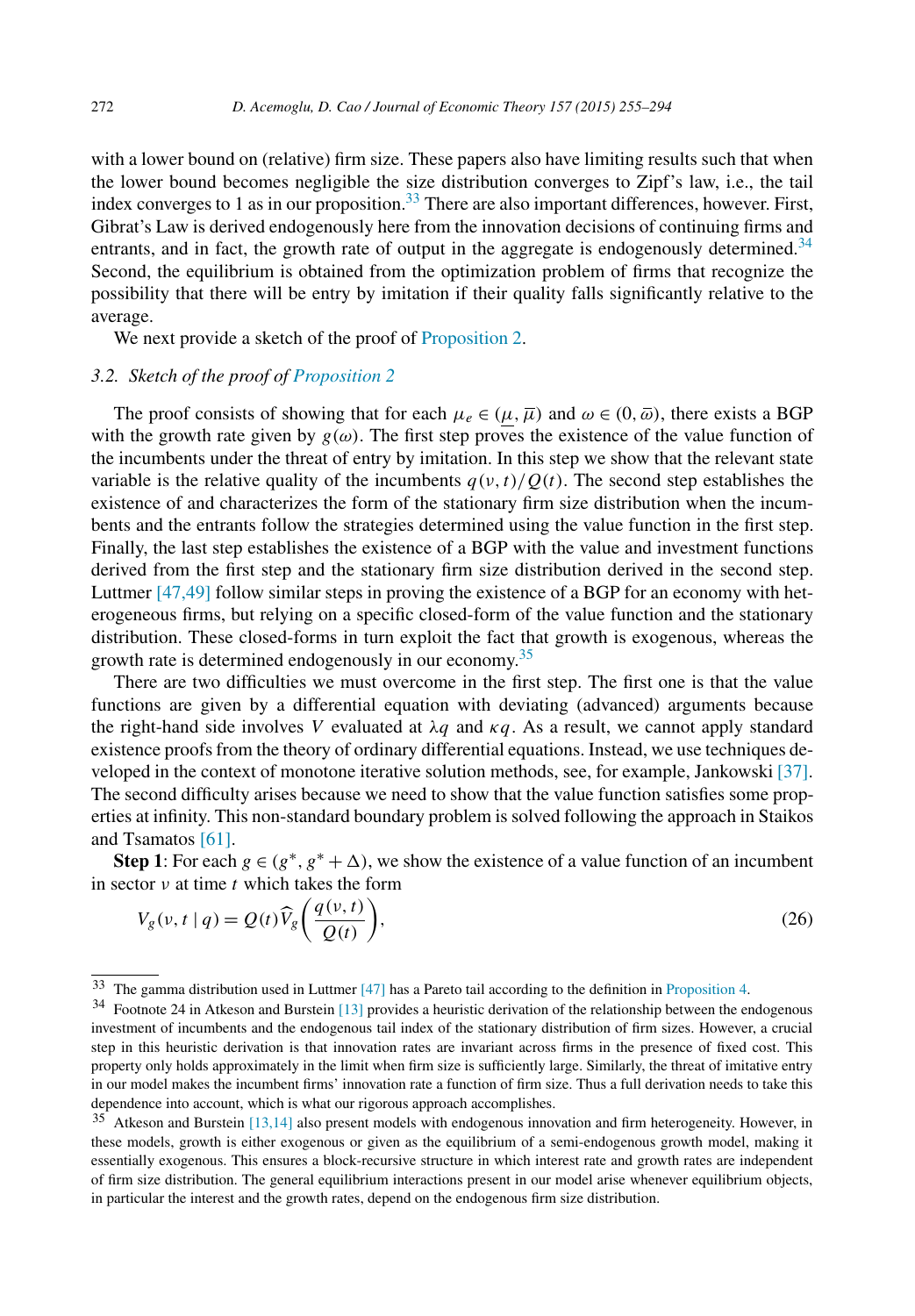<span id="page-18-0"></span>and a threshold  $\epsilon_g(\omega)$  such that an imitator will pay the cost  $\mu_e \omega Q(t)$  to imitate and enter with quality  $\omega Q(t)$  into sector *ν* at time *t* and replace an incumbent if  $q(v, t) \leq \epsilon_g(\omega)Q(t)$ . The value of the incumbent depends only on the current average quality,  $Q(t)$ , and the gap between its current quality and the average quality,  $q(v, t)/Q(t)$ . Plugging [\(26\)](#page-17-0) in [\(15\),](#page-8-0) and using the fact that

$$
\dot{V}_g(v,t \mid q) = g Q(t) \widehat{V}_g\left(\frac{q(v,t)}{Q(t)}\right) - g Q(t) \frac{q(v,t)}{Q(t)} \widehat{V}_g'\left(\frac{q(v,t)}{Q(t)}\right),
$$

we obtain that

$$
(r - g)\widehat{V}_g(\widetilde{q}) + g\widetilde{q}\widehat{V}_g'(\widetilde{q}) = \beta L\widetilde{q} + \max_{z(v,t) \ge 0} \{ \phi(z(v,t)) (\widehat{V}_g(\lambda \widetilde{q}) - \widehat{V}_g(\widetilde{q})) - z(v,t)\widetilde{q} \}
$$

$$
- \widehat{z}(v,t)\eta(\widehat{z}(v,t))\widehat{V}_g(\widetilde{q}), \tag{27}
$$

where  $r = \rho + \theta g$  and  $\tilde{q}(v, t) = q(v, t)/Q(t)$ . The free-entry condition for radical innovation, [\(16\),](#page-9-0) can then be written as

$$
\eta\big(\widehat{z}(\nu,t)\big)\widehat{V}_g\big(\kappa\widetilde{q}(\nu,t)\big)=\widetilde{q}(\nu,t).
$$

Moreover, the free-entry condition for imitation implies

$$
V_g(\omega) = \mu_e \omega. \tag{28}
$$

Since imitators will replace the incumbent in sector *ν* at time *t* if  $q(v, t) \leq \epsilon_g Q(t)$ , we also have the following boundary condition

$$
V_g(\epsilon_g) = 0.\tag{29}
$$

In [Appendix A,](#page-23-0) we show that when  $\mu_e \in (\mu, \overline{\mu})$ , there is imitation in equilibrium but only when imitators can charge monopoly price after entry. Equilibrium innovation rates,  $z_g(\tilde{q})$  and  $\hat{z}_g(\tilde{q})$ , can then be derived from the solution to (27).

To establish the existence of a solution  $V_g(\tilde{q})$  to the functional equation (27), we first construct functional bounds,  $\frac{V}{g}$  and  $\overline{V}_g$ , such that  $\frac{V}{g}(\widetilde{q}) \leq \widetilde{V}_g(\widetilde{q}) \leq \overline{V}_g(\widetilde{q})$ . The result on uniform convergence of  $V_g(\tilde{q})$  then follows by establishing that  $\underline{V}_g$  and  $V_g$  converge uniformly to  $V(q)$ as *g* goes to *g*∗.

**Step 2**: The innovation rates,  $z_g(\tilde{q})$  and  $\hat{z}_g(\tilde{q})$ , together with the entry rule of the imitators and the growth rate  $g(\omega)$  of the average quality yields a stationary distribution over the normalized sizes  $\tilde{q}$  with distribution function  $F(\cdot)$  satisfying the following conditions:

If  $y \geq \omega$ , then

$$
0 = F'(y)yg - \int_{\frac{y}{\lambda}}^{y} \phi(z(\tilde{q}))dF(\tilde{q}) - \int_{\frac{y}{\lambda}}^{y} \tilde{z}(\tilde{q})\eta(\tilde{z}(\tilde{q}))dF(\tilde{q}).
$$
\n(30)

If  $y < \omega$ , then

$$
0 = F'(y)yg - F'(\epsilon)\epsilon g - \int_{\frac{y}{\lambda}}^{y} \phi(z(\widetilde{q}))dF(\widetilde{q}) - \int_{\frac{y}{\kappa}}^{y} \widehat{z}(\widetilde{q})\eta(\widehat{z}(\widetilde{q}))dF(\widetilde{q})
$$
(31)

and

 $F(y) = 0$  for  $y \le \epsilon$ .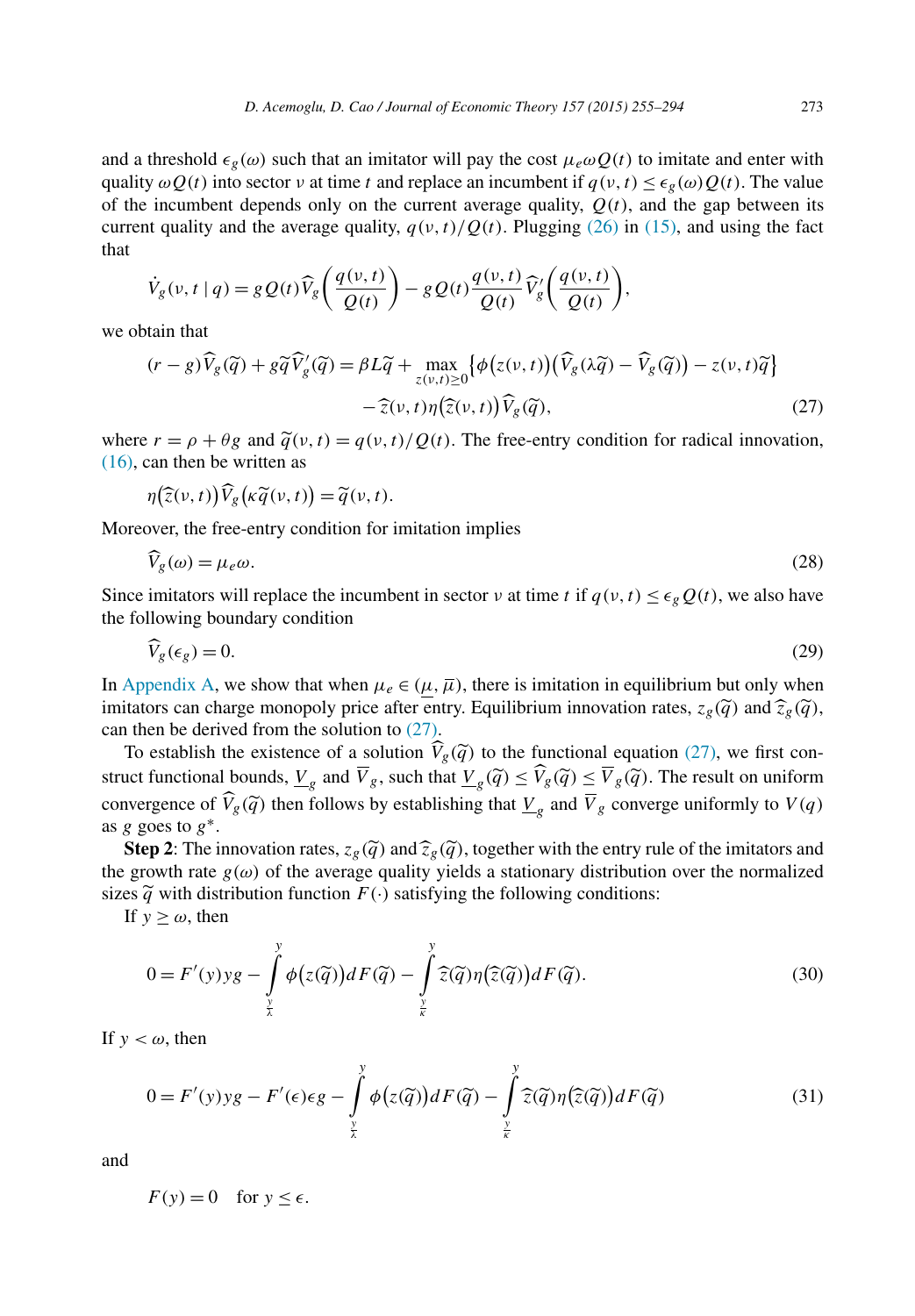<span id="page-19-0"></span>We will derive these expressions formally in [Appendix A,](#page-23-0) and to make the dependence on the growth rate of average quality explicit, we will write the solution as  $F_g$ . Intuitively, given  $y > 0$ , the mass of firms with size moving out of the interval  $(\epsilon, y)$  consists of firms (sectors) with size between  $(\frac{y}{\lambda}, y)$  that are successful in incremental innovation,  $\int_{\frac{y}{\lambda}}^{y} \phi(z(\tilde{q})) dF(\tilde{q})$ , and firms (sectors) with size between  $(\frac{y}{\kappa}, y)$ , where there is a radical innovation,  $\int_{\frac{y}{\kappa}}^{y} \hat{z}(\tilde{q}) \eta(\hat{z}(\tilde{q})) dF(\tilde{q})$ . When  $y < \omega$ , we must also add the mass of firms being replaced by imitators with relative quality  $\omega$ . This mass consists of firms that are in the neighborhood of  $\epsilon$ , do not experience any innovation, and are therefore drifted to below  $\epsilon$  due to the growth rate g of the average quality Q; it is equal to  $F'(\epsilon)\epsilon g$ . By definition of a stationary distribution, the total mass of firms moving out of the interval  $(\epsilon, y)$  must be equal to the mass of firms moving into the interval. This mass consists of firms around *y* that do not experience any innovation and thus drift into this interval due to growth at the rate *g* (given by  $F'(y)yg$ ).

**Step 3**: This analysis gives an implied growth rate of the average product quality  $g' = \dot{Q}/Q$ as a function of the current growth rate *g*, the innovation rates,  $z_g(\tilde{q})$ , and  $\widehat{z}_g(\tilde{q})$ , the imitation threshold  $\epsilon_g$ , and the equilibrium stationary distribution  $F_g$ . In particular,

$$
g'(g) = \frac{(\lambda - 1)\mathbb{E}_{F_g}[\phi(z(\widetilde{q}))\widetilde{q}] + (\kappa - 1)\mathbb{E}_{F_g}[\widehat{z}_g(\widetilde{q})\eta(\widehat{z}_g(\widetilde{q}))\widetilde{q}]}{1 - \epsilon_g F'_g(\epsilon_g)(\omega - \epsilon_g)}.
$$
(32)

This formula, derived formally in [Appendix A,](#page-23-0) is similar to the decomposition of growth in [\(22\).](#page-11-0) The numerator combines the innovation rates of incumbents and entrants, respectively  $(\lambda - 1) \mathbb{E}_{F_g} [\phi(z(\tilde{q}))\tilde{q}]$  and  $(\kappa - 1) \mathbb{E}_{F_g} [\tilde{z}_g(\tilde{q})\eta(\tilde{z}_g(\tilde{q}))\tilde{q}]$ , where  $\mathbb{E}_{F_g}$  is used as a shorthand for the integrals using the density  $dF_g(\tilde{q})$  as in [\(30\)](#page-18-0) and [\(31\).](#page-18-0) The denominator, on the other hand, is the contribution of imitation to growth. The higher is the gap  $\omega - \epsilon_g$ , the more important is this component. Finally the equilibrium growth rate  $g^*(\omega)$  is a solution to the equation

$$
D(g) \equiv g'(g) - g = 0,
$$

where  $g'(g)$  is given by (32). In [Appendix A,](#page-23-0) we establish the existence of a solution  $g^*(\omega)$  to this equation.

#### **4. Some suggestive numbers and simulations**

In this section, we present the quantitative implications of the growth decomposition in Eq. [\(22\)](#page-11-0) and use simulations to compute the implied stationary firm size distribution.

#### *4.1. Baseline parameters*

The explicit characterization of equilibrium enables us to obtain simple expressions for how much of total productivity growth is driven by innovation by entrants (creative destruction) and how much of it comes from productivity improvements by incumbents. In particular, we can use Eq. [\(22\),](#page-11-0) which decomposes growth into the component coming from incumbent firms (the first term in that equation) and that coming from new entrants (the second term).

Our purpose is not to undertake a systematic estimation of the parameters of the model or calibration, but to provide some illustrative numbers. We normalize population to  $L = 1$  and choose the following standard numbers:

$$
g^* = 0.02
$$
,  $\rho = 0.01$ ,  $r^* = 0.05$  and  $\theta = 2$ ,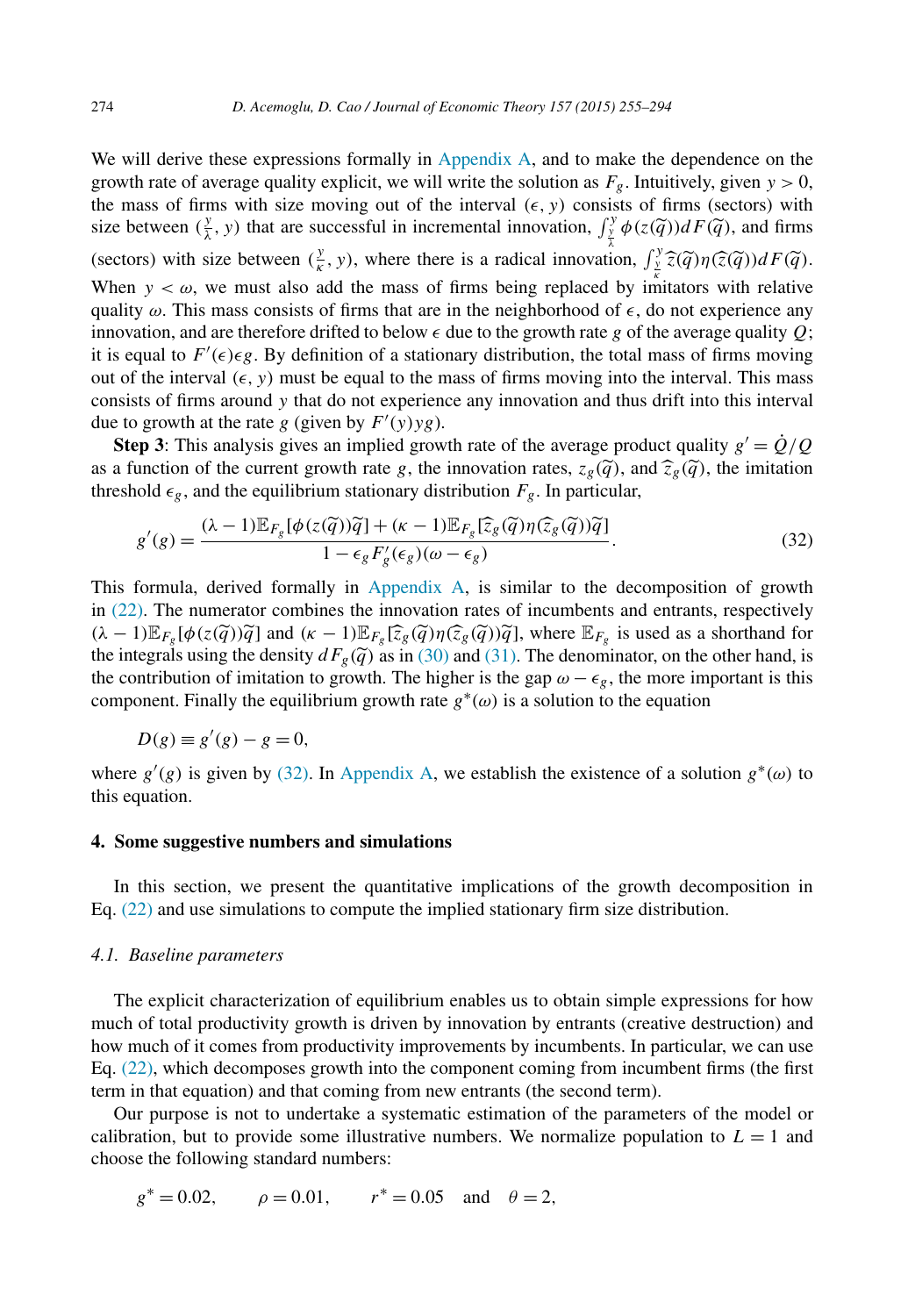<span id="page-20-0"></span>

| Parameter values |                                               |                                               |                                                                                |                | $r^*/\eta(\hat{z}^*)\hat{z}^*$ $r^*/\phi(z^*)$ $(\kappa-1)\eta(\hat{z}^*)\hat{z}^*/g^*$ |      |       |
|------------------|-----------------------------------------------|-----------------------------------------------|--------------------------------------------------------------------------------|----------------|-----------------------------------------------------------------------------------------|------|-------|
|                  | 1. $\kappa = 3$ $\lambda = 1.2$ $\beta = 2/3$ |                                               | $A = 0.0977$                                                                   | $\alpha = 0.9$ | 14.96                                                                                   | 0.75 | 0.333 |
|                  |                                               |                                               | 2. $\kappa = 2$ $\lambda = 1.2$ $\beta = 2/3$ $A = 0.0977$ $\alpha = 0.9$      |                | 7.34                                                                                    | 0.75 | 0.340 |
|                  | 3. $\kappa = 4$ $\lambda = 1.2$ $\beta = 2/3$ |                                               | $A = 0.0977$                                                                   | $\alpha = 0.9$ | 22.58                                                                                   | 0.75 | 0.332 |
|                  | 4. $\kappa = 3$ $\lambda = 1.1$ $\beta = 2/3$ |                                               | $A = 0.0977$                                                                   | $\alpha = 0.9$ | 7.15                                                                                    | 0.83 | 0.699 |
|                  |                                               |                                               | 5. $\kappa = 2$ $\lambda = 1.1$ $\beta = 2/3$ $A = 0.0977$                     | $\alpha = 0.9$ | 3.55                                                                                    | 0.84 | 0.703 |
|                  |                                               |                                               | 6. $\kappa = 3$ $\lambda = 1.2$ $\beta = 2/3$ $A = 0.0488$                     | $\alpha = 0.9$ | 7.15                                                                                    | 1.66 | 0.699 |
|                  |                                               | 7. $\kappa = 3$ $\lambda = 1.2$ $\beta = 1/2$ | $A = 0.0977$                                                                   | $\alpha = 0.9$ | 14.03                                                                                   | 0.77 | 0.356 |
|                  |                                               |                                               | 8. $\kappa = 3$ $\lambda = 1.2$ $\beta = 2/3$ $A = 0.0977$ $\alpha = 0.8$ 9.48 |                |                                                                                         | 1.05 | 0.527 |

Note. This table reports flow rates of innovation by entrants  $(r^*/\eta(\hat{z}^*)\hat{z}^*)$ , incumbents  $(r^*/\phi(z^*))$ , and the fraction of productivity growth accounted for by entrants  $((\kappa - 1)\eta(\hat{z}^*)\hat{z}^*/g^*)$ . In each case,  $L = 1$ ,  $\theta = 2$ ,  $\rho = 0.01$ , and *B* and *A* are chosen such that  $r^* = 0.05$  and  $g^* = 0.02$ .

where  $\theta$ , the intertemporal elasticity of substitution, is pinned down by the choice of the other three numbers. The first three numbers refer to annual rates (implicitly defining  $\Delta t = 1$  as one year). The remaining variables will be chosen so as to ensure that the equilibrium growth rate is indeed  $g^* = 0.02$ . As a benchmark, let us take  $\beta = 2/3$ , which implies that two thirds of national income accrues to labor and one third to profits. [Assumption 1](#page-7-0) then requires that  $\kappa > 1.7$ . We will use the benchmark value of  $\kappa = 3$  so that entry by new firms is sufficiently "radical" as suggested by some of the qualitative accounts of the innovation process (e.g., Freeman [\[30\],](#page-38-0) Scherer [\[57\]\)](#page-39-0). Innovation by incumbents is taken to be correspondingly smaller, in particular  $\lambda = 1.2$ , so that productivity gains from a radical innovation are about ten times that of a standard "incremental" innovation by incumbents (i.e.,  $(\kappa - 1)/(\lambda - 1) = 10$ ). For the functions  $\phi(z)$  and  $\eta(z)$ , we adopt the functional form in [\(3\)](#page-6-0) and choose the benchmark values of  $\alpha = 0.9$  and  $\gamma = 0.5$ . The remaining two parameters *A* and *B* will be chosen to ensure  $g^* = 0.02$  with two-thirds coming from the innovation of the incumbents and one-third coming from the entrants, i.e., the firm term in [\(22\)](#page-11-0)  $\phi(z^*) (\lambda - 1)$  equals 0.0133 and the second term  $\hat{z}^* \eta(\hat{z}^*) (\kappa - 1)$  equals 0.0067. Given the value of *κ*, we obtain  $\hat{z}^* \eta(\hat{z}^*)$  equals 0.0033. Given the interest rate of  $r^*$ , this corresponds to radical innovation on average once every 15 years ( $r^*/\tilde{z}^* \eta(\tilde{z}^*)$ ). Similarly, the rate of incremental innovation is once very nine months.

Varying these baseline parameters shows that the model can lead to quite different decompositions of productivity growth between incumbents and entrants, and a more careful empirical investigation of the fit of the model is necessary (though the parameters that would be required for this need to be estimated).

Table 1 shows how these numbers change as we vary the parameters  $\beta$ ,  $\kappa$ ,  $\lambda$  and  $\alpha$ . The first five columns of the table give the choices of parameters. The value of *B* is chosen so that the equilibrium growth rate  $g^* = 0.02$ . The next two columns report the innovation rate by the entrants,  $r^*/\hat{z}^* \eta(\hat{z}^*)$ , and by the incumbents,  $r^*/\phi(z^*)$ . The final column reports the fraction of total productivity growth accounted for by entrants, i.e.,  $(\kappa - 1)\hat{z}^* \eta(\hat{z}^*)/g^*$ .

The first row reports the benchmark we have just discussed. The second row reduces *κ* to 2 so that productivity gain from a radical innovation is now five times that of incremental innovation  $((\kappa - 1)/(\lambda - 1) = 5)$ . This changes the rate of innovation of entrants to once every 7 years, and leaves the incremental innovation rate unchanged. The contribution of entrants to productivity growth is slightly higher, 34%. The third row increases *κ* to 4. In this case, again the only number that changes significantly is the rate of innovation of entrants.

The fourth and fifth row reduces the size of innovations by incumbents to  $\lambda = 1.1$ , and the sixth row reduces the R&D productivity of the incumbent by half. In these cases the contribution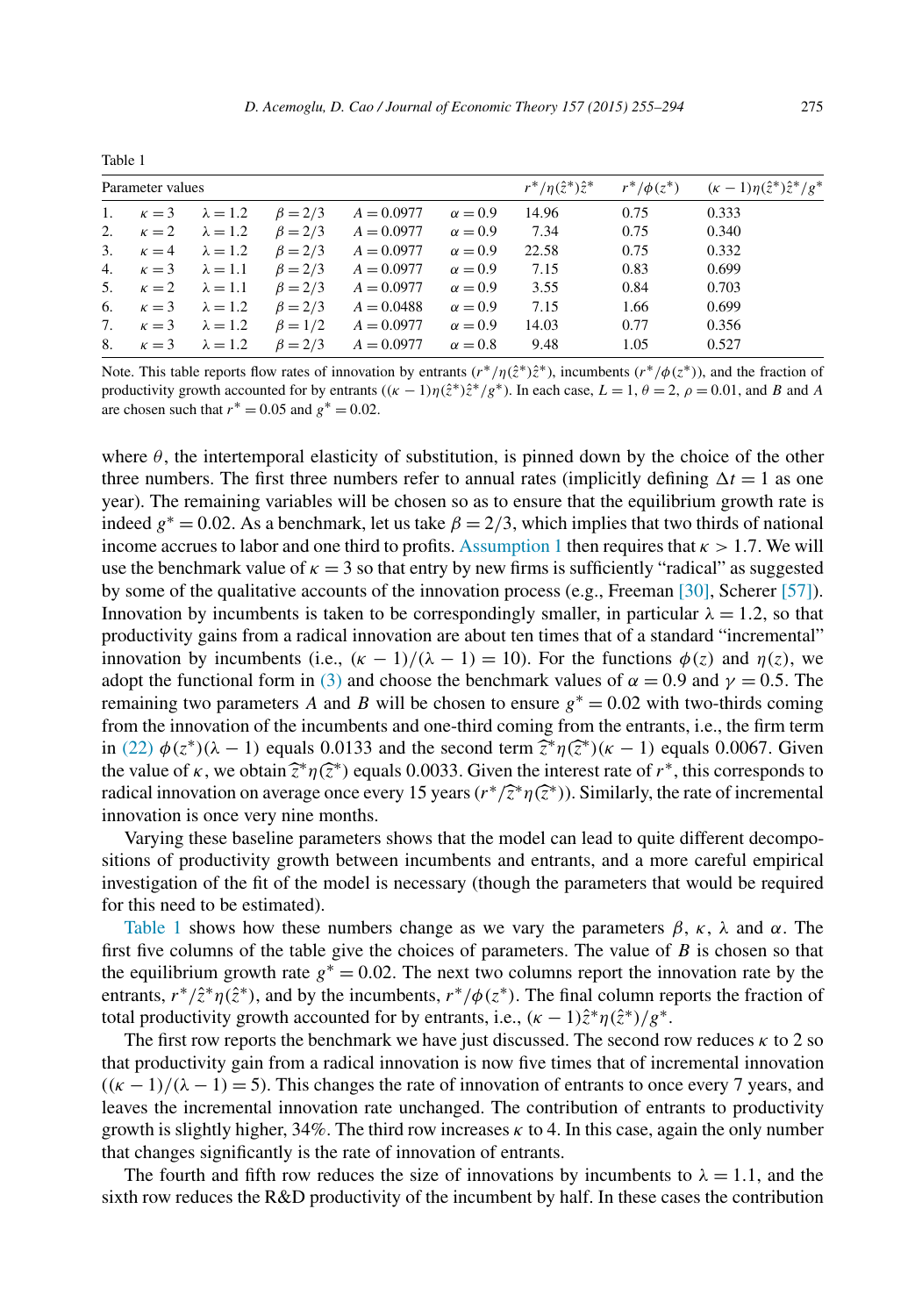<span id="page-21-0"></span>of entrants increase to more than two thirds. The remaining rows vary the values of *β* and *α*. When  $\beta$  is set to 1/2, the contribution of entrants does not change significantly. However, when  $\alpha$  is set to 0.8, the contribution of entrants increases to above one half.

These results therefore show that, in contrast to basic Schumpeterian models, the contribution of incumbents to productivity growth is often quite substantial. Nevertheless, [Table 1](#page-20-0) also shows that the model can lead to quite different decompositions of productivity growth between incumbents and entrants, and a more careful empirical investigation of the fit of the model is necessary (though the parameters that would be required for this need to be estimated).

## *4.2. Simulations*

We next examine the growth decomposition under the presence of imitative entrance, [\(25\),](#page-16-0) as well as the stationary distribution of firm size. Starting from the baseline parameters in Sub-section [4.1,](#page-19-0) we choose the cost of (imitative) entry based on knowledge spillovers to  $\mu_e = 15$ . Table 2 shows how this decomposition, as well as the stationary firm size distribution change, as we vary  $\omega$ . At  $\omega = 0$ , we converge to the baseline economy without knowledge spillover as shown in [Proposition 2.](#page-15-0) As we increase  $\omega$ , the contribution of imitative entrants to aggregate growth increases and the tail index of the stationary distribution of firm size increases as well, i.e., the distribution has thinner tails as we increase *ω*.

| ۰.<br>. .<br>۰.<br>×<br>× |
|---------------------------|
|---------------------------|

| $\omega$ |          | % by incumbents | % by radical entrants | % by imitative entrants | Tail index |
|----------|----------|-----------------|-----------------------|-------------------------|------------|
| $\Omega$ | 2%       | 66.7%           | 33.3%                 | 0%                      |            |
| 0.1      | $2.02\%$ | 65.7%           | 32.7%                 | 1.6%                    | 1.05       |
| 0.3      | $2.07\%$ | 64.14%          | 31.23%                | 4.63%                   | 1.17       |
| 0.5      | $2.11\%$ | 62.53%          | 29.97%                | 7.50%                   | 1.26       |

Note. This table displays how the growth rate, the growth decomposition and the Pareto tail index change with the imitation technology, *ω*.

For the case  $\omega = 0.1$ , [Fig. 1](#page-22-0) shows the distribution of firm size, i.e., log rank as a function of log size. The distribution is close to Zipf's law with Pareto index of the tail around 1*.*05. [Fig. 2](#page-22-0) shows the rate of innovation of incumbents and entrants (normalized by the innovation size and the aggregate growth rate). The investment in R&D by incumbents is non-linear and exhibits the "escape competition effect" (Aghion et al. [\[6\]\)](#page-37-0). In particular, close to the threshold where imitative entry takes place, the incumbents invest more into incremental R&D.

#### **5. Conclusion**

A large fraction of US industry-level productivity growth is accounted for by existing firms and continuing establishments. Standard growth models either predict that most growth should be driven by new innovations brought about by entrants (and creative destruction) or do not provide a framework for decomposing the contribution of incumbents and entrants to productivity growth. In this paper, we proposed a simple modification of the basic Schumpeterian endogenous growth models that can address these questions. The main departure from the standard models is that incumbents have access to a technology for incremental innovations and can improve their existing machines (products). A different technology can then be used to generate more radical innovations. Arrow's replacement effect implies that only entrants will undertake R&D for radical innovations, while incumbents will invest in incremental innovations. This general pattern is in line with qualitative and quantitative evidence on the nature of innovation.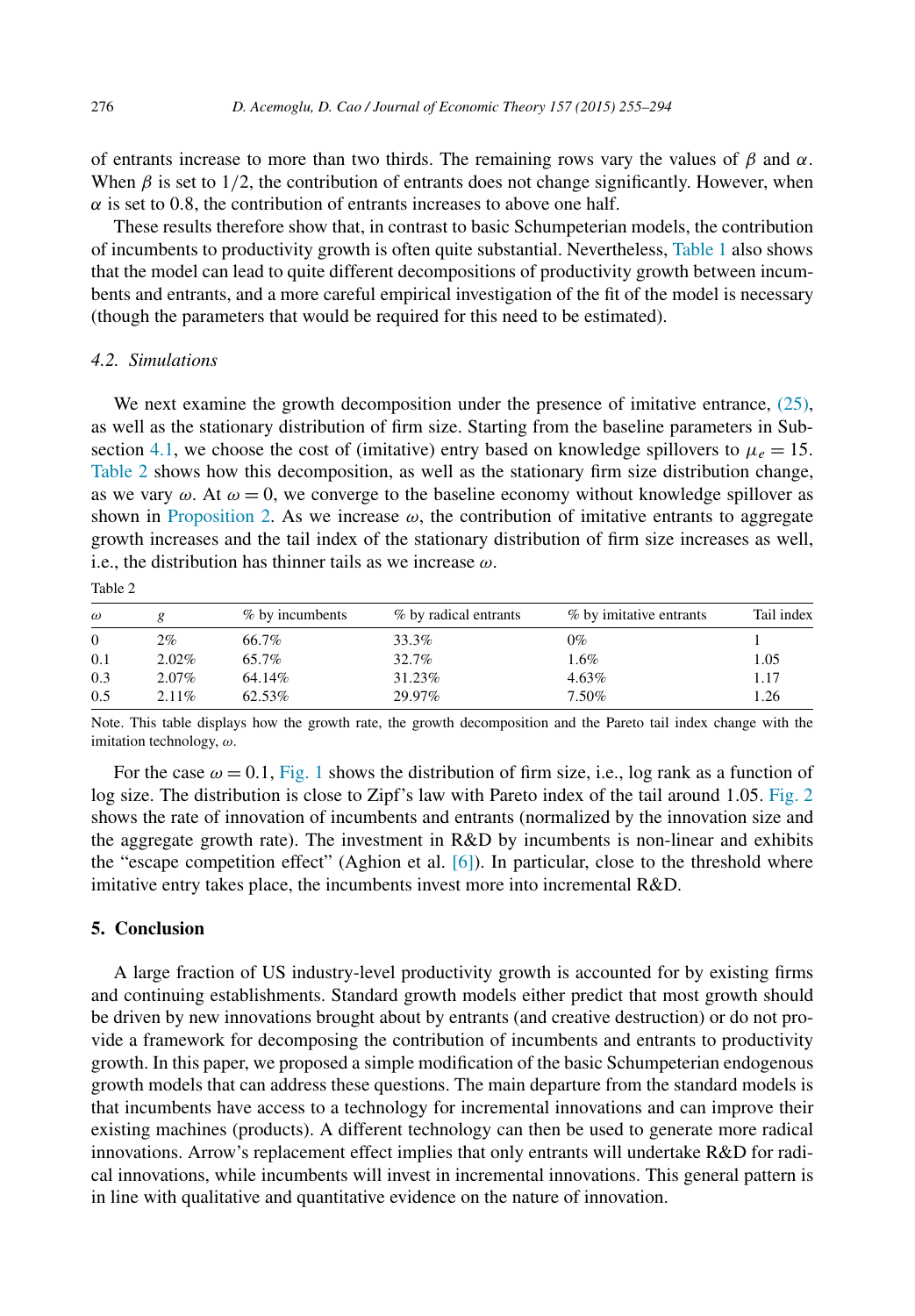<span id="page-22-0"></span>

Fig. 2. Policy functions.

The model is not only consistent with the broad evidence but also provides a tractable framework for the analysis of productivity growth and of the entry of new firms and the expansion of existing firms. It yields a simple equation that decomposes productivity growth between continuing establishments and new entrants. Although the parameters to compute the exact contribution of different types of establishments to productivity growth have not yet been estimated, the use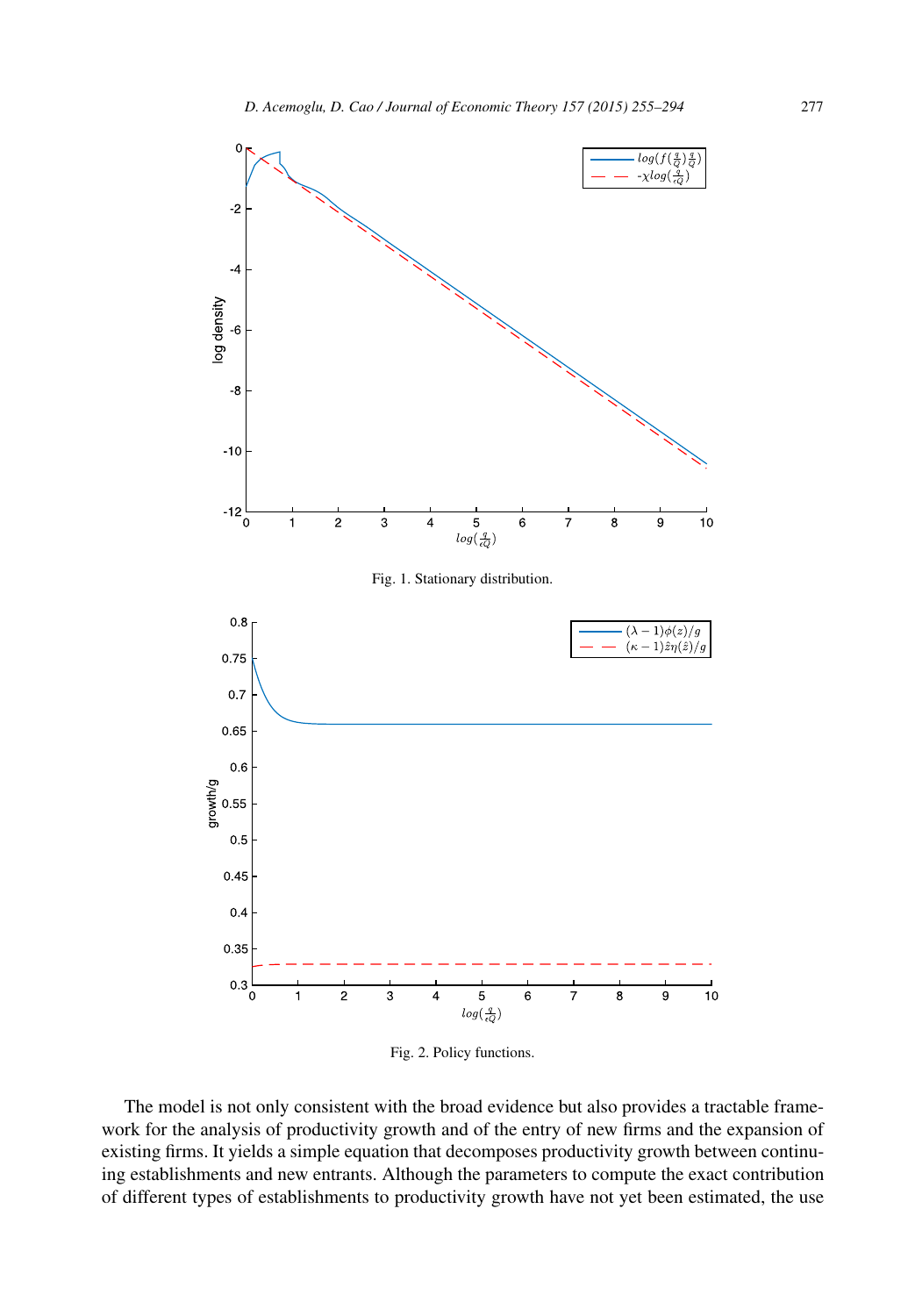<span id="page-23-0"></span>of plausible parameter values suggests that, in contrast to basic endogenous technological change models and consistent with the US data, a large fraction—but not all—of productivity growth is accounted by continuing establishments.

The comparative static results of this model are also potentially different from those of existing growth models, because innovation by incumbents also responds to changes in parameters and policy. For example, despite the presence of entry and creative destruction, the model shows that entry barriers or taxes on potential entrants may increase the equilibrium growth rate of the economy. This is because, in addition to their direct negative effects, such taxes create a positive impact on productivity growth by making innovation by incumbents more profitable.

Finally, because the model features entry by new firms and expansion and exit of existing firms, it also generates an equilibrium firm size distribution. The resulting stationary distribution of firm sizes approximates the Pareto distribution with an exponent of one (the so-called "Zipf distribution") observed in US data (e.g., Axtell [\[16\]\)](#page-37-0).

The model presented in this paper should be viewed as a first step in developing tractable models with endogenous productivity processes for incumbents and entrants (which take place via innovation and other productivity-increasing investments). It contributes to the literature on endogenous technological change by incorporating additional industrial organization elements in the study of economic growth. An important advantage of the approach developed here is that it generates predictions not only about the decomposition of productivity growth between incumbents and entrants, but also about the process of firm growth, entry and exit, and the equilibrium distribution of firm sizes. The resulting stochastic process for firm size is rather simple and does not incorporate rich firm dynamics that have been emphasized by other work, for example, by Klette and Kortum  $[41]$ , who allow firms to operate multiple products, or by Hopenhayn  $[36]$ , Melitz [\[51\]](#page-38-0) and Luttmer [\[47\],](#page-38-0) who introduce a nontrivial exit decision (due to the presence of fixed costs of operation) and also allow firms to learn about their productivity as they operate. Combining these rich aspects of firm entry and exit dynamics with innovation decisions that endogenize the stochastic processes of productivity growth of incumbents and entrants appears to be an important area for future theoretical research. A more important line of research, would be a more detailed empirical analysis of the predictions of these various approaches using data on productivity growth, exit and entry of firms. The relatively simple structure of the model presented in this paper should facilitate these types of empirical exercises. For example, a version of the current model, enriched with additional heterogeneity in firm growth, can be estimated using firm-level data on innovation (patents), sales, entry and exit.

#### **Acknowledgments**

We thank Sam Kortum, Erzo Luttmer, Ariel Pakes, Hugo Hopenhayn, John Rust, John Seater, and seminar participants at MIT, Toulouse Network on Information Technology Conference at Seattle, and EIEF for useful comments. We are particularly grateful to Xavier Gabaix for numerous useful suggestions at the early stages of this project. Financial support from the Toulouse Network on Information Technology is gratefully acknowledged.

## **Appendix A**

**Derivation of the Growth Equation.** The growth of the average product quality  $Q(t)$  comes from three sources: innovation from the incumbent firms, from the innovative entrants and from the imitators. Recall that  $Q(t) \equiv \int_0^1 q(v, t) dv$ , where  $q(v, t)$  is the highest quality in sector *v*.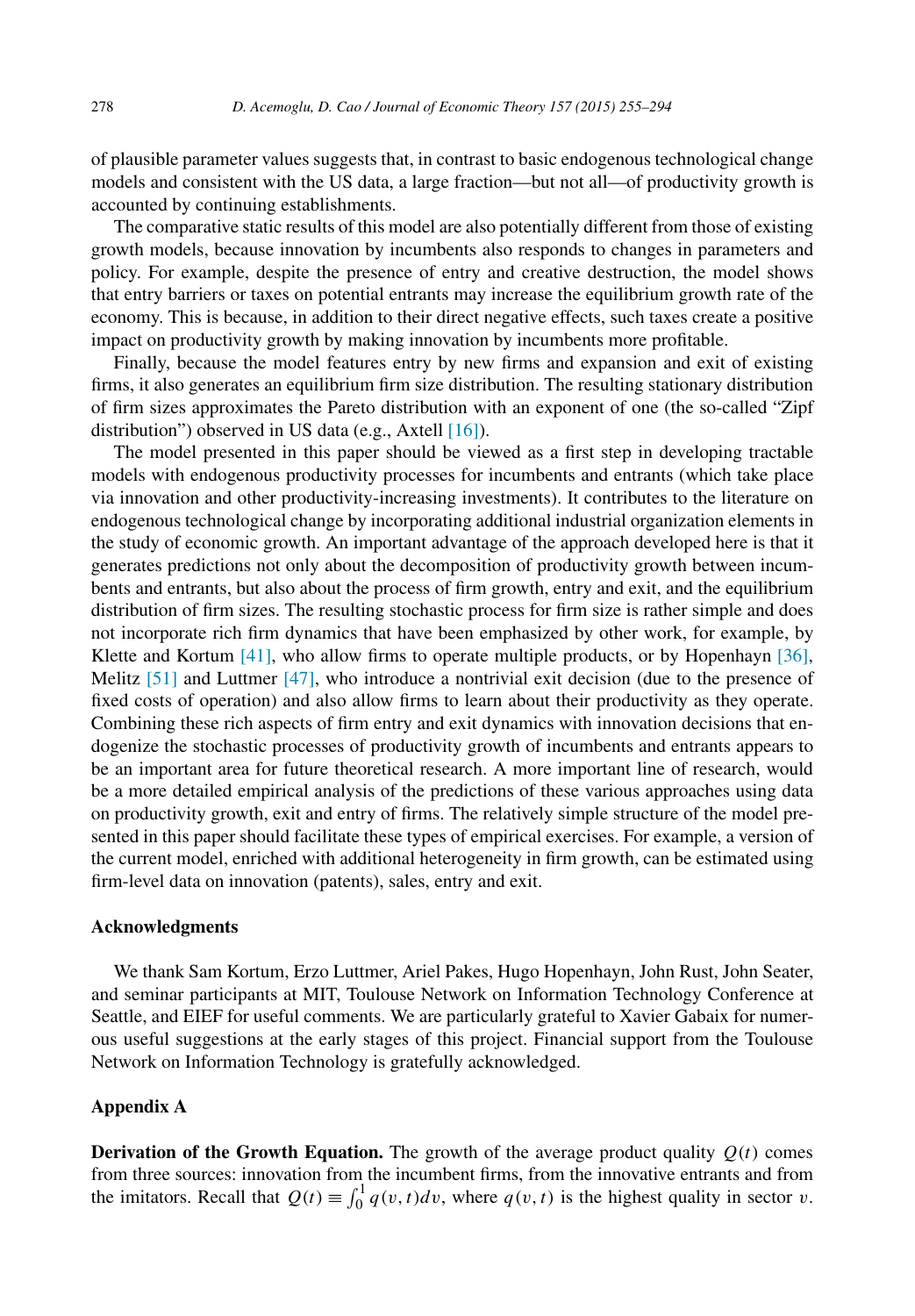We suppose that the investment of the incumbents in each sector is  $z(\tilde{q})$  and of the entrants is  $\hat{z}(\tilde{q})$ , where  $\tilde{q}$  is the quality relative to the average quality that grows at the rate *g* from time *t* to  $t + \Delta t$ . Then we have

$$
\begin{split} &Q(t+\Delta t)\\ &=\int\limits_{0}^{1}q(v,t+\Delta t)dv\\ &=\int\limits_{0,q(v,t)\geq\epsilon}^{1}\int\limits_{Q(t)(1+g\Delta t)}\left(\begin{array}{c}\phi(z(\frac{q(v,t)}{Q(t)}))\Delta t\lambda q(v,t)+\widehat{z}(\frac{q(v,t)}{Q(t)})\eta(\widehat{z}(\frac{q(v,t)}{Q(t)}))\Delta t\kappa q(v,t)\\+(1-\phi(z(\frac{q(v,t)}{Q(t)}))\Delta t-\widehat{z}(\frac{q(v,t)}{Q(t)})\eta(\widehat{z}(\frac{q(v,t)}{Q(t)}))\Delta t)q(v,t)\end{array}\right)dv\\ &+\int\limits_{0,\epsilon Q(t)
$$

Expanding the right hand side around  $\Delta t = 0$ , we have

$$
Q(t + \Delta t) = \lambda Q(t) \Delta t \int_{0}^{1} \phi \left( z \left( \frac{q(v, t)}{Q(t)} \right) \right) \frac{q(v, t)}{Q(t)} dv
$$
  
+  $\kappa Q(t) \Delta t \int_{0}^{1} \hat{z} \left( \frac{q(v, t)}{Q(t)} \right) \eta \left( \hat{z} \left( \frac{q(v, t)}{Q(t)} \right) \right) \frac{q(v, t)}{Q(t)} dv$   
+ 
$$
\int_{0, q(v, t) \ge \epsilon Q(t)(1 + g\Delta t)}^{1} \left( 1 - \phi \left( z \left( \frac{q(v, t)}{Q(t)} \right) \right) \Delta t
$$
  
- 
$$
\hat{z} \left( \frac{q(v, t)}{Q(t)} \right) \eta \left( \hat{z} \left( \frac{q(v, t)}{Q(t)} \right) \right) \Delta t \right) q(v, t) dv
$$
  
+ 
$$
\int_{0, \epsilon Q(t) < q(v, t) < \epsilon Q(t)(1 + g\Delta t)}^{1} \left( 1 - \phi \left( z \left( \frac{q(v, t)}{Q(t)} \right) \right) \Delta t
$$
  
- 
$$
\hat{z} \left( \frac{q(v, t)}{Q(t)} \right) \eta \left( \hat{z} \left( \frac{q(v, t)}{Q(t)} \right) \right) \Delta t \right) \omega Q(t) dv.
$$

We can rearrange to decompose the growth of average quality into three different components: innovation from incumbents, from entrants, and from imitators:

$$
Q(t + \Delta t)
$$
  
=  $Q(t) + (\lambda - 1)Q(t)\Delta t \int_{0}^{1} \phi\left(z\left(\frac{q(v,t)}{Q(t)}\right)\right) \frac{q(v,t)}{Q(t)} dv$ 

Innovation from Incumbents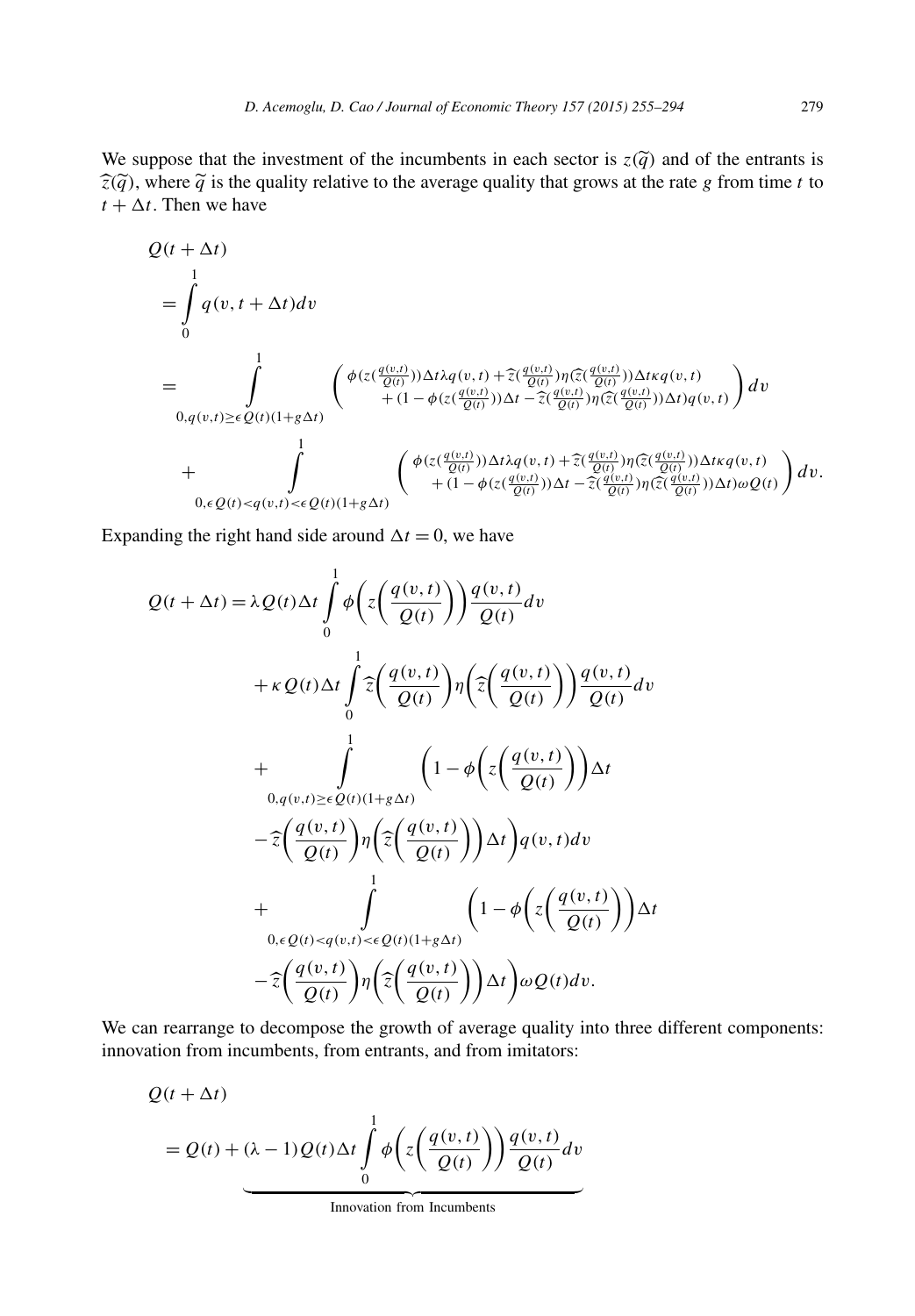<span id="page-25-0"></span>+ 
$$
(\kappa - 1) Q(t) \Delta t \int_0^1 \widehat{z} \left( \frac{q(v,t)}{Q(t)} \right) \eta \left( \widehat{z} \left( \frac{q(v,t)}{Q(t)} \right) \right) \frac{q(v,t)}{Q(t)} dv
$$
  
\n
$$
+ \int_{0,\epsilon Q(t) < q(v,t) < \epsilon Q(t)(1+g\Delta t)}^1 \left( \frac{1 - \phi(z(\frac{q(v,t)}{Q(t)}))\Delta t}{-\widehat{z}(\frac{q(v,t)}{Q(t)})\eta(\widehat{z}(\frac{q(v,t)}{Q(t)}))\Delta t} \right) (\omega Q(t) - q(v,t)) dv.
$$

Innovation from Imitators

We rewrite this growth accounting in term of stationary distribution with cumulative distribution function  $F(\cdot)$  over  $\hat{q} = \frac{q}{Q} > \epsilon$  and probability density function  $f(\cdot)$ 

$$
Q(t + \Delta t) = Q(t) + (\lambda - 1)Q(t) \int \phi(z(\tilde{q})) \tilde{q} dF(\tilde{q}) \Delta t
$$

$$
+ (\kappa - 1)Q(t) \int \tilde{z}(\tilde{q}) \eta(\tilde{z}(\tilde{q})) \tilde{q} dF(\tilde{q}) \Delta t
$$

$$
+ F(\epsilon(1 + g \Delta t))(\omega - \epsilon)Q(t).
$$

So

$$
g = (\lambda - 1) \mathbb{E}_F \big[ \phi(z(\widetilde{q}))\widetilde{q} \big] + (\kappa - 1) \mathbb{E}_F \big[ \widehat{z}(\widetilde{q})\eta(\widehat{z}(\widetilde{q}))\widetilde{q} \big] + \epsilon g f(\epsilon)(\omega - \epsilon).
$$

Equivalently

$$
g = \frac{(\lambda - 1)\mathbb{E}_{F}[\phi(z(\widetilde{q}))\widetilde{q}] + (\kappa - 1)\mathbb{E}_{F}[\widehat{z}(\widetilde{q})\eta(\widehat{z}(\widetilde{q}))\widetilde{q}]}{1 - \epsilon f(\epsilon)(\omega - \epsilon)}
$$

as in [\(32\).](#page-19-0) When  $\omega = 0$  we have

$$
g = (\lambda - 1) \mathbb{E}_F \big[ \phi(z(\widetilde{q}))\widetilde{q} \big] + (\kappa - 1) \mathbb{E}_F \big[ \widehat{z}(\widetilde{q}) \eta(\widehat{z}(\widetilde{q}))\widetilde{q} \big],
$$

and when  $z(\tilde{q}) \equiv z^*$  and  $\hat{z}(\tilde{q}) \equiv \hat{z}^*$ 

 $g = (\lambda - 1)\phi(z^*) + (\kappa - 1)\hat{z}^* \eta(\hat{z}^*)$ 

as in [\(22\),](#page-11-0) given that  $\mathbb{E}[\tilde{q}] = 1$ .  $\Box$ 

**Proof of Proposition 2.** In order to prove [Proposition 2,](#page-15-0) let us first define  $I_i(\tilde{v}) \equiv \max_{z \ge 0} \phi(z)\tilde{v}$  − *z* and  $I_e(u) \equiv \frac{1}{k} \eta^{-1}(\frac{1}{k}u)$ . Intuitively,  $I_i(\tilde{v})$ , for  $\tilde{v} = (\lambda - 1)v$ , is the value (or proportional to the value) of incumbent firms from undertaking incremental innovation.  $I_e(u)$  is the rate of entry by entrants with radical innovations. There are one-to-one mappings from the investment technologies  $\phi$  and  $\eta$  to the functions  $I_i$  and  $I_e$ . Using these notations we can also define  $v_g$  as a solution of the equation

$$
v = \frac{\beta L + I_i((\lambda - 1)v)}{r + I_e(v)},
$$
\n(33)

in which  $r = \rho + \theta g$ . The following lemma establishes some properties of  $v_g$  around the equilibrium values  $(v^*, g^*)$ . We can easily see that  $v_gq$  is the value function of an incumbent with product quality *q*, given the interest rate *r*, the entry behavior of entrants and without imitators, i.e., functional equation [\(19\).](#page-10-0)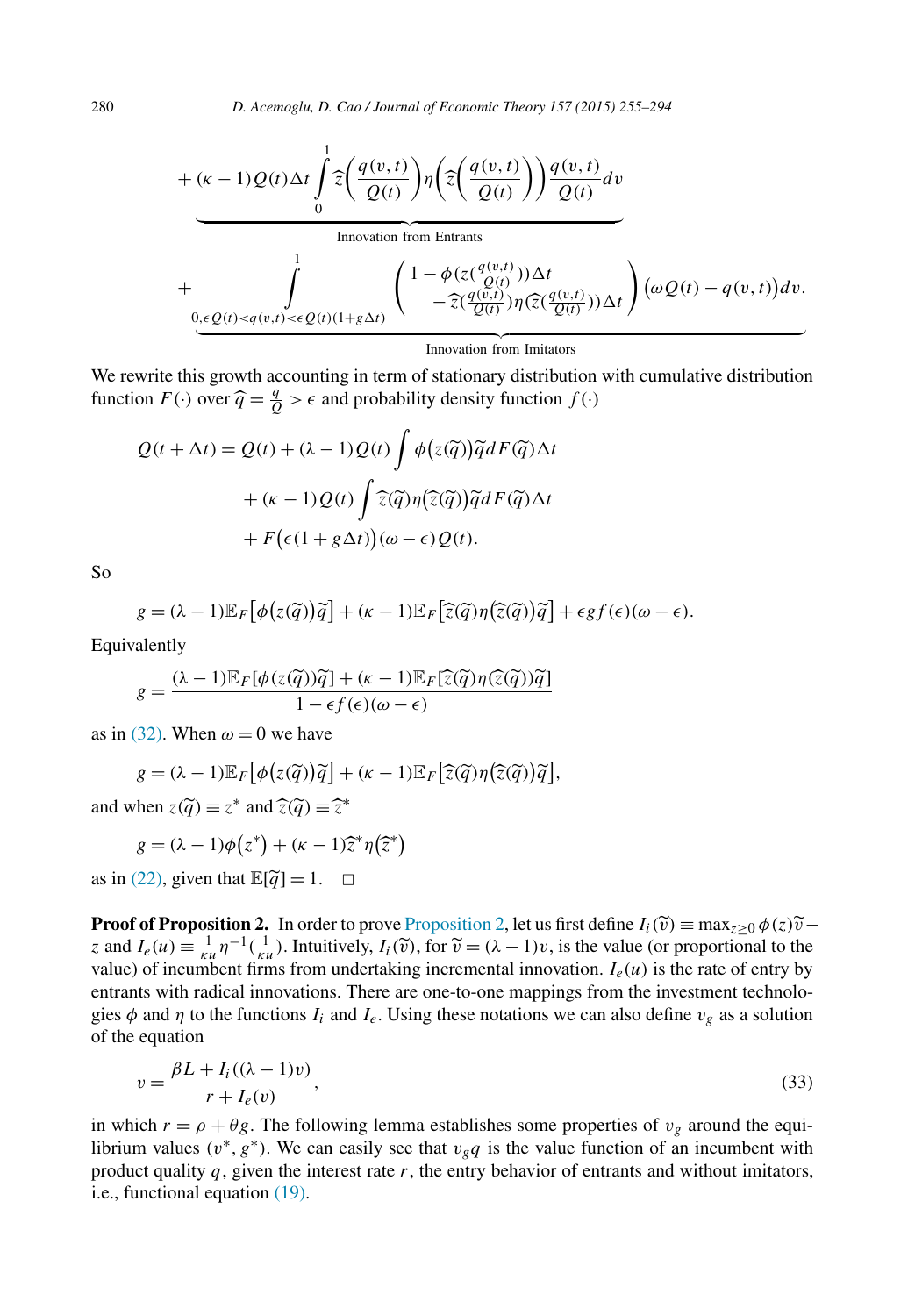<span id="page-26-0"></span>**Lemma 1.** *Suppose [Assumption 2b](#page-15-0) is satisfied. There exists*  $\Delta > 0$  *such that for each*  $g \in$  $(g^* - \Delta, g^* + \Delta)$ , there exists a unique  $v_g \in (v^* - \Delta, v^* + \Delta)$  that satisfies Eq. [\(33\).](#page-25-0) More*over vg is strictly decreasing in g.*

**Proof.** We rewrite Eq. [\(33\)](#page-25-0) as  $\Phi(v, g) = 0$  where

$$
\Phi(v, g) = v(\rho + \theta g + I_e(v)) - \beta L - I_i((\lambda - 1)v).
$$

As we show below,  $\partial \Phi(v^*, g^*)/\partial v > 0$ , so the implicit function theorem guarantees the existence and uniqueness of  $(g, v_g)$  in the neighborhood of  $(g^*, v^*)$ , establishing the first part of the lemma. The second part follows immediately given that  $\partial \Phi(v^*, g^*)/\partial g = v^* \theta > 0$  and also by the implicit function theorem

$$
\frac{dv_g}{dg} = -\frac{\partial \Phi(v^*, g^*)/\partial g}{\partial \Phi(v^*, g^*)/\partial v}.
$$

We use direct calculation to show  $\partial \Phi(v^*, g^*)/\partial v > 0$ . Indeed, we have

$$
\frac{\partial \Phi(v^*, g^*)}{\partial v} = \rho + \theta g^* + \frac{\partial (v^* I_e(v^*))}{\partial v} - I'_i((\lambda - 1)v^*)(\lambda - 1).
$$

First of all, by definition of  $I_e$ ,  $v^*I_e(v^*) = \frac{1}{\kappa} \eta^{-1}(\frac{1}{\kappa v})$ , strictly increasing in *v*, so  $\frac{\partial (v^*I_e(v^*))}{\partial v} > 0$ . Second of all, applying the envelope theorem to  $I_i(\tilde{v})$  implies  $I'_i((\lambda - 1)v) = \phi(z(v))$ . From the definition of  $g^*$  in [\(22\)](#page-11-0) and [Assumption 2b,](#page-15-0) we have

$$
\theta g^* \ge g^* \n\Rightarrow \phi(z^*)(\lambda - 1) \n= I'_i((\lambda - 1)v^*)(\lambda - 1).
$$

These two inequalities  $\frac{\partial (v^*I_e(v^*))}{\partial v} > 0$  and  $\theta g^* > I'_i((\lambda - 1)v^*)(\lambda - 1)$  imply

$$
\frac{\partial \Phi(v^*, g^*)}{\partial v} > \rho > 0. \qquad \Box
$$

We prove [Proposition 2](#page-15-0) in three steps sketched in the body of the paper:

**Step 1**: We state the existence of a value function  $V_g(\tilde{q})$  in the following lemma

**Lemma 2** *(Existence of value function). Suppose the BGP equilibrium in the baseline economy* is described by [Proposition 1,](#page-12-0) in particular with  $v^*$ ,  $g^*$  and  $r^*$  as given by [\(21\),](#page-11-0) [\(22\)](#page-11-0) and [\(23\),](#page-11-0)  $and$   $Assumptions$   $2b$   $and$   $3$   $are$   $satisfied.$  *Then there exist*  $0 < \mu < \overline{\mu}$  and  $\Delta > 0$  such that for any

 $\mu_e \in (\mu, \overline{\mu})$ ,  $g \in [g^*, g^* + \Delta]$  and  $\omega > 0$ , we can find  $\epsilon_g \leq \omega(1-\beta)^{\frac{1-\beta}{\beta}}$  and a value function *V g(q) that satisfies [\(27\),](#page-18-0) [\(28\)](#page-18-0) and [\(29\).](#page-18-0)*

Below, we show that these properties are satisfied by  $\hat{V}_g(\tilde{q}) = \tilde{q}U_g(\ln(\tilde{q}) - \ln \epsilon_g)$ , where  $U_g$  is shown to exist using Schauder's fixed point theorem. The following lemma shows the existence of  $U_g$ .

**Lemma 3.** Suppose [Assumptions](#page-15-0) 2b and 3 are satisfied. Let  $\Delta \in (0, g^*)$  small enough to apply *Lemma 1. Then for each*  $g \in [g^* - \Delta, g^* + \Delta]$ *, there is a solution*  $U_g \ge 0$  *to the functional equation*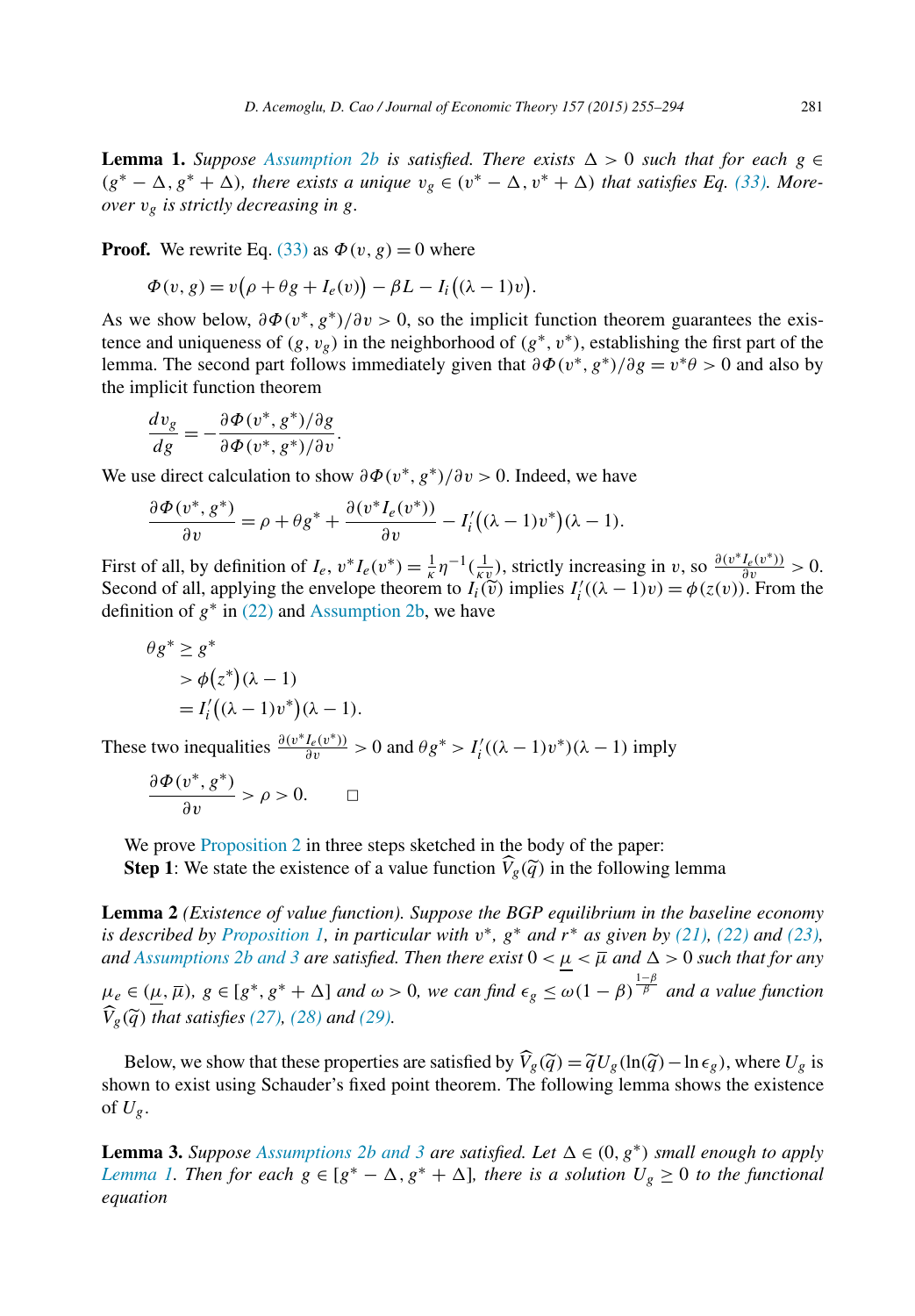$$
rU(p) + gU'(p)
$$
  
=  $\beta L + \max_{z \ge 0} {\{\phi(z) (\lambda U(p + \ln \lambda) - U(p)) - z\}} - \widehat{z}(p)\eta(\widehat{z}(p))U(p),$  (34)

*where*  $r = \rho + \theta g$ ,  $\eta(\hat{z}(p)) \kappa U(p + \ln \kappa) = 1$ , and U satisfies the boundary conditions

$$
U(0) = 0 \quad and \quad \lim_{p \to \infty} U(p) = v_g,
$$
\n
$$
(35)
$$

*where vg is defined in [Lemma 1.](#page-26-0) Moreover, Ug is equicontinuous in g over any finite interval.*

Notice that the conditions [\(27\)](#page-18-0) and [\(29\)](#page-18-0) on  $V_g$  translate into the conditions (34) and the first part of  $(35)$  on U. In order to apply Schauder's fixed point theorem, we need to find a subset  $\sqrt{F}$  of continuous functions  $U$  :  $[g^* - \Delta, g^* + \Delta] \times \mathbb{R}^+ \to \mathbb{R}$  that satisfy the boundary conditions (35), and a continuous mapping T that summarizes the functional equation  $(34)$ . We need  $T(F)$  to be a compact subset of  $F$ .  $F$  and  $T$  are constructed in Definitions 5 and 6. Lemmas 4 and 5 show that  $T(F)$  is a compact subset of F. [Lemma 6](#page-30-0) shows that the mapping T is continuous. Together with the Schauder's fixed point theorem, these properties ensure the existence of *U*.

**Definition 4.**  $C^0([g^* - \Delta, g^* + \Delta] \times \mathbb{R}^+, \mathbb{R})$  denotes the Banach space of continuous functions  $U$  :  $[g^* - \Delta, g^* + \Delta] \times \mathbb{R}^+ \to \mathbb{R}$  and  $U(g, 0) = 0$  for all  $g \in [g^* - \Delta, g^* + \Delta]$  with the norm

$$
||U|| = \sup_{g^* - \Delta \le g \le g^* + \Delta} \sup_{0 \le p \le \infty} |U(g, p)|.
$$

**Definition 5.** Let  $\digamma$  denote the subset of continuous functions  $U \in C^0([g^*-\Delta,g^*+\Delta] \times \mathbb{R}^+, \mathbb{R})$ with  $U(g, 0) = 0$  and

$$
v_g - v_g e^{-\theta p} \le U(g, p) \le v_g + v_g e^{-\theta p} \quad \text{for all } p \ge 0.
$$
 (36)

**Definition 6.** For each function  $u = U(g,.) \in C^0(\mathbb{R}^+, \mathbb{R})$  consider the operator  $T_g$ 

$$
T_g u \in C^0(\mathbb{R}^+, \mathbb{R})
$$

satisfying the following ordinary differential equation<sup>36</sup>

$$
g(T_g u)'(p) + (r_g + I_e(u(p + \ln \kappa)))(T_g u)(p)
$$
  
=  $\beta L + I_i(\lambda u(p + \ln \lambda) - T_g u(p)),$  (37)

with the initial condition  $T_gu(0) = 0$ . Notice that

$$
r_g = \rho + \theta g. \tag{38}
$$

Here  $\hat{z}(p)$  is defined such that  $\eta(\hat{z}(p))\kappa u(p + \ln \kappa) = 1$ . The operator *T* is defined by

$$
TU(g, p) = T_gU(g, p).
$$

**Lemma 4.** Suppose [Assumptions](#page-15-0) 2b and 3 are satisfied, then  $T(F) \subset F$ .

<span id="page-27-0"></span>

<sup>&</sup>lt;sup>36</sup> Standard results from the theory of ordinary differential equations ensure the existence and uniqueness of  $T_g u(p)$  if  $u \in F$  defined below.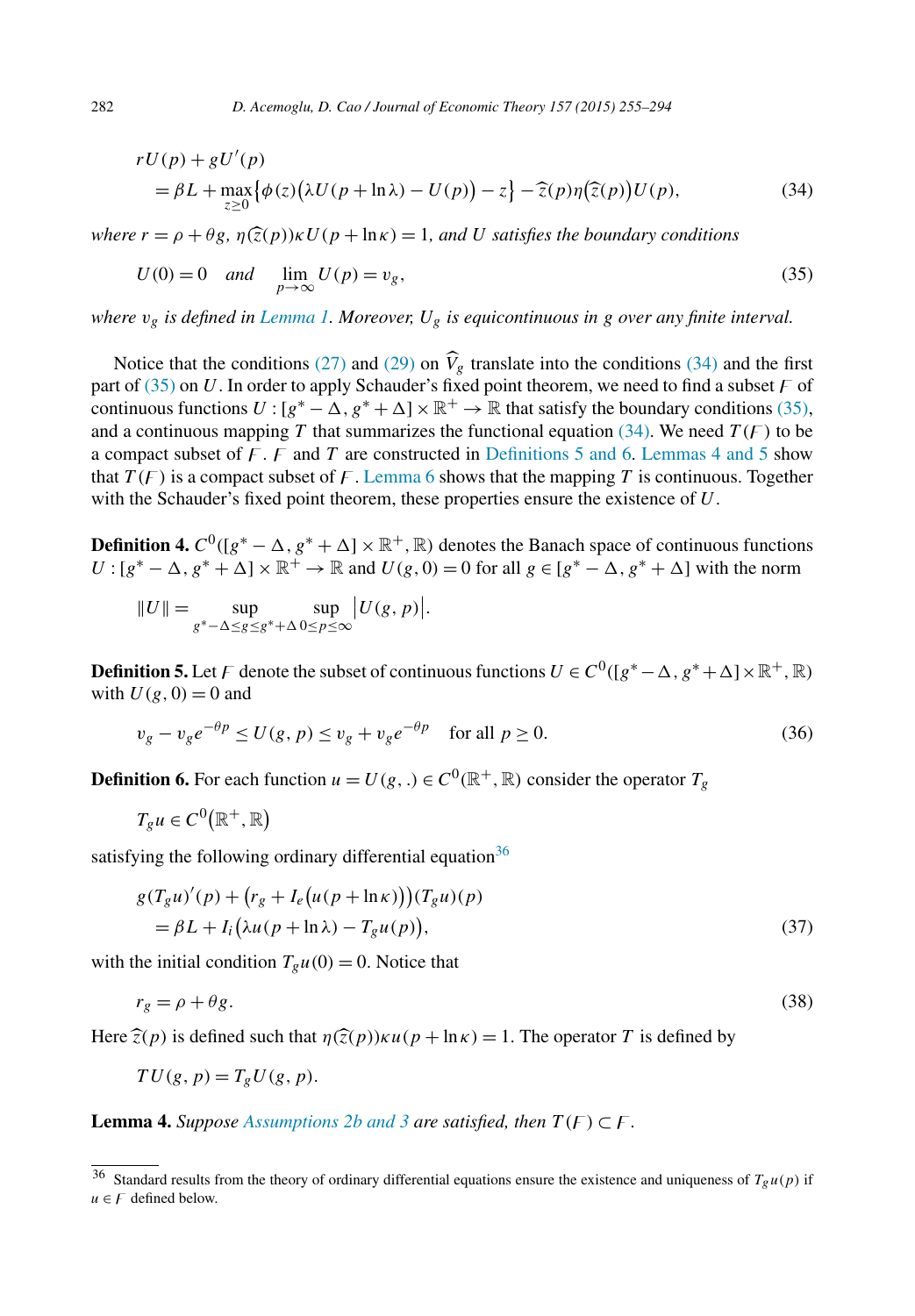<span id="page-28-0"></span>**Proof.** Let  $\bar{k}_g(p) = v_g + v_g e^{-\theta p}$  and  $\underline{k}_g(p) = v_g - v_g e^{-\theta p}$ . By definition, for each  $U \in F$ , we have

$$
\underline{k}_g(p) \le U(g, p) \le \overline{k}_g(p).
$$

Let  $k_g(p) = T_g U(g, p)$  then, also by definition [\(37\)](#page-27-0) implies that

$$
g k'_{g}(p) = \beta L - I_{i} \left( \lambda u(p + \ln \lambda) - k_{g}(p) \right) - \left( r_{g} + I_{e} \left( u(p + \ln \kappa) \right) \right) k_{g}(p)
$$
  
\n
$$
\leq \beta L - I_{i} \left( \lambda \bar{k}_{g}(p + \ln \lambda) - k_{g}(p) \right) - \left( r_{g} + I_{e} \left( \underline{k}_{g}(p + \ln \kappa) \right) \right) \bar{k}_{g}(p).
$$

So if

$$
g\bar{k}'_g(p) > \beta L - I_i\left(\lambda \bar{k}_g(p + \ln \lambda) - \bar{k}_g(p)\right) - \left(r_g + I_e\left(\underline{k}_g(p + \ln \kappa)\right)\right)\bar{k}_g(p),\tag{39}
$$

then  $k_g(p) < \bar{k}_g(p)$  for all  $p > 0$  given that  $k_g(0) = 0 < \bar{k}_g(0)$ . Similarly, if

$$
g\underline{k}'_g(p) < \beta L - I_i\left(\lambda \underline{k}_g(p + \ln \lambda) - \underline{k}_g(p)\right) - \left(r_g + I_e\left(\overline{k}_g(p + \ln \kappa)\right)\right) \underline{k}_g(p) \tag{40}
$$

then  $k_g(p) > \underline{k}_g(p)$  for all  $p > 0$  given that  $k_g(0) = 0 = \underline{k}_g(0)$ .

Below we will use [Assumption 3](#page-15-0) to show  $(39)$  and  $(40)$ . Indeed, the two inequalities can be re-written as (for all  $0 < x \le v_g$ ):

$$
-g\theta x > \beta L + I_i((\lambda - 1)v_g + (\lambda^{1-\theta} - 1)x) - (r_g + I_e(v_g - \kappa^{-\theta} x))(v_g + x),\tag{41}
$$

and

$$
g\theta x < \beta L + I_i((\lambda - 1)v_g - (\lambda^{1-\theta} - 1)x) - (r_g + I_e(v_g + \kappa^{-\theta} x))(v_g - x).
$$
 (42)

By definition of  $v_g$  in [Lemma 1,](#page-26-0) we have equalities at  $x = 0$ . It is sufficient to show that the derivative of the left hand side of (41) is strictly greater than the derivative of its right hand side. Or equivalently,

$$
-g\theta > I'_i((\lambda - 1)v_g + (\lambda^{1-\theta} - 1)x)(\lambda^{1-\theta} - 1) - r_g - I_e(v_g - \kappa^{-\theta}x) + I'_e(v_g - \kappa^{-\theta}x)e^{-\theta}v_g.
$$

Eq. [\(38\)](#page-27-0) now implies that  $r_g > g\theta$  and, from [Assumption 2b,](#page-15-0)  $\theta \ge 1$ , yields

$$
I'_i((\lambda-1)v_g+(\lambda^{1-\theta}-1)x)(\lambda^{1-\theta}-1)\leq 0.
$$

It remains to show that

$$
I_e(v_g - \kappa^{-\theta} x)v_g \geq I'_e(v_g - \kappa^{-\theta} x)\kappa^{-\theta},
$$

or

$$
(v_g - \kappa^{-\theta} x) \ge \frac{1}{\min \varepsilon_{I_e}} \kappa^{-\theta} v_g,
$$

or

$$
\frac{\min \varepsilon_{I_e}}{\min \varepsilon_{I_e} + 1} \ge \kappa^{-\theta}.
$$
\n(43)

Similarly, it is sufficient to show that the derivative of the left hand side of (42) is strictly greater than the derivative of its right hand side. Or equivalently,

$$
g\theta < I'_i((\lambda - 1)v_g - (\lambda^{1-\theta} - 1)x)(1 - \lambda^{1-\theta}) + r_g + I_e(v_g + \kappa^{-\theta}x) - I'_e(v_g + \kappa^{-\theta}x)\kappa^{-\theta}v_g.
$$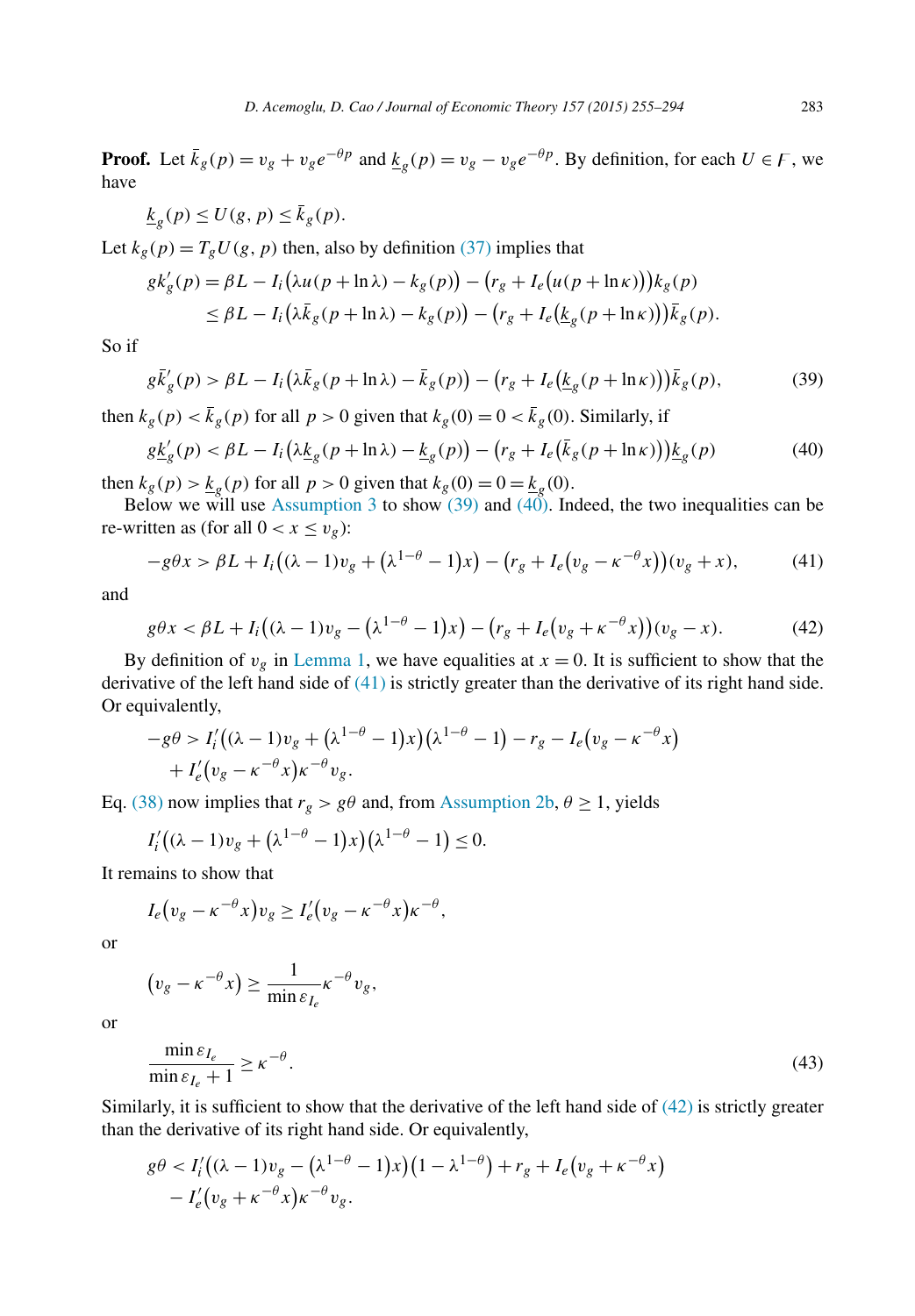This is true if  $(v_g + \kappa^{-\theta} x) \ge \frac{1}{\min_{\epsilon} \epsilon} \kappa^{-\theta} v_g$ , or equivalently, if

$$
\min \varepsilon_{I_e} \ge \kappa^{-\theta}.\tag{44}
$$

Since

$$
\epsilon_{I_e} = \frac{1}{\epsilon_{\eta}} - 1,
$$

[Assumption 3](#page-15-0) implies both [\(43\)](#page-28-0) and (44).  $\Box$ 

**Lemma 5.**  $T(F)$  is a compact subset of  $C^0([g^* - \Delta, g^* + \Delta] \times \mathbb{R}^+, \mathbb{R})$ *.* 

**Proof.** Suppose  ${f_n}_{n=1}^{\infty} \subset F$ , we will show that we can extract a subsequence from  ${Tf_n}_{n=1}^{\infty}$ that converges to  $f^* \in F$ . First, there exists a constant  $K > 0$  such that  $||U|| \leq K$  for all  $U \in F$ . So (for all *g* and *p*):

$$
\left|\frac{\partial}{\partial p}Tf_n\right|=\left|\frac{d}{dp}T_gf_n(g,p)\right|\leq \frac{\beta L+I_i((\lambda+1)K)+(\rho+\theta(g^*+\Delta)+I_e(K))K}{g^*-\Delta}.
$$

Second,  $D_g(p) = \frac{\partial}{\partial g}(Tf_n(p))$  is the solution of

$$
gD'_{g}(p) + Tf_n(p) + \left(\frac{dr_g}{dg} + I_e(f_n(p + \ln \kappa))\right)Tf_n(p)
$$
  
=  $(I'_i(\lambda f_n(p + \ln \lambda) - Tf_n(p)) - (r_g + I_e(f_n(p + \ln \kappa))))D_g(p).$ 

So  $D_g(p)$  is uniformly bounded over  $[g^* - \Delta, g^* + \Delta] \times [0, M]$  for any  $M > 0$ . Therefore, for each  $M = 1, 2, \ldots$ , we have  $\{Tf_n(g, p)\}_{n=1}^{\infty}$  is equicontinuous over

$$
C^0([g^*-\Delta,g^*+\Delta]\times[0,M],\mathbb{R}).
$$

We construct subsequences  $({Tf_{M_k}}_{k>1})_{M>1}$  of  ${Tf_n}_{n>1}$  as follows:

- *M* = 1: Since  $\{Tf_n\}_{n\geq 1}$  is equicontinuous over  $[g^* \Delta, g^* + \Delta] \times [0, M]$ , there exists a subsequence  $\{Tf_{1k}\}_{k=1}^{\infty}$  that converges uniformly to  $f_M^* \in C^0([g^*-\Delta, g^*+\Delta] \times [0, M], \mathbb{R})$ over  $[g^* - \Delta, g^* + \Delta] \times [0, M].$
- $M \Longrightarrow M + 1$ : Since  $\{Tf_{M_k}\}_{k=1}^{\infty}$  is equicontinuous over  $[g^* \Delta, g^* + \Delta] \times [0, M + 1]$ , there exists a subsequence  $\{T\}_{(M+1)k}^{\infty}\}_{k=1}^{\infty}$  that converges uniformly to  $f_{M+1}^*$  over  $[g^* - \Delta, g]$  $g^* + \Delta$  × [0*, M* + 1]. Because of the subsequence property:  $f_{M+1}^*|_{[g^*-\Delta,g^*+\Delta]\times[0,M]} = f_M^*$ .

Let  $f^* : [g^* - \Delta, g^* + \Delta] \times \mathbb{R}^+ \to R$  be defined by  $f^*|_{[g^* - \Delta, g^* + \Delta] \times [0, M]} = f^*_{M}$  for all  $M \in \mathbb{Z}_+$ . By definition of  $f^*$  we have for each  $p \ge 0$  and  $g \in [g^* - \Delta, g^* + \Delta]$ ,  $\lim_{M \to \infty} Tf_{M_M}(g, p) = f^*(g, p)$  so  $f^* \in F$ .

We now show that the subsequence  $\{Tf_{M_M}\}_{M=1}^{\infty}$  converges to  $f^*$ , i.e.,

$$
\lim_{M \to \infty} \|Tf_{M_M} - f^*\|_{C^0([g^* - \Delta, g^* + \Delta] \times \mathbb{R}^+, \mathbb{R})} = 0.
$$

Indeed, for any  $\epsilon > 0$ , given [\(36\)](#page-27-0) in the definition of F, there exists a  $p_1 > 0$  such that  $|Tf_{M_M}(g, p) - v_g| < \frac{\epsilon}{2}$  and  $|f^*(g, p) - v_g| < \frac{\epsilon}{2}$  for all *p* ≥ *p*<sub>1</sub>. So for all *p* ≥ *p*<sub>1</sub> and *g* ∈  $[g^* - \Delta, g^* + \Delta]$ , we have  $|Tf_{M_M}(g, p) - f^*(g, p)| < \epsilon$ . Given  $p_1$ , there exists an  $M_1$  such that  $|Tf_{M_M}(g, p) - f^*(g, p)| < \epsilon$  for all  $p_1 \ge p \ge 0, g \in [g^* - \Delta, g^* + \Delta]$  and  $M \ge M_1$ . Therefore, for all  $p \ge 0$ ,  $g \in [g^* - \Delta, g^* + \Delta]$  and  $M \ge M_1$ , we have  $|Tf_{M_M}(g, p) - f^*(g, p)| < \epsilon$ .  $\Box$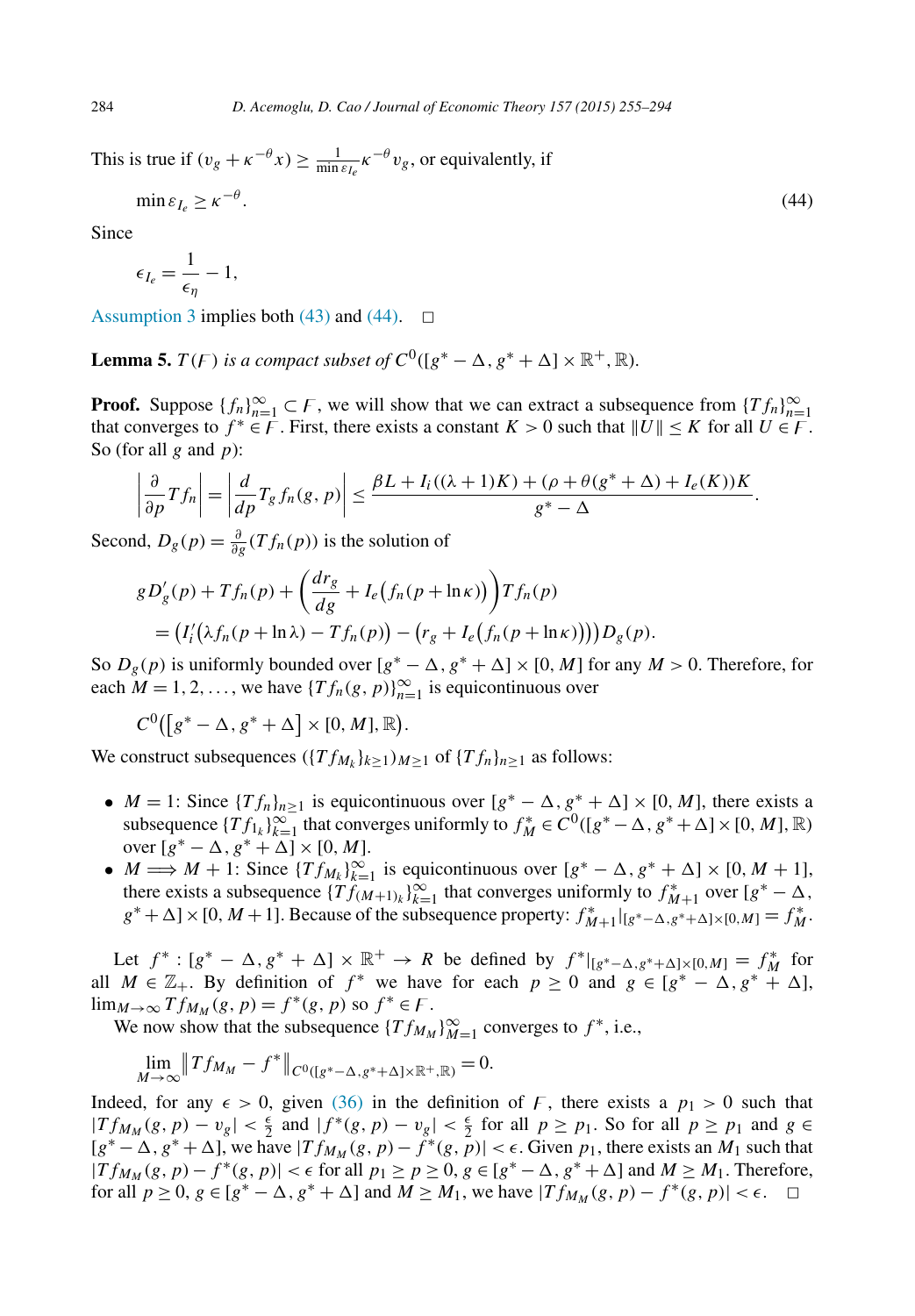<span id="page-30-0"></span>**Lemma 6.** *The mapping*  $T$  *is continuous over*  $F$ .

**Proof.** Suppose  $f_n \to f$ , by the Lebesgue dominated convergence theorem, we have  $Tf_n$  converges pointwise toward *Tf* . We next prove that

$$
\lim_{n \to \infty} ||Tf_n - Tf||_{C^0([g^*-\Delta,g^*+\Delta] \times \mathbb{R}^+, \mathbb{R})} = 0.
$$

First, notice that  $\{Tf_n\}$  is a Cauchy sequence: Because, for any  $\epsilon > 0$   $\{Tf_n\}$  it is a Cauchy sequence over any restricted interval  $[0, p_1]$  so we can find *M* such that

 $||Tf_m - Tf_n||_{C^0([g^* - \Delta, g^* + \Delta] \times [0, p_1], \mathbb{R})}$  <  $\epsilon$  for all *m, n* ≥ *M* 

and by definition of  $F$  we can choose  $p_1$  such that

$$
\begin{aligned} \left\|Tf_m(p,g)-Tf_n(p,g)\right\| &< \left\|Tf_m(p,g)-v_g\right\| + \left\|Tf_n(p,g)-v_g\right\| \\ &< \frac{\epsilon}{2} + \frac{\epsilon}{2} = \epsilon \quad \text{for all } p \ge p_1. \end{aligned}
$$

Second, by the relative compactness of  $T(F)$ , from any subsequence of  $\{Tf_n\}$  there is subsequence  $\{h_M\}$  of  $\{Tf_n\}$  that converges to *h* over  $C^0([g^*-\Delta,g^*+\Delta] \times \mathbb{R}^+, \mathbb{R})$ . Since  $\{h_M\}$  also converges pointwise to  $Tf$  we have  $h = Tf$ . Therefore

$$
\lim_{M \to \infty} \|h_M - Tf\|_{C^0([g^* - \Delta, g^* + \Delta] \times \mathbb{R}^+, \mathbb{R})} = 0.
$$

Thus

$$
\lim_{n\to\infty}||Tf_n-Tf||_{C^0([g^*-\Delta,g^*+\Delta]\times\mathbb{R}^+,\mathbb{R})}=0.\qquad\Box
$$

**Proof of Lemma 3.** Given [Lemmas 4,](#page-27-0) 5, 6 we can apply the Schauder's fixed point theorem to show that *T* admits a fixed point *U* in  $F: TU = U$ . Or equivalently for each  $g \in [g^* - \Delta, g^* + \Delta]$ ,  $u(\cdot) = U(g, \cdot)$  satisfies  $u(0) = 0$  and [\(34\).](#page-27-0) The limit at infinity in [\(35\)](#page-27-0) follows directly from the definition of F. Finally, equicontinuity is a consequence of the fact that  $U(\cdot) \in C^0([g^* - \Delta,$  $g^* + \Delta \rbrack \times \mathbb{R}^+, \mathbb{R}$ ).  $\Box$ 

Now, we find  $\epsilon_g$  such that the value function  $\hat{V}_g(\tilde{q}) = \tilde{q} U_g(\ln(\tilde{q}) - \ln \epsilon_g)$  satisfies [\(27\),](#page-18-0) [\(28\)](#page-18-0) and [\(29\).](#page-18-0)

**Proof** of **Lemma 2.** Let us choose  $\mu < \overline{\mu}$  such that

$$
\underline{\mu} > U_{g^*} \bigg( \frac{1-\beta}{\beta} \log \bigg( \frac{1}{1-\beta} \bigg) \bigg)
$$

and

$$
\overline{\mu} < U_{g^*} \bigg( \frac{1-\beta}{\beta} \log \bigg( \frac{1}{1-\beta} \bigg) + \delta \bigg),\,
$$

where  $\delta > 0$ . Given that  $U(g, p)$  is equicontinuous in  $g \in [g^*, g^* + \Delta]$ , we can choose  $\Delta$  suf-ficiently small such that we can apply [Lemma 3](#page-26-0) and moreover  $U_g(\frac{1-\beta}{\beta}\log(\frac{1}{1-\beta})) < \mu < \overline{\mu} < \overline{\mu}$  $U_g(\frac{1-\beta}{\beta}\log(\frac{1}{1-\beta})+\delta)$  for all  $g \in [g^*, g^*+\Delta]$ . Therefore, for any  $\mu_e \in (\mu, \overline{\mu})$  there exists an  $\omega_g \in (\frac{1-\beta}{\beta} \log(\frac{1}{1-\beta}), \frac{1-\beta}{\beta} \log(\frac{1}{1-\beta}) + \delta)$  such that  $\mu_e = U_g(\omega_g)$ . For each  $\omega$ , let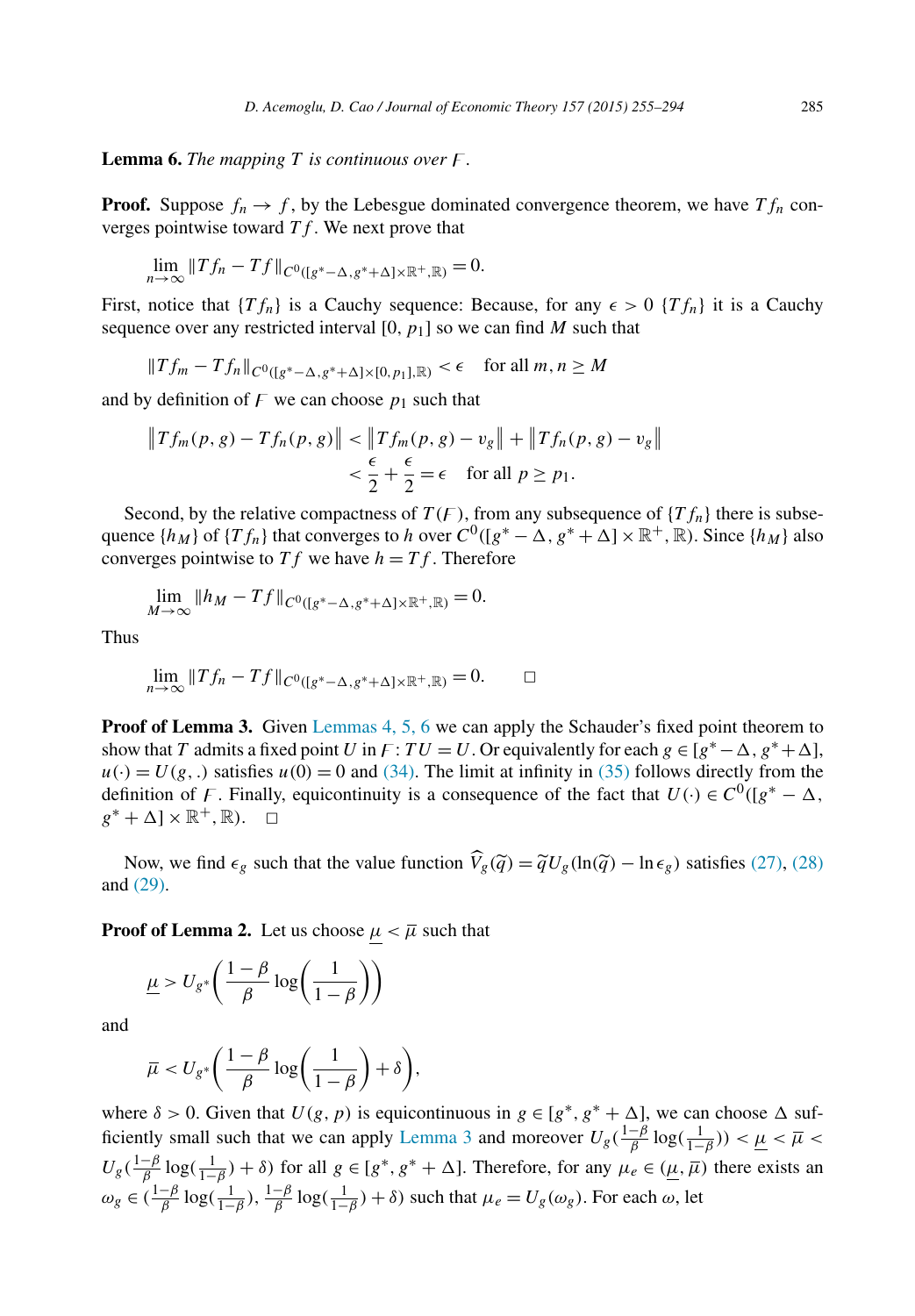$$
\epsilon_g = \omega / \exp(\omega_g) < \omega \left(1 - \beta\right)^{\frac{1 - \beta}{\beta}} \tag{45}
$$

and let  $\hat{V}_g(\tilde{q}) = \tilde{q}U_g(\ln(\tilde{q}) - \ln \epsilon_g)$ . Then  $\hat{V}_g$  satisfies [\(27\),](#page-18-0) [\(28\)](#page-18-0) and [\(29\).](#page-18-0)  $\Box$ 

Given the existence of  $U(g, p)$ , for each  $g \in [g^*, g^* + \Delta]$ , we define

$$
z_g(p) = \arg\max_{z \ge 0} (\lambda U_g(p + \lambda) - U_g(p))\phi(z) - z
$$

and

$$
\widehat{z}_g(p) = \eta^{-1} \bigg( \frac{U_g(p + \ln \kappa)}{\kappa} \bigg).
$$

Since  $\lim_{p\to\infty} U_g(p) = v_g$ , we have

$$
\lim_{p \to \infty} z_g(p) = z(v_g) \quad \text{and} \quad \lim_{p \to \infty} \widehat{z}_g(p) = \widehat{z}(v_g).
$$

Armed with the existence of the value function and the corresponding investment decisions, we are ready to prove the second step

**Step 2**: In Lemma 7, we show the existence of the stationary distribution under the form  $F'_{g}(\tilde{q}) = f_{g}(\tilde{q}) = \frac{h_{g}(\ln \tilde{q} - \ln \epsilon_{g})}{\tilde{q}}$ . Moreover, in [Lemma 10,](#page-33-0) we show that  $f_{g}$  satisfies the asymptotic Pareto property in Proposition 4. And lastly for the purpose of the last step in proving the totic Pareto property in [Proposition 4.](#page-16-0) And lastly, for the purpose of the last step in proving the existence of a stationary BGP, in [Lemma 12](#page-36-0) we show that the mean firm size goes to infinity as *g* approaches *g*<sup>∗</sup>, i.e.,  $\lim_{g \downarrow g^*} \int_0^\infty \tilde{q} dF_g(\tilde{q}) = \infty$ .

We look for a stationary distribution  $F_g(y)$  that solves Eqs. [\(30\)](#page-18-0) and [\(31\)](#page-18-0) with  $z(\tilde{q}) =$  $z_g(\ln \widetilde{q} - \ln \epsilon_g)$  and  $\widehat{z}(\widetilde{q}) = \widehat{z}_g(\ln \widetilde{q} - \ln \epsilon_g)$ . Let  $h_g(p) = \epsilon_g e^p F'_g(\epsilon_g e^p)$ , Eqs. [\(30\)](#page-18-0) and [\(31\)](#page-18-0) become:

If  $p > \ln \omega_{g}$ 

$$
0 = h_g(p)g - \int_{p-\ln\lambda}^p \phi(z_g(\widetilde{p}))h_g(\widetilde{p})d\widetilde{p} - \int_{p-\ln\kappa}^p \widehat{z}_g(\widetilde{p})\eta(\widehat{z}_g(\widetilde{p}))h_g(\widetilde{p})d\widetilde{p}.
$$
 (46)

If  $p < \ln \omega$ <sub>*o*</sub>

$$
0 = h_g(p)g - h_g(0)g - \int_{p-\ln\lambda}^p \phi(z_g(\tilde{p}))h_g(\tilde{p})d\tilde{p} - \int_{p-\ln\kappa}^p \hat{z}_g(\tilde{p})\eta(\hat{z}_g(\tilde{p}))h_g(\tilde{p})d\tilde{p}.
$$
 (47)

We also have  $h_g(p) = 0$  for all  $p \le 0$ . The conditions for  $F_g$  to be a well-defined distribution is

$$
\int h_g(p)dp = 1.
$$

The following lemma shows the existence and uniqueness of the stationary distribution.

**Lemma 7.** Given the investment strategies  $z_g(p), \hat{z}_g(p)$ , the stationary distribution  $h_g(p)$  exists *and is unique.*

<span id="page-31-0"></span>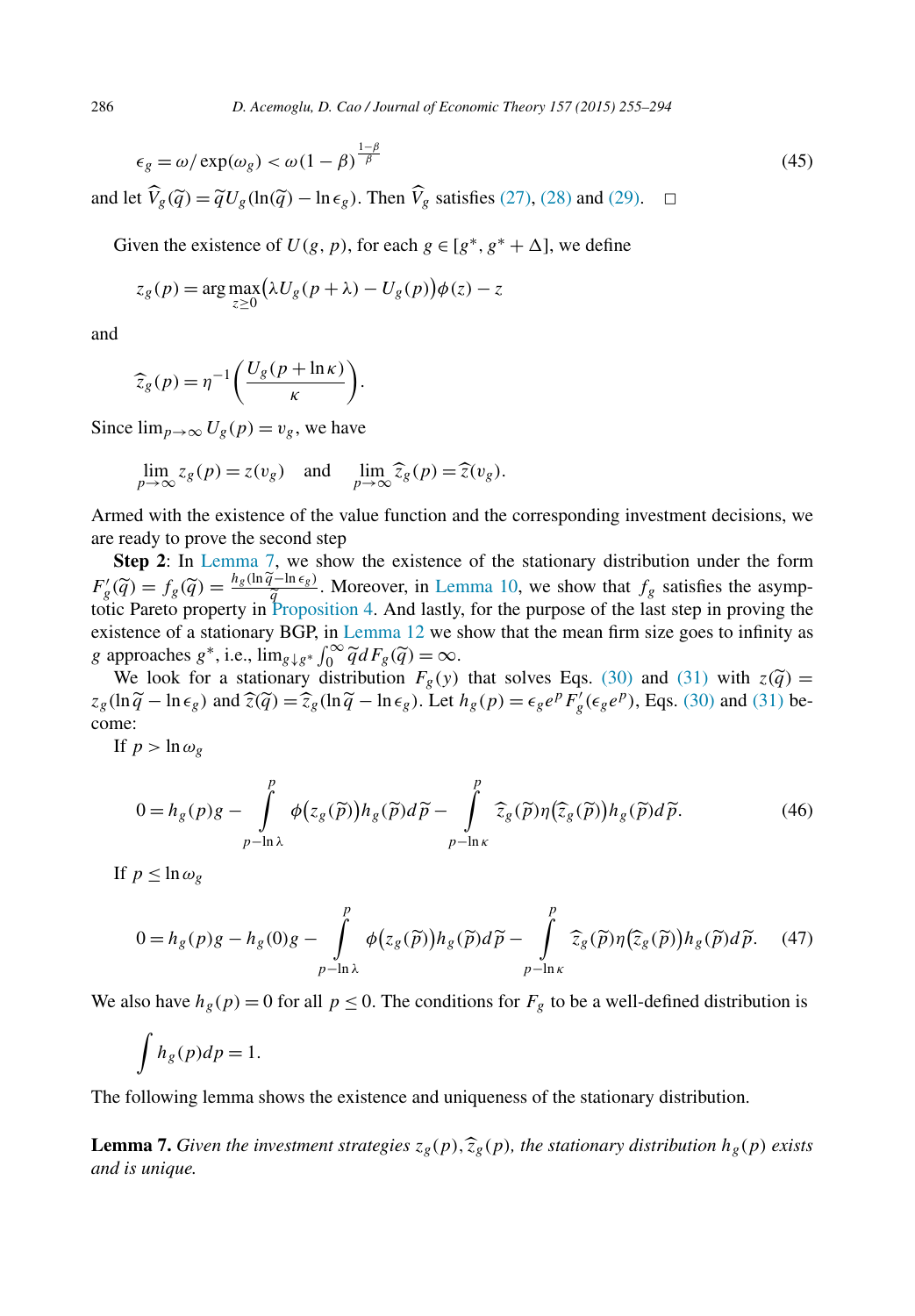<span id="page-32-0"></span>**Proof.** Differentiating both side of the integral equations on  $h_g$ , we have

$$
gh'_{g}(p) = \phi(z_{g}(p))h_{g}(p) - \phi(z_{g}(p - \ln \lambda))h_{g}(p - \ln \lambda)
$$
  
+  $\hat{z}_{g}(p)\eta(\hat{z}_{g}(p))h_{g}(p) - \hat{z}_{g}(p - \ln \kappa)\eta(\hat{z}_{g}(p - \ln \kappa))h_{g}(p - \ln \kappa).$ 

We rewrite this equation as

$$
gh'_g(p) - (\phi(z_g(p)) + \widehat{z}_g(p)\eta(\widehat{z}_g(p)))h_g(p)
$$
  
=  $-\phi(z_g(p - \ln \lambda))h_g(p - \ln \lambda)$   
 $-\widehat{z}_g(p - \ln \kappa)\eta(\widehat{z}_g(p - \ln \kappa))h_g(p - \ln \kappa).$ 

Using the variation of constant formula, this equation yields a unique equation for  $0 \le p < \omega_g$ given  $h_g(0)$ . For  $p \ge \omega_g$  the equation also yields a unique solution, however the initial condition is now

$$
h_g(\omega_g) = \frac{1}{g} \int_{\omega_g - \ln \lambda}^{\omega_g} \phi(z_g(\widetilde{p})) h_g(\widetilde{p}) d\widetilde{p} + \frac{1}{g} \int_{\omega_g - \ln \kappa}^{\omega_g} \widehat{z}_g(\widetilde{p}) \eta(\widehat{z}_g(\widetilde{p})) h_g(\widetilde{p}) d\widetilde{p}.
$$

Since the system is linear in the initial condition  $h_g(0)$ , therefore, there exists a unique  $h_g(0)$ such that  $\int_0^\infty h_g(p) dp = 1$ . Notice that [Lemma 10](#page-33-0) below implies that  $\int_0^\infty h_g(p) dp < \infty$ .

Having established the existence and uniqueness of the stationary distribution  $h_g$ , we now characterize some of its properties. In particular, [Lemma 3](#page-26-0) suggests that the investment policies  $z_g(p)$ ,  $\hat{z}_g(p)$  are approximately constant as p goes to infinity. So the evolution of firm (sector) size assembles Gibrat's law for large firms. As a result, the stationary distribution  $h_{\rho}$  should have a tail distribution close to Pareto. The following lemmas prove that conjecture.

Let  $z_g^* = z(v_g)$  and  $\hat{z}_g^* = \hat{z}_g(v_g)$ . Then for each  $g > g^*$ , define the  $\chi(g)$  as the unique number *χ* satisfying

$$
g = \phi(z_g^*) \frac{\lambda^{\chi} - 1}{\chi} + \widehat{z}_{g^*}^* \eta(\widehat{z}_g^*) \frac{\kappa^{\chi} - 1}{\chi},
$$

because the right hand side is strictly increasing in  $\chi$ . We will show below that  $\chi(g)$  is the Pareto index of the Pareto tail of the stationary distribution *hg*.

**Lemma 8.**  $\chi(g^*) = 1$  *and*  $\chi(g) > 1$  *for all*  $g > g^*$  *and in the neighborhood of*  $g^*$ .

**Proof.** By definition of  $g^*$  we have  $g^* = \phi(z_{g^*}^*)(\lambda - 1) + \hat{z}^*\eta(\hat{z}_{g^*}^*)(\kappa - 1)$ , therefore  $\chi(g^*) = 1$ . For  $g > g^*$ 

$$
g > \phi(z_g^*)(\lambda - 1) + \widehat{z}_g^*\eta(\widehat{z}_g^*)(\kappa - 1).
$$

Thus  $\chi(g) > 1$ . To show the previous inequality, notice that the left hand side is strictly increasing in *g* and the right hand side is strictly increasing in *vg*. However, [Lemma 1](#page-26-0) shows that  $v_g$  is strictly decreasing in *g*, so the right hand side is strictly decreasing in *g*. Combining this fact with the fact that at  $g = g^*$  the two sides are equal, we obtain the desired inequality.  $\Box$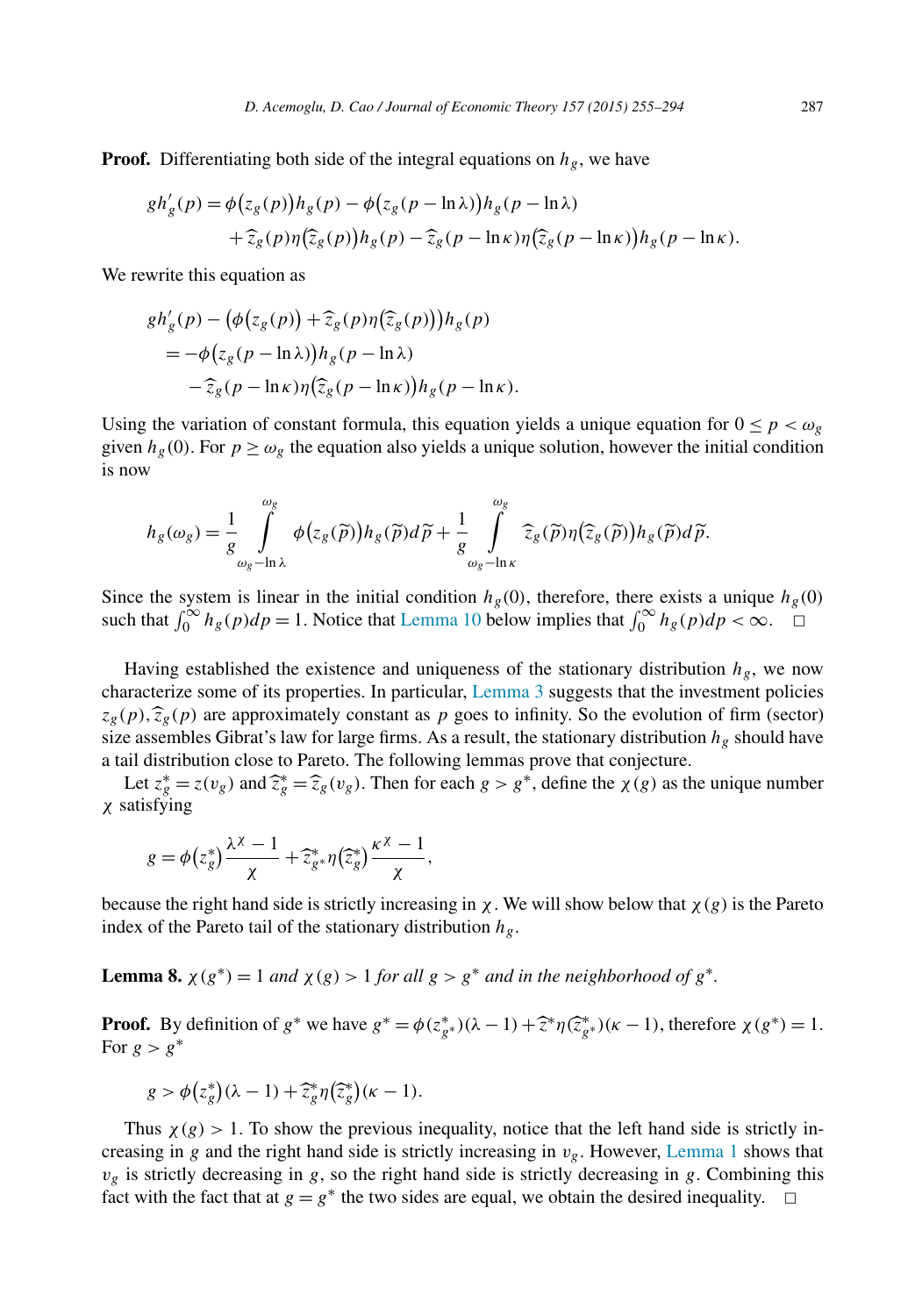<span id="page-33-0"></span>**Lemma 9.** For each  $\xi > 0$ , there exists  $a \delta > 0$  such that

$$
\left(\frac{1}{g}\phi\left(z_g^*\right)+\delta\right)\frac{\lambda^{\chi-\xi}-1}{\chi-\xi}+\left(\frac{1}{g}\hat{z}_g^*\eta\left(\hat{z}_g^*\right)+\delta\right)\frac{\kappa^{\chi-\xi}-1}{\chi-\xi}<1
$$

*and*

$$
\left(\frac{1}{g}\phi\left(z_g^*\right)-\delta\right)\frac{\lambda^{\chi+\xi}-1}{\chi+\xi}+\left(\frac{1}{g}\hat{z}_g^*\eta\left(\hat{z}_g^*\right)-\delta\right)\frac{\kappa^{\chi+\xi}-1}{\chi+\xi}>1.
$$

**Proof.** This is true given  $\frac{1}{g}\phi(z_g^*)\frac{\lambda^{\chi}-1}{\chi} + \frac{1}{g}\overline{z}_g^*\eta(\overline{z}_g^*)\frac{\kappa^{\chi}-1}{\chi} = 1$  and the functions

$$
\frac{\lambda^{\chi-\xi}-1}{\chi-\xi}, \qquad \frac{\kappa^{\chi-\xi}-1}{\chi-\xi}
$$

are strictly increasing in  $\chi - \xi$ .  $\Box$ 

For each  $ξ > 0$  let  $δ > 0$  be such a  $δ$ . Given the limit result in [Lemma 3,](#page-26-0) there exists a  $p_0 =$  $p_0(\delta) \geq \omega_g$  such that, for all  $p \geq p_0$ 

$$
\left|\left(\frac{1}{g}\phi\big(z_g(p)\big)+\frac{1}{g}\widehat{z}_g(p)\eta\big(\widehat{z}_g(p)\big)\right)-\left(\frac{1}{g}\phi\big(z_g^*\big)+\frac{1}{g}\widehat{z}_g^*\eta\big(\widehat{z}_g^*\big)\right)\right|<\delta
$$

and

$$
\left|\frac{1}{g}\phi\big(z_g(p-\ln\lambda)\big)-\frac{1}{g}\phi\big(z_g^*\big)\right|<\delta
$$
\n
$$
\left|\frac{1}{g}\hat{z}_g(p-\ln\kappa)\eta\big(\hat{z}_g(p-\ln\kappa)\big)-\frac{1}{g}\hat{z}_g^*\eta\big(\hat{z}_g^*\big)\right|<\delta.
$$

We will now state and prove a key lemma. [Proposition 4](#page-16-0) then follows as a corollary of this lemma.

**Lemma 10** *(Tail index). For any*  $\xi > 0$ *, there exist*  $\overline{B}$ *, B and p<sub>0</sub> such that* 

$$
h_g(p) < 2\overline{B}e^{-(\chi(g)-\xi)p}, \quad \text{for all } p \ge p_0
$$

*and*

$$
h_g(p) > \frac{1}{2} \underline{B} e^{-(\chi(g) + \xi)p}, \quad \text{for all } p \ge p_0.
$$

*In other words,*  $h_g(p) = e^{-\chi(g)p} \varphi_g(p)$ *, where*  $\varphi_g(p)$  *is a slow-varying function.* 

**Proof.** Let us define  $\overline{B}(\delta) \equiv \max_{p_0 \le p \le p_0 + \ln \kappa} h_g(p) e^{(\chi - \xi)p}$  and  $\underline{B}(\delta) \equiv$  $\min_{p_0 \leq p \leq p_0 + \ln \kappa} h_g(p) e^{(\chi + \xi)p}$ . We will show that

$$
h_g(p) < 2\overline{B}(\delta)e^{-(\chi-\xi)p}
$$
, for all  $p \ge p_0$ 

and

$$
h_g(p) > \frac{1}{2} \underline{B}(\delta) e^{-(\chi + \xi)p}
$$
, for all  $p \ge p_0$ .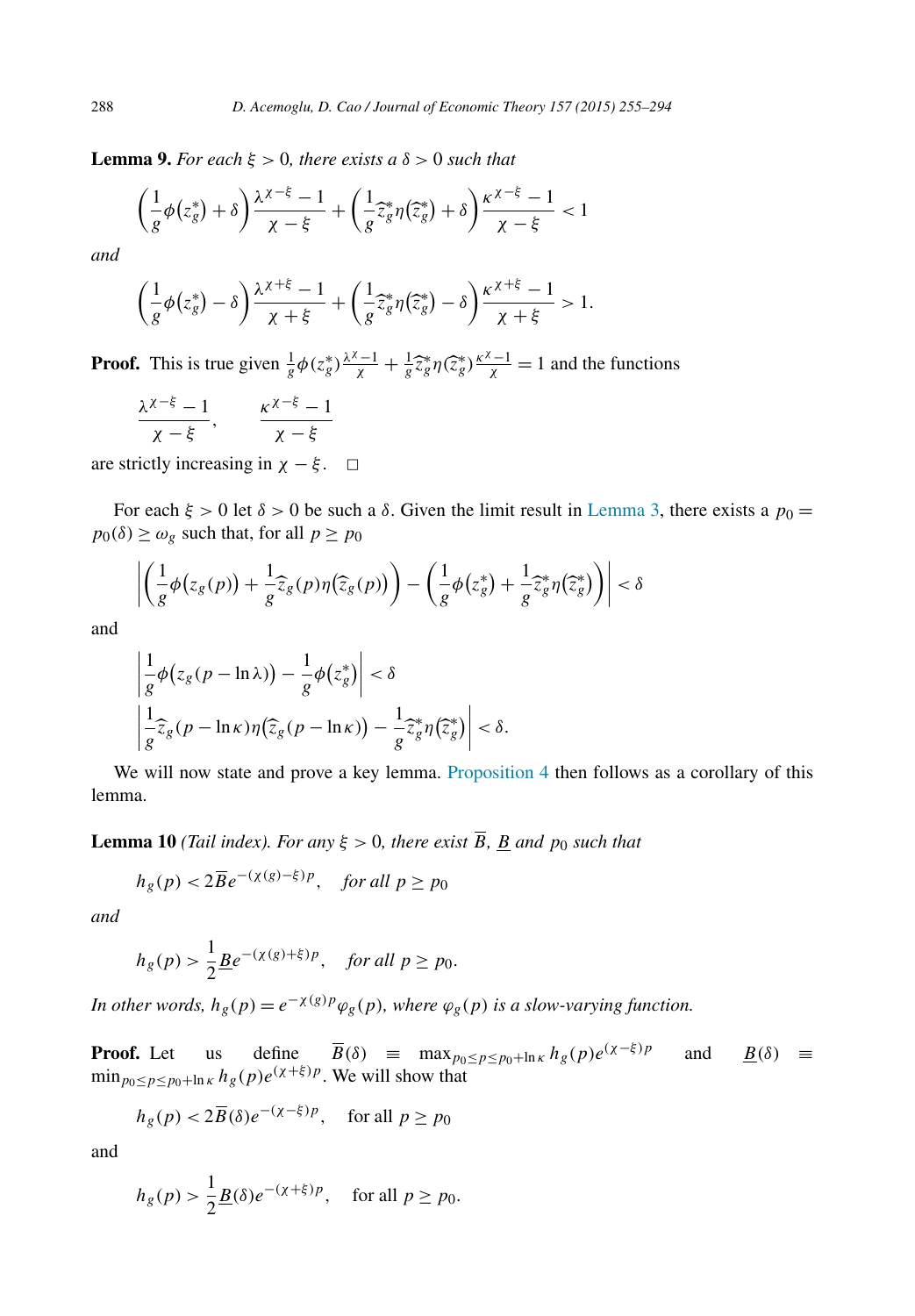<span id="page-34-0"></span>These inequalities hold for  $p_0 \le p \le p_0 + \ln \kappa$  by definition. We will next show that they also hold for all  $p \ge p_0$ . To obtain a contradiction, suppose that there is  $p > p_0 + \ln \kappa$  such that  $h_g(p) \geq 2\overline{B}(\delta)e^{-\overline{(\chi-\xi)}p}$ . Consider the infimum of those *p*, then

$$
h_g(p) = 2\overline{B}(\delta)e^{-(\chi-\xi)p}.
$$

In the other hand, the equation determining  $h<sub>g</sub>$  implies

$$
h_{g}(p) = \frac{1}{g} \int_{p-\ln\lambda}^{p} \phi(z_{g}(\tilde{p})) h_{g}(\tilde{p}) d\tilde{p} + \frac{1}{g} \int_{p-\ln\kappa}^{p} \widehat{z}_{g}(\tilde{p}) \eta(\widehat{z}_{g}(\tilde{p})) h_{g}(\tilde{p}) d\tilde{p}
$$
  

$$
< \int_{p-\ln\lambda}^{p} \left(\frac{1}{g} \phi(z_{g}^{*}) + \delta\right) 2 \overline{B}(\delta) e^{-(\chi-\xi)\tilde{p}} d\tilde{p}
$$
  

$$
+ \int_{p-\ln\kappa}^{p} \left(\frac{1}{g} \widehat{z}_{g}^{*} \eta(\tilde{z}_{g}^{*}) + \delta\right) 2 \overline{B}(\delta) e^{-(\chi-\xi)\tilde{p}} d\tilde{p}
$$
  

$$
= 2 \overline{B}(\delta) \left(\frac{1}{g} \phi(z_{g}^{*}) + \delta\right) \frac{\lambda^{\chi-\xi}-1}{\chi-\xi} e^{-(\chi-\xi)p}
$$
  

$$
+ 2 \overline{B}(\delta) \left(\frac{1}{g} \widehat{z}_{g}^{*} \eta(\tilde{z}_{g}^{*}) + \delta\right) \frac{\kappa^{\chi-\xi}-1}{\chi-\xi} e^{-(\chi-\xi)p}
$$
  

$$
< 2 \overline{B}(\delta) e^{-(\chi-\xi)p}.
$$

This yields a contradiction. Therefore

$$
h_g(p) < 2\overline{B}(\delta)e^{-(\chi-\xi)p}
$$
, for all  $p \ge p_0$ .

Similarly, we can show that

$$
h_g(p) > \frac{1}{2} \underline{B}(\delta) e^{-(\chi + \xi)p}
$$
, for all  $p \ge p_0$ .  $\square$ 

As a consequence, if  $g > g^*$ , then  $\chi(g) > 1$ , [Lemma 10](#page-33-0) for  $\xi = \frac{\chi(g)-1}{2}$  implies

$$
\int h_g(p)dp < C \int e^{-\frac{1+\chi(g)}{2}p} dp < \infty.
$$

In order to proceed to Step 3, we need to show that the mean of firm size converges to infinity as *g* approaches  $g^*$  from above, i.e.,  $\lim_{g\to g^*} \int_0^\infty h_g(p) e^p dp = \infty$ . This is intuitively true using [Lemma 4,](#page-27-0) because  $h_{g^*}(p) \propto e^{-p}$  so  $\int_0^\infty h_{g^*}(p) e^p dp \propto \int_0^\infty 1 dp = \infty$ . Unfortunately, this does not work formally because [Lemma 4](#page-27-0) only provides *e*−*(*1−*ξ)p* as a lower bound. So, the following lemma gives a better lower bound of  $h_{g*}$  in order to prove the limiting result.

**Lemma** 11 *(Tail index at the limit). There exists B and*  $p_0$  *such that* 

$$
h_{g^*}(p) > \frac{1}{2} \underline{B} \frac{e^{-p}}{p}, \quad \text{for all } p \ge p_0.
$$

**Proof.** Let us choose <u>*B*</u> > 0 such that the inequality holds for  $p_0 \leq p \leq p_0 + \ln \kappa$ . We will show that they also hold for all  $p \ge p_0$  using contradiction.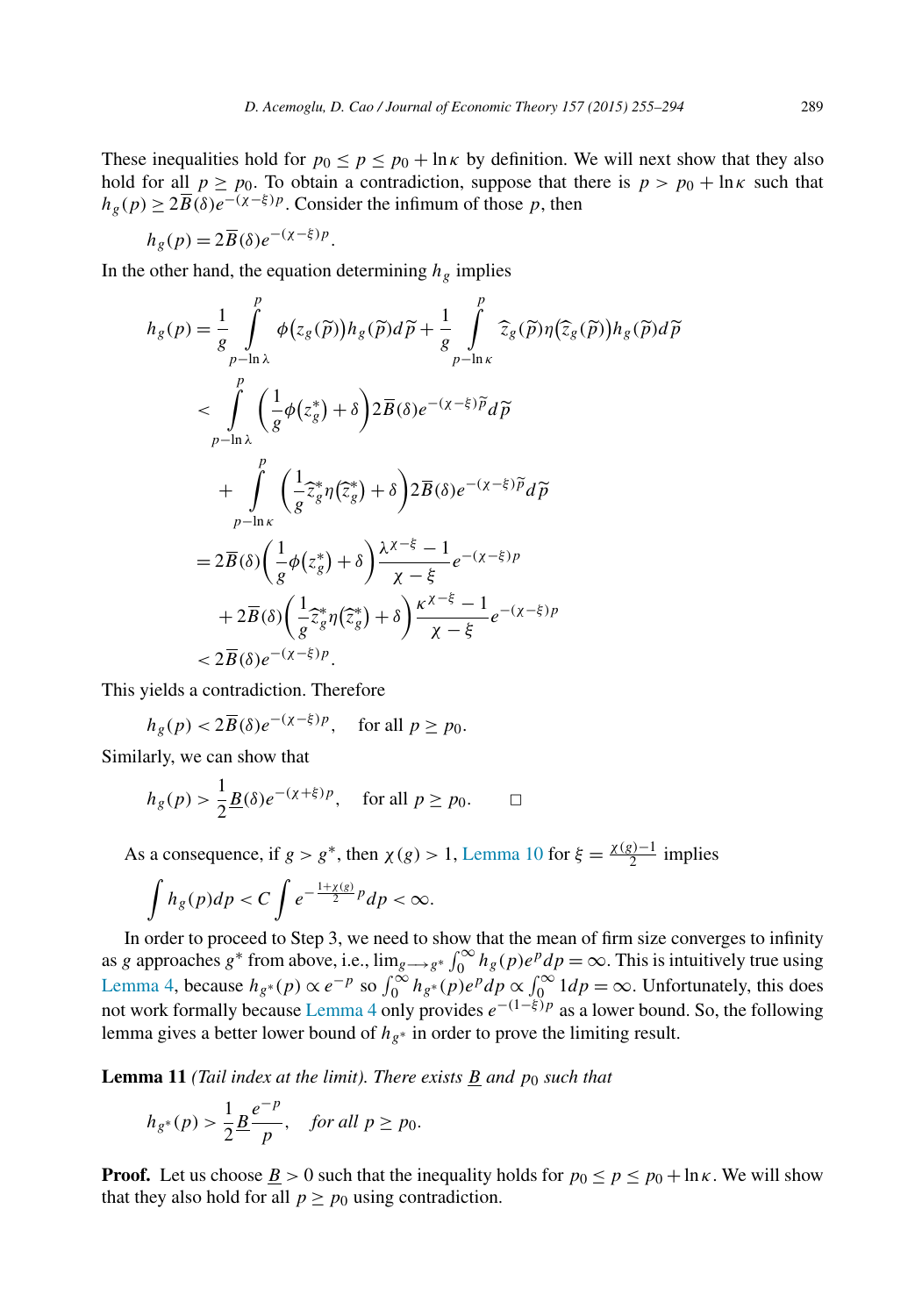First, we choose  $p_0$  such that, using [Lemma 4](#page-27-0) there exists a constant  $C > 0$  that satisfies

$$
\begin{aligned} \phi(z_{g^*}(\widetilde{p})) &> \phi(z_{g^*}^*) - g^*Ce^{-\theta \widetilde{p}} \\ \widehat{z}_{g^*}(\widetilde{p})\eta(\widehat{z}_{g^*}(\widetilde{p})) &> \widehat{z}_{g^*}^*\eta(\widehat{z}_{g^*}^*) - g^*Ce^{-\theta \widetilde{p}} \\ \forall \widetilde{p} &\geq p_0. \end{aligned}
$$

Suppose that there is  $p > p_0 + \ln \kappa$  such that

$$
h_{g^*}(p) < \frac{1}{2} \frac{g^{p-p}}{p}.
$$

Consider the infimum of those *p*, then

$$
h_{g^*}(p) = \frac{1}{2} \frac{e^{-p}}{p}.
$$

On the other hand, the equation determining *hg*<sup>∗</sup> implies

$$
h_{g^*}(p) = \frac{1}{g^*} \int_{p-\ln\lambda}^p \phi(z_{g^*}(\widetilde{p})) h_{g^*}(\widetilde{p}) d\widetilde{p} + \frac{1}{g^*} \int_{p-\ln\kappa}^p \widehat{z}_{g^*}(\widetilde{p}) \eta(\widehat{z}_{g^*}(\widetilde{p})) h_{g^*}(\widetilde{p}) d\widetilde{p}
$$
  
\n
$$
> \int_{p-\ln\lambda}^p \left(\frac{1}{g^*} \phi(z_{g^*}^*) - Ce^{-\theta \widetilde{p}}\right) \frac{1}{2} \underline{B} \frac{e^{-\widetilde{p}}}{\widetilde{p}} d\widetilde{p}
$$
  
\n
$$
+ \int_{p-\ln\kappa}^p \left(\frac{1}{g^*} \widehat{z}_{g^*}^* \eta(\widetilde{z}_{g^*}^*) - Ce^{-\theta \widetilde{p}}\right) \frac{1}{2} \underline{B} \frac{e^{-\widetilde{p}}}{\widetilde{p}} d\widetilde{p}
$$
  
\n
$$
= \frac{1}{2} \underline{B} \frac{1}{g^*} \phi(z_{g^*}^*) (\lambda - 1) \frac{e^{-p}}{p} + \frac{1}{2} \underline{B} \frac{1}{g^*} \widehat{z}_{g^*}^* \eta(\widetilde{z}_{g^*}^*) (\kappa - 1) \frac{e^{-p}}{p}
$$
  
\n
$$
+ \frac{1}{2} \underline{B} C' \frac{e^{-p}}{p^2} - \frac{1}{2} \underline{B} C'' e^{-(1+\frac{\theta}{2})p}
$$
  
\n
$$
> \frac{1}{2} \underline{B} \frac{e^{-p}}{p}.
$$

(We also choose  $p_0$  such that  $C' \frac{e^{-p}}{p^2} - \frac{1}{2}C''e^{-(1+\frac{\theta}{2})p} > 0$  for all  $p \ge p_0$ ). This yields a contraction. Therefore

$$
h_{g^*}(p) > \frac{1}{2} \underline{B} \frac{e^{-p}}{p}, \quad \forall \ p \ge p_0. \qquad \Box
$$

So, a direct consequence of this lemma is

$$
\int_{0}^{\infty} h_{g^*}(p)e^p dp > \int_{p_0}^{\infty} \frac{1}{2} \frac{1}{p} \frac{1}{p} dp = \infty.
$$

We can use the results above to prove the following property of  $h_g$ , which will be crucial to show the existence of the equilibrium growth rate of the economy with imitation, i.e., the last step in proving [Proposition 2.](#page-15-0)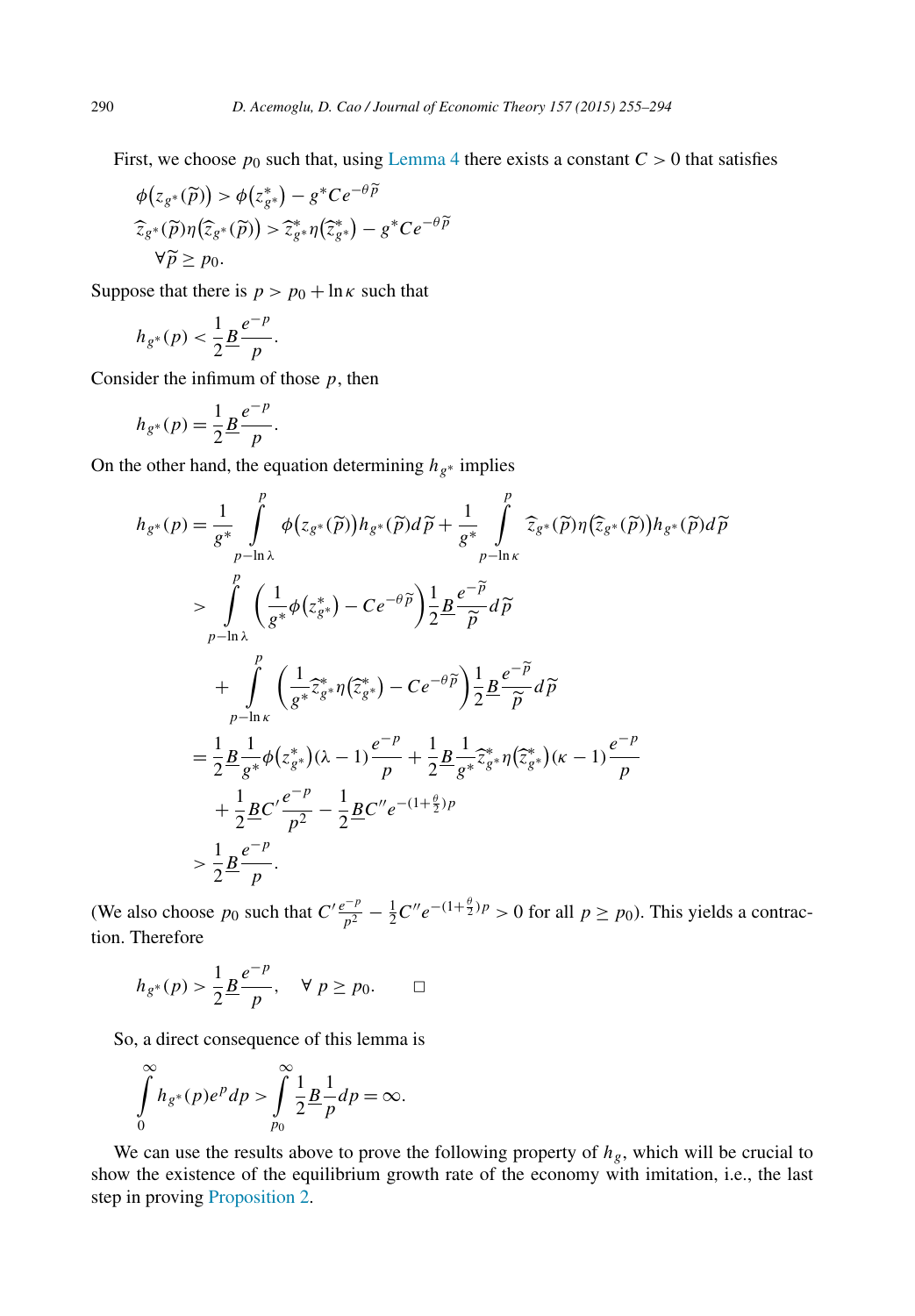<span id="page-36-0"></span>**Lemma 12.**  $h_g$  is uniformly continuous in g. And for  $g > g^*$ 

$$
\Phi(g) = \int_{0}^{\infty} h_g(p)e^p dp < \infty
$$

*is continuous in g. Moreover*  $\lim_{g \downarrow g^*} \Phi(g) = +\infty$ *.* 

**Proof.** The fact that  $h_g$  is uniformly continuous in *g* is a result of uniform continuity of  $\{U_g\}$ , thus of  $z_g(\cdot)$  and  $\hat{z}_g(\cdot)$  as well.  $\Phi(g)$  is finite given [Proposition 4.](#page-16-0)  $\Phi(g)$  is continuous by the Lebesgue dominated convergence theorem. Finally, as we show above  $\Phi(g^*) = +\infty$  and by the uniform continuity of  $h_g$ , we have  $\lim_{g \downarrow g^*} \Phi(g) = +\infty$ .  $\Box$ 

For any  $\omega > 0$ ,  $\epsilon_g$  is defined as in [\(45\).](#page-31-0) The corresponding stationary distribution is  $f_g(\tilde{q}) =$ <br>*h<sub>g</sub>*(ln $\tilde{q}$ −ln $\epsilon_g$ ) and policy functions are  $z(\tilde{q}) = z_g(\ln \tilde{q} - \ln \epsilon_g)$  and  $\tilde{z}(\tilde{q}) = \tilde{z}_g(\ln \tilde{q} - \ln \epsilon$  $q = \frac{q}{q}$  and policy functions are  $z(\tilde{q}) = z_g(\ln \tilde{q} - \ln \epsilon_g)$  and  $\tilde{z}(\tilde{q}) = \tilde{z}_g(\ln \tilde{q} - \ln \epsilon_g)$  for all  $\tilde{q} \ge \epsilon_g$ . Given *g*, *g'* as defined in [\(32\)](#page-19-0) can be written using  $h_g$  and the change of variable  $\widetilde{q} = \epsilon_{\rho} e^{p}$ :

$$
g' = \frac{(\lambda - 1) \int_{\epsilon_g}^{\infty} \widetilde{q} \phi(z(\widetilde{q})) f_g(\widetilde{q}) d\widetilde{q} + (\kappa - 1) \int_{\epsilon_g}^{\infty} \widetilde{q} \widetilde{z}(\widetilde{q}) \eta(\widehat{z}(\widetilde{q})) f_g(\widetilde{q}) d\widetilde{q}}{1 - \epsilon_g f_g(\epsilon_g)(\omega - \epsilon_g)}
$$
  
= 
$$
\epsilon_g \frac{(\lambda - 1) \int_0^{\infty} e^p \phi(z_g(p)) h_g(p) dp + (\kappa - 1) \int_0^{\infty} e^p \widehat{z}_g(p) \eta(\widehat{z}_g(p)) h_g(p) dp}{1 - h_g(0)(\omega - \epsilon_g)}.
$$

We obtain an BGP if  $g' = g$ .

**Step 3**: We next show that there exists  $g(\omega)$  such that

$$
D(g(\omega)) \equiv g'(g(\omega)) - g(\omega) = 0.
$$

Let  $\mu$ ,  $\overline{\mu}$  and  $\Delta$  be chosen as in [Lemma 2](#page-26-0) and such that [Lemma 8](#page-32-0) for  $g \in [g^*, g^* + \Delta]$ . Consider  $\overline{\omega} > 0$  sufficiently small such that for all  $0 < \omega < \overline{\omega}$ ,  $\epsilon = \frac{\omega}{\omega_{g^* + \Delta}}$  satisfies

$$
\epsilon \frac{(\lambda - 1) \int_0^\infty e^p \phi(z_{g^* + \Delta}(p)) h_{g^* + \Delta}(p) dp + (\kappa - 1) \int_0^\infty e^p \widehat{z}_{g^* + \Delta}(p) \eta(\widehat{z}_{g^* + \Delta}(p)) h_{g^* + \Delta}(p) dp}{1 - h_{g^* + \Delta}(0)(\omega - \epsilon)} \tag{48}
$$

We will show that, for each  $\omega$  such that  $0 < \omega < \overline{\omega}$ , there exists a  $g = g(\omega) \in (g^*, g^* + \Delta)$  such that  $g' = g$  and that

$$
\lim_{\omega \to 0} g(\omega) = g^*.
$$

Indeed, as in the proof of [Lemma 2](#page-26-0) there exists an  $\omega_g$  such that  $\omega_g \in (\frac{1-\beta}{\beta} \log(\frac{1}{1-\beta}),$  $\frac{1-\beta}{\beta} \log(\frac{1}{1-\beta}) + \delta$  and  $U_g(\omega_g) = \mu_e$ . Set  $\epsilon_g = \omega/\exp(\omega_g)$  and define

$$
D(g) = \epsilon_g \frac{(\lambda - 1) \int_0^\infty e^p \phi(z_g(p)) h_g(p) dp + (\kappa - 1) \int_0^\infty e^p \widehat{z}_g(p) \eta(\widehat{z}_g(p)) h_g(p) dp}{1 - h_g(0)(\omega - \epsilon_g)} - g.
$$

Using Lemma 12, we can show that  $D(g)$  is continuous in g. Moreover, by (48), we have

$$
D(g^* + \Delta) < 0,
$$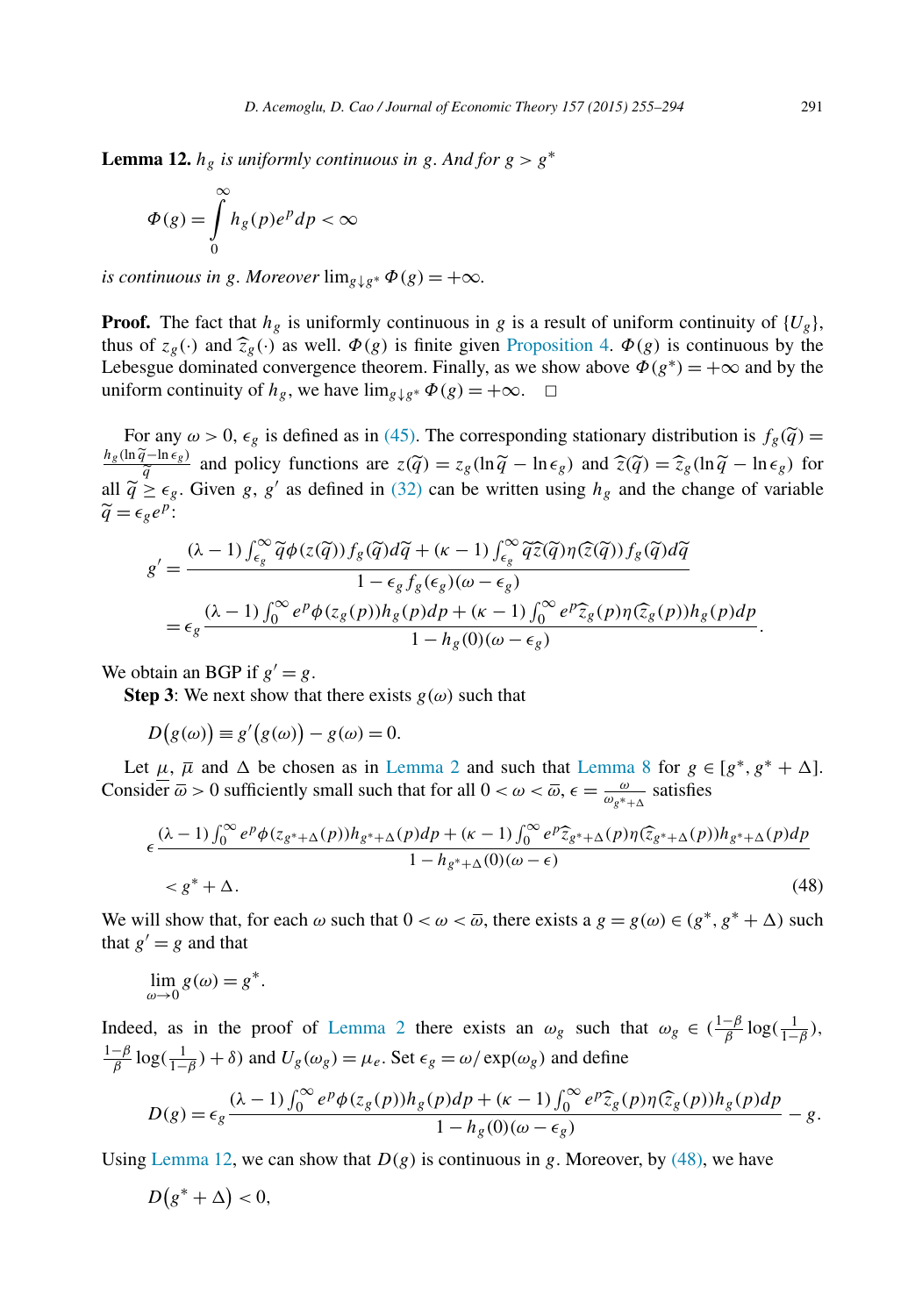<span id="page-37-0"></span>and, [Lemma 12](#page-36-0) implies

$$
\lim_{g \to g^*} D(g) = +\infty.
$$

Therefore, by the intermediate value theorem, there exists a  $g(\omega)$  such that  $D(g) = 0$ . Moreover if  $g(\omega) > g^* + \overline{\omega}$  as  $\omega \to 0$ , we also have

$$
\epsilon_g \frac{(\lambda - 1) \int_0^\infty e^p \phi(z_g(p)) h_g(p) dp + (\kappa - 1) \int_0^\infty e^p \widehat{z}_g(p) \eta(\widehat{z}_g(p)) h_g(p) dp}{1 - h_g(0)(\omega - \epsilon_g)} \to 0
$$

(because  $\epsilon_g \to 0$ ). This implies  $D(g(\omega)) < -(g^* + \overline{\omega}) < 0$ , yielding a contradiction with the fact that  $D(g(\omega)) = 0$ . Thus

$$
\lim_{\omega \to 0} g(\omega) = g^*.
$$

The uniform convergences of the value and policy functions are obtained immediately given the bounds on the value function in  $(36)$ , which themselves converge uniformly.  $\Box$ 

#### **Appendix B. Supplementary material**

Supplementary material related to this article can be found online at [http://dx.doi.org/10.1016/](http://dx.doi.org/10.1016/j.jet.2015.01.001) [j.jet.2015.01.001](http://dx.doi.org/10.1016/j.jet.2015.01.001).

### **References**

- [1] William Abernathy, The [Productivity](http://refhub.elsevier.com/S0022-0531(15)00003-4/bib616265726E617468793A31393830s1) Dilemma, Johns Hopkins University Press, Baltimore, 1980.
- [2] Acemoglu Daron, [Introduction](http://refhub.elsevier.com/S0022-0531(15)00003-4/bib6163656D6F676C753A32303038s1) to Modern Economic Growth, Princeton University Press, 2008.
- [3] Acemoglu Daron, Ufuk Akcigit, State dependent [intellectual](http://refhub.elsevier.com/S0022-0531(15)00003-4/bib6163656D6F676C753A616B63696769743A32303036s1) property right policy, NBER Working paper, [No. 12775,](http://refhub.elsevier.com/S0022-0531(15)00003-4/bib6163656D6F676C753A616B63696769743A32303036s1) 2006.
- [4] Daron Acemoglu, Ufuk Akcigit, Nicholas Bloom, William Kerr, Innovation, [reallocation](http://refhub.elsevier.com/S0022-0531(15)00003-4/bib6163656D6F676C753A32303133s1) and growth, MIT Working [paper,](http://refhub.elsevier.com/S0022-0531(15)00003-4/bib6163656D6F676C753A32303133s1) 2013.
- [5] Philippe Aghion, Peter Howitt, A model of growth through creative destruction, [Econometrica](http://refhub.elsevier.com/S0022-0531(15)00003-4/bib616768696F6E3A686F776974743A31393932s1) 60 (2) (1992) [323–351.](http://refhub.elsevier.com/S0022-0531(15)00003-4/bib616768696F6E3A686F776974743A31393932s1)
- [6] Philippe Aghion, Christopher Harris, Peter Howitt, John Vickers, [Competition,](http://refhub.elsevier.com/S0022-0531(15)00003-4/bib616768696F6E3A686F776974743A6861727269733A7669636B6572733A5245537475643A32303031s1) imitation and growth with step-bystep [innovation,](http://refhub.elsevier.com/S0022-0531(15)00003-4/bib616768696F6E3A686F776974743A6861727269733A7669636B6572733A5245537475643A32303031s1) Rev. Econ. Stud. 68 (2001) 467–492.
- [7] Philippe Aghion, Nick Bloom, Richard Blundell, Rachel Griffith, Peter Howitt, [Competition](http://refhub.elsevier.com/S0022-0531(15)00003-4/bib616768696F6E3A3230303561s1) and innovation: an inverted-u [relationship,](http://refhub.elsevier.com/S0022-0531(15)00003-4/bib616768696F6E3A3230303561s1) Quart. J. Econ. 120 (2) (2005) 701–728.
- [8] Philippe Aghion, Robin Burgess, Stephen Redding, Fabrizio Zilibotti, Entry [liberalization](http://refhub.elsevier.com/S0022-0531(15)00003-4/bib616768696F6E3A3230303562s1) and inequality in industrial [performance,](http://refhub.elsevier.com/S0022-0531(15)00003-4/bib616768696F6E3A3230303562s1) J. Europ. Econ. Assoc. 3 (2005) 291–302.
- [9] Ufuk Akcigit, Firm size, innovation dynamics and growth, Working paper, University of [Pennsylvania,](http://refhub.elsevier.com/S0022-0531(15)00003-4/bib616B63696769743A32303130s1) 2010.
- [10] Ufuk Akcigit, William R. Kerr, Growth through [heterogeneous](http://refhub.elsevier.com/S0022-0531(15)00003-4/bib616B63696769743A6B6572723A32303130s1) innovations, Working paper, University of Pennsyl[vania,](http://refhub.elsevier.com/S0022-0531(15)00003-4/bib616B63696769743A6B6572723A32303130s1) 2010.
- [11] Kenneth Arrow, The Limits of [Organization,](http://refhub.elsevier.com/S0022-0531(15)00003-4/bib6172726F773A31393734s1) Norton, New York, 1974.
- [12] Kenneth J. Arrow, The economic [implications](http://refhub.elsevier.com/S0022-0531(15)00003-4/bib6172726F773A31393632s1) of learning by doing, Rev. Econ. Stud. 29 (1962) 155–173.
- [13] Andrew Atkeson, Ariel Burstein, Innovation, firm dynamics and [international](http://refhub.elsevier.com/S0022-0531(15)00003-4/bib61746B65736F6E3A627572737465696E3A32303130s1) trade, J. Polit. Economy 118 (2010) [433–483.](http://refhub.elsevier.com/S0022-0531(15)00003-4/bib61746B65736F6E3A627572737465696E3A32303130s1)
- [14] Andrew Atkeson, Ariel Burstein, Aggregate [implications](http://refhub.elsevier.com/S0022-0531(15)00003-4/bib61746B65736F6E3A627572737465696E3A32303133s1) of innovation policy, UCLA Working paper, 2013.
- [15] Andrew Atkeson, Robert Lucas, On efficient distribution with private [information,](http://refhub.elsevier.com/S0022-0531(15)00003-4/bib61746B65736F6E3A6C756361733A31393932s1) Rev. Econ. Stud. 59 (1992) [427–453.](http://refhub.elsevier.com/S0022-0531(15)00003-4/bib61746B65736F6E3A6C756361733A31393932s1)
- [16] R.L. Axtell, Zipf distribution of U.S. firm sizes, Science 293 (2001) [1818–1820.](http://refhub.elsevier.com/S0022-0531(15)00003-4/bib617874656C6C3A32303031s1)
- [17] Robert Barro, Xavier Sala-i Martin, Economic Growth, MIT Press, [Cambridge,](http://refhub.elsevier.com/S0022-0531(15)00003-4/bib626172726F3A6D617274696E3A32303034s1) MA, 2004.
- [18] Eric J. Bartelsman, Mark Doms, [Understanding](http://refhub.elsevier.com/S0022-0531(15)00003-4/bib62617274656C736D616E3A646F6D733A32303030s1) productivity: lessons from longitudinal microdata, J. Econ. Lit. 38 (2000) [569–594.](http://refhub.elsevier.com/S0022-0531(15)00003-4/bib62617274656C736D616E3A646F6D733A32303030s1)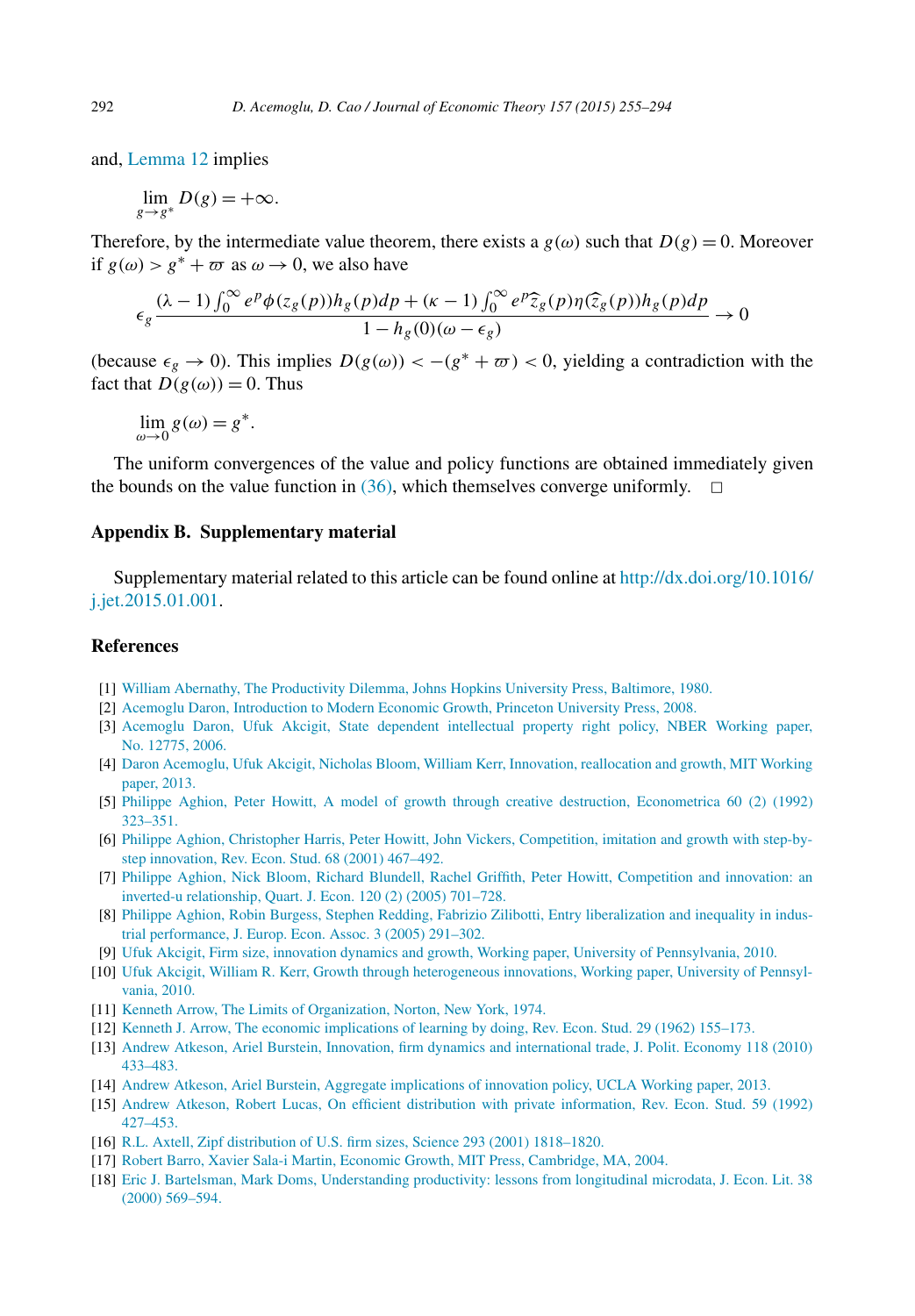- <span id="page-38-0"></span>[19] Jesse Benhabib, Alberto Bisin, Shenghao Zhu, The [distribution](http://refhub.elsevier.com/S0022-0531(15)00003-4/bib62656E68616269623A626973696E3A32303130s1) of wealth and fiscal policy in economies with finitely lived agents, NYU [Working](http://refhub.elsevier.com/S0022-0531(15)00003-4/bib62656E68616269623A626973696E3A32303130s1) paper, 2010.
- [20] Christian Broda, David E. Weinstein, [Globalization](http://refhub.elsevier.com/S0022-0531(15)00003-4/bib62726F64613A7765696E737465696E3A31393936s1) and the gains from variety, Quart. J. Econ. CXXI (2) (1996) [541–585.](http://refhub.elsevier.com/S0022-0531(15)00003-4/bib62726F64613A7765696E737465696E3A31393936s1)
- [21] Juan Cordoba, On the [distribution](http://refhub.elsevier.com/S0022-0531(15)00003-4/bib636F72646F62613A32303038s1) of city sizes, J. Urban Econ. (2008).
- [22] Vincenzo Denicolo, Piercarlo Zanchettin, Leadership cycles in a quality-ladder model of [endogenous growth,](http://refhub.elsevier.com/S0022-0531(15)00003-4/bib64656E69636F6C6F3A7A616E6368657474696E3A32303132s1) Econ. J. 122 (2012) [618–650.](http://refhub.elsevier.com/S0022-0531(15)00003-4/bib64656E69636F6C6F3A7A616E6368657474696E3A32303132s1)
- [23] L. Dobkins, Yannis Ioannides, Dynamic evolution of the U.S. city size [distribution,](http://refhub.elsevier.com/S0022-0531(15)00003-4/bib646F626B696E733A696F616E6E696465733A31393938s1) in: J.M. Huriot, J.F. Thisse (Eds.), The [Economics](http://refhub.elsevier.com/S0022-0531(15)00003-4/bib646F626B696E733A696F616E6E696465733A31393938s1) of Cities, Cambridge University Press, New York, 1998.
- [24] Timothy Dunne, Mark J. Roberts, Larry Samuelson, Patterns of firm entry and exit in us [manufacturing](http://refhub.elsevier.com/S0022-0531(15)00003-4/bib64756E6E653A726F62657274733A73616D75656C736F6E3A31393838s1) industries, RAND J. Econ. 19 (1988) [495–515.](http://refhub.elsevier.com/S0022-0531(15)00003-4/bib64756E6E653A726F62657274733A73616D75656C736F6E3A31393838s1)
- [25] Timothy Dunne, Mark J. Roberts, Larry Samuelson, The growth and failure of [U.S. manufacturing](http://refhub.elsevier.com/S0022-0531(15)00003-4/bib64756E6E653A726F62657274733A73616D75656C736F6E3A31393839s1) plants, Quart. J. Econ. 104 (1989) [671–698.](http://refhub.elsevier.com/S0022-0531(15)00003-4/bib64756E6E653A726F62657274733A73616D75656C736F6E3A31393839s1)
- [26] Jan Eeckhout, Boyan Jovanovic, Knowledge spillovers and inequality, Amer. Econ. Rev. 92 (2002) [1290–1307.](http://refhub.elsevier.com/S0022-0531(15)00003-4/bib6565636B686F75743A6A6F76616E6F7669633A32303032s1)
- [27] Richard Ericson, Ariel Pakes, Markov perfect industry dynamics: a [framework](http://refhub.elsevier.com/S0022-0531(15)00003-4/bib65726963736F6E3A70616B65733A31393935s1) for empirical work, Rev. Econ. Stud. 62 (1995) [53–82.](http://refhub.elsevier.com/S0022-0531(15)00003-4/bib65726963736F6E3A70616B65733A31393935s1)
- [28] Federico Etro, [Innovation](http://refhub.elsevier.com/S0022-0531(15)00003-4/bib6574726F3A32303034s1) by leaders, Econ. J. 114 (April 2004) 281–303.
- [29] Lucia Foster, John Haltiwanger, C.J. Krizan, Aggregate [productivity growth:](http://refhub.elsevier.com/S0022-0531(15)00003-4/bib666F737465723A68616C746977616E6765723A6B72697A616E3A32303030s1) lessons from microeconomic evidence, NBER [Working](http://refhub.elsevier.com/S0022-0531(15)00003-4/bib666F737465723A68616C746977616E6765723A6B72697A616E3A32303030s1) paper, No. 6803, 2000.
- [30] Christopher Freeman, The Economics of Industrial Innovation, MIT Press, Cambridge, [Massachusetts,](http://refhub.elsevier.com/S0022-0531(15)00003-4/bib667265656D616E3A31393832s1) 1982.
- [31] Xavier Gabaix, Zipf's law for cities: an [explanation,](http://refhub.elsevier.com/S0022-0531(15)00003-4/bib6761626169783A31393939s1) Quart. J. Econ. 114 (1999) 739–767.
- [32] Gene [Grossman,](http://refhub.elsevier.com/S0022-0531(15)00003-4/bib67726F73736D616E3A68656C706D616E3A31393931s1) Elhanan Helpman, Quality ladders and product cycles, Quart. J. Econ. 106 (2) (1991) 557–586.
- [33] Gene [Grossman,](http://refhub.elsevier.com/S0022-0531(15)00003-4/bib67726F73736D616E3A68656C706D616E3A3139393161s1) Elhanan Helpman, Quality ladders in the theory of growth, Rev. Econ. Stud. 68 (1991) 43–61.
- [34] Gene Grossman, Elhanan Helpman, Innovation and Growth in the Global Economy, MIT Press, [Cambridge,](http://refhub.elsevier.com/S0022-0531(15)00003-4/bib67726F73736D616E3A68656C706D616E3A3139393162s1) MA, [1991.](http://refhub.elsevier.com/S0022-0531(15)00003-4/bib67726F73736D616E3A68656C706D616E3A3139393162s1)
- [35] Bronwyn Hall, The relationship between firm size and firm growth in the [US manufacturing](http://refhub.elsevier.com/S0022-0531(15)00003-4/bib68616C6C3A31393837s1) sector, J. Ind. Econ. 35 [\(1987\).](http://refhub.elsevier.com/S0022-0531(15)00003-4/bib68616C6C3A31393837s1)
- [36] Hugo A. Hopenhayn, Entry, exit, and firm dynamics in long run equilibrium, [Econometrica](http://refhub.elsevier.com/S0022-0531(15)00003-4/bib686F70656E6861796E3A31393932s1) 65 (5) (1992) [1127–1150.](http://refhub.elsevier.com/S0022-0531(15)00003-4/bib686F70656E6861796E3A31393932s1)
- [37] Tadeuz [Jankowski,](http://refhub.elsevier.com/S0022-0531(15)00003-4/bib6A616E6B6F77736B693A32303035s1) Advanced differential equations with nonlinear boundary condition, J. Math. Anal. Appl. 304 (2005) [490–503.](http://refhub.elsevier.com/S0022-0531(15)00003-4/bib6A616E6B6F77736B693A32303035s1)
- [38] Charles I. Jones, [R&D-based](http://refhub.elsevier.com/S0022-0531(15)00003-4/bib6A6F6E65733A31393935s1) models of economic growth, J. Polit. Economy 103 (1995) 759–784.
- [39] Boyan Jovanovic, Selection and evolution of industry, [Econometrica](http://refhub.elsevier.com/S0022-0531(15)00003-4/bib6A6F76616E6F7669633A31393832s1) 50 (1982) 649–670.
- [40] Steven Klepper, Entry, exit, growth, and [innovation](http://refhub.elsevier.com/S0022-0531(15)00003-4/bib6B6C65707065723A31393936s1) over the product life cycle, Amer. Econ. Rev. 86 (3) (1996) [562–583.](http://refhub.elsevier.com/S0022-0531(15)00003-4/bib6B6C65707065723A31393936s1)
- [41] Tor Jakob Klette, Samuel Kortum, Innovating firms and aggregate [innovation,](http://refhub.elsevier.com/S0022-0531(15)00003-4/bib6B6C657474653A6B6F7274756D3A32303034s1) J. Polit. Economy 112 (5) (2004) [986–1018.](http://refhub.elsevier.com/S0022-0531(15)00003-4/bib6B6C657474653A6B6F7274756D3A32303034s1)
- [42] Ricardo Lagos, A model of TFP, NYU [Working](http://refhub.elsevier.com/S0022-0531(15)00003-4/bib6C61676F733A32303031s1) paper, 2001.
- [43] Rasmus Lentz, T. Dale Mortensen, On the size distribution of business firms, [Econometrica](http://refhub.elsevier.com/S0022-0531(15)00003-4/bib6C656E747A3A6D6F7274656E73656E3A32303038s1) 76 (6) (2008) [1317–1373.](http://refhub.elsevier.com/S0022-0531(15)00003-4/bib6C656E747A3A6D6F7274656E73656E3A32303038s1)
- [44] M.B. [Lieberman,](http://refhub.elsevier.com/S0022-0531(15)00003-4/bib6C69656265726D616E3A31393834s1) The learning curve and pricing curve and chemical processing industries, RAND J. Econ. 15 (1984) [213–228.](http://refhub.elsevier.com/S0022-0531(15)00003-4/bib6C69656265726D616E3A31393834s1)
- [45] Robert E. Lucas Jr., On the size [distribution](http://refhub.elsevier.com/S0022-0531(15)00003-4/bib6C756361733A3139373862s1) of business firms, Bell J. Econ. 9 (2) (1978) 508–523.
- [46] Erzo Luttmer, The size [distribution](http://refhub.elsevier.com/S0022-0531(15)00003-4/bib6C7574746D65723A32303034s1) of firms in an economy with fixed entry costs, Working paper, Federal Reserve Bank of [Minneapolis,](http://refhub.elsevier.com/S0022-0531(15)00003-4/bib6C7574746D65723A32303034s1) 2004.
- [47] Erzo Luttmer, Selection, growth and the size distribution of firms, Quart. J. Econ. 122 (2007) [1103–1144.](http://refhub.elsevier.com/S0022-0531(15)00003-4/bib6C7574746D65723A716A653A32303037s1)
- [48] Erzo Luttmer, On the mechanics of firm growth, Working paper, Federal Reserve Bank of [Minneapolis,](http://refhub.elsevier.com/S0022-0531(15)00003-4/bib6C7574746D65723A3230313061s1) 2010.
- [49] Erzo Luttmer, Technology diffusion and growth, Working paper, Federal Reserve Bank of [Minneapolis,](http://refhub.elsevier.com/S0022-0531(15)00003-4/bib6C7574746D65723A3230313062s1) 2010.
- [50] Erzo Luttmer, Models of firm [heterogeneity](http://refhub.elsevier.com/S0022-0531(15)00003-4/bib6C7574746D65723A3230313063s1) and growth, Ann. Rev. Econ. 2 (2010) 547–576.
- [51] Mark Melitz, The impact of trade on intra-industry reallocations and aggregate industry productivity, [Econometrica](http://refhub.elsevier.com/S0022-0531(15)00003-4/bib6D656C69747A3A32303033s1) 71 (6) (2003) [1695–1725.](http://refhub.elsevier.com/S0022-0531(15)00003-4/bib6D656C69747A3A32303033s1)
- [52] J.M. Pennings, A. Buitendam, New Technology As [Organizational](http://refhub.elsevier.com/S0022-0531(15)00003-4/bib70656E6E696E67733A62756974656E64616D3A31393837s1) Innovation: The Development and Diffusion of [Microelectronics,](http://refhub.elsevier.com/S0022-0531(15)00003-4/bib70656E6E696E67733A62756974656E64616D3A31393837s1) Bollinger, Cambridge, MA, 1987.
- [53] Pietro F. Peretto, Cost reduction, entry, and the [interdependence](http://refhub.elsevier.com/S0022-0531(15)00003-4/bib7065726574746F3A31393939s1) of market structure and economic growth, J. Monet. Econ. 43 (1999) [173–195.](http://refhub.elsevier.com/S0022-0531(15)00003-4/bib7065726574746F3A31393939s1)
- [54] Paul Romer, [Endogenous](http://refhub.elsevier.com/S0022-0531(15)00003-4/bib726F6D65723A31393930s1) technical change, J. Polit. Economy 98 (5) (1990) 71–102.